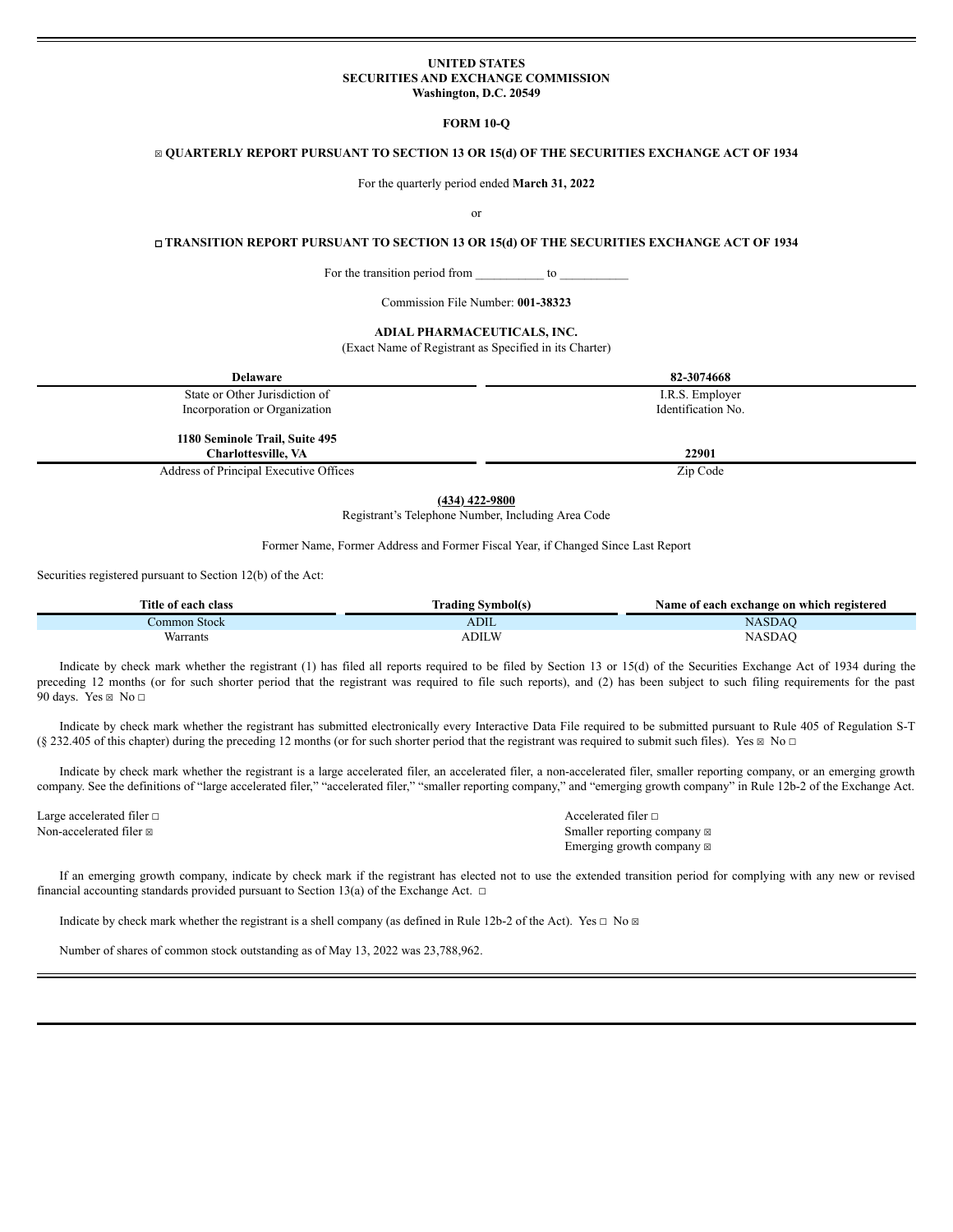### **ADIAL PHARMACEUTICALS, INC.**

#### **NOTE REGARDING FORWARD-LOOKING STATEMENTS**

This Quarterly Report on Form 10-Q contains "forward-looking statements" within the meaning of Section 27A of the Securities Act of 1933, as amended (the "Securities Act"), and Section 21E of the Securities Exchange Act of 1934, as amended (the "Exchange Act"). In particular, statements contained in this Quarterly Report on Form 10-Q, including but not limited to, statements regarding the sufficiency of our cash, our ability to finance our operations and business initiatives and obtain funding for such activities; our future results of operations and financial position, business strategy and plan prospects, or costs and objectives of management for future acquisitions, are forward looking statements. These forward-looking statements relate to our future plans, objectives, expectations and intentions and may be identified by words such as "may," "will," "should," "expects," "plans," "anticipates," "intends," "targets," "projects," "contemplates," "believes," "seeks," "goals," "estimates," "predicts," "potential" and "continue" or similar words. Readers are cautioned that these forward-looking statements are based on our current beliefs, expectations and assumptions and are subject to risks, uncertainties, and assumptions that are difficult to predict, including those identified below, under Part II, Item lA. "Risk Factors" and elsewhere in this Quarterly Report on Form 10-Q and those risks identified under Part I, Item 1A of our Annual Report on Form 10-K for the year ended December 31, 2021 filed with the Securities and Exchange Commission (the "SEC") on March 28, 2022 ("2021 Form 10-K"). Therefore, actual results may differ materially and adversely from those expressed, projected or implied in any forwardlooking statements. We undertake no obligation to revise or update any forward-looking statements for any reason.

#### **NOTE REGARDING COMPANY REFERENCES**

Throughout this Quarterly Report on Form 10-Q, "Adial," the "Company," "we," "us" and "our" refer to Adial Pharmaceuticals, Inc.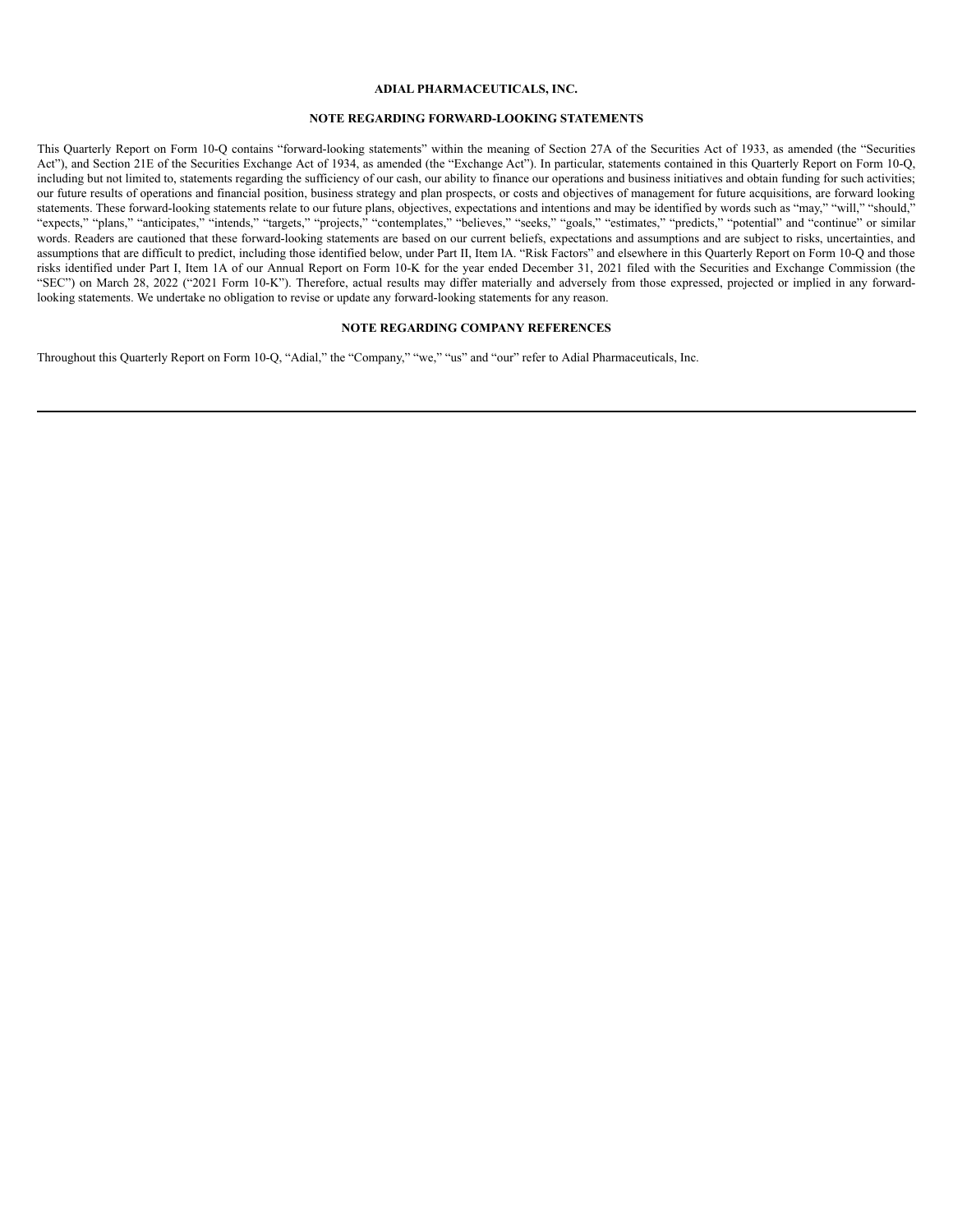# **FORM 10-Q**

# **TABLE OF CONTENTS**

|                   |                                                                                                    | Page |
|-------------------|----------------------------------------------------------------------------------------------------|------|
|                   | PART I-FINANCIAL INFORMATION                                                                       |      |
| Item 1.           | <b>Condensed Consolidated Unaudited Financial Statements</b>                                       |      |
|                   | Consolidated Balance Sheets as of March 31, 2022 and December 31, 2021                             |      |
|                   | Consolidated Statements of Operations for the three months ended March 31, 2022 and 2021           |      |
|                   | Consolidated Statements of Shareholders' Equity for the three months ended March 31, 2022 and 2021 |      |
|                   | Consolidated Statements of Cash Flows for the three months ended March 31, 2022 and 2021           |      |
|                   | Notes to the Unaudited Condensed Consolidated Financial Statements                                 |      |
| Item 2.           | <u>Management's Discussion and Analysis of Financial Condition and Results of Operations</u>       | 19   |
| Item 3.           | <b>Quantitative and Qualitative Disclosures About Market Risk</b>                                  | 25   |
| Item 4.           | <b>Controls and Procedures</b>                                                                     | 25   |
|                   |                                                                                                    |      |
|                   | <b>PART II-OTHER INFORMATION</b>                                                                   |      |
| Item 1.           | <b>Legal Proceedings</b>                                                                           | 26   |
| Item 1A.          | <b>Risk Factors</b>                                                                                | 26   |
| Item 2.           | Unregistered Sales of Equity Securities and Use of Proceeds                                        | 30   |
| Item 3.           | <b>Defaults Upon Senior Securities</b>                                                             | 31   |
| Item 4.           | <b>Mine Safety Disclosures</b>                                                                     | 31   |
| Item 5.           | Other Information                                                                                  | 31   |
| Item 6.           | <b>Exhibits</b>                                                                                    | 31   |
| <b>SIGNATURES</b> |                                                                                                    | 32   |
|                   |                                                                                                    |      |

i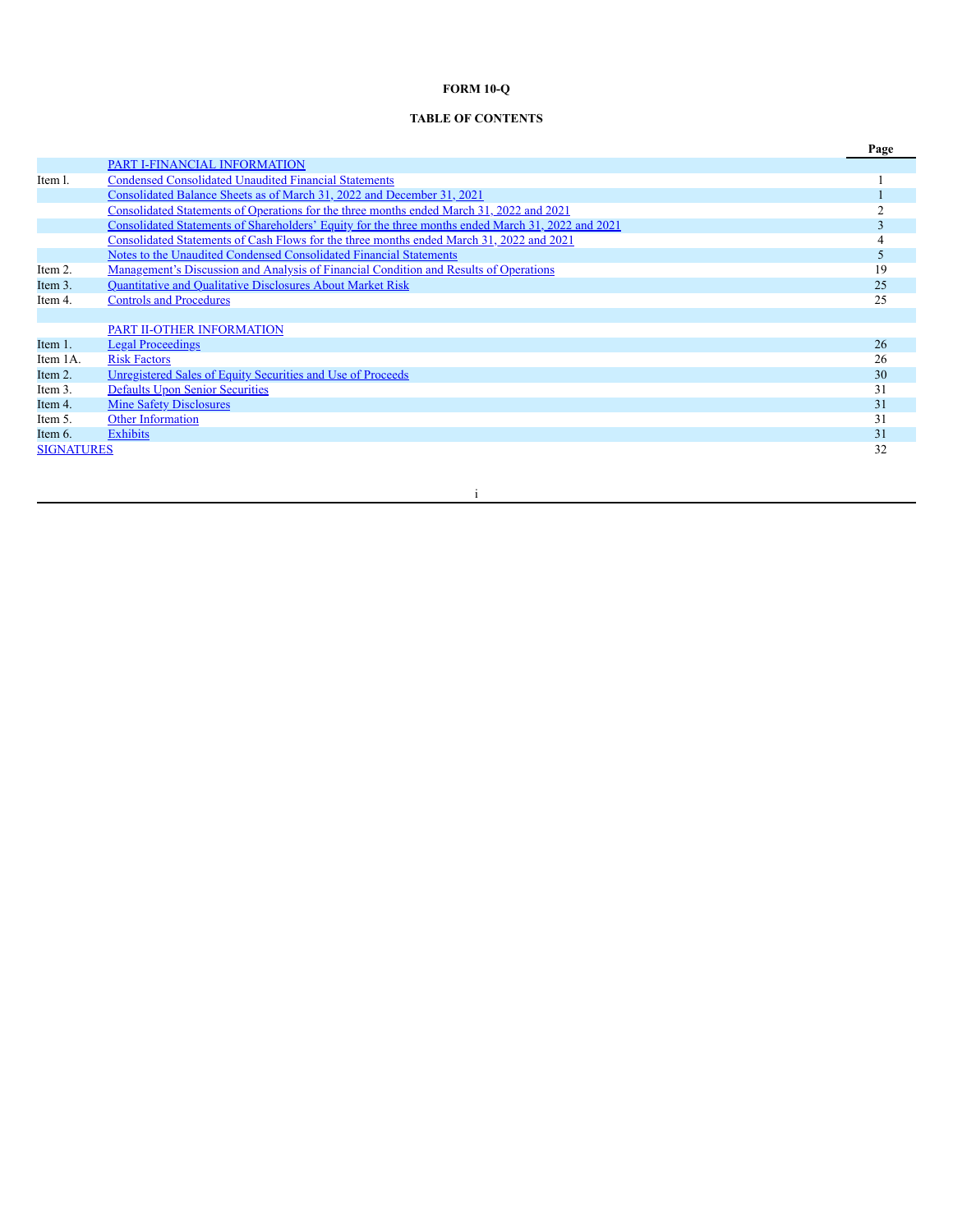# **PART I - FINANCIAL INFORMATION**

## <span id="page-3-2"></span><span id="page-3-1"></span><span id="page-3-0"></span>**Item 1. Condensed Consolidated Unaudited Financial Statements**

#### **ADIAL PHARMACEUTICALS, INC. CONDENSED CONSOLIDATED BALANCE SHEETS (UNAUDITED)**

|                                                                                                                                                     |              | March 31,<br>2022 |               | December 31,<br>2021 |  |
|-----------------------------------------------------------------------------------------------------------------------------------------------------|--------------|-------------------|---------------|----------------------|--|
| <b>ASSETS</b>                                                                                                                                       |              |                   |               |                      |  |
| <b>Current Assets:</b>                                                                                                                              |              |                   |               |                      |  |
| Cash and cash equivalents                                                                                                                           | \$           | 12,689,161        | $\mathbb{S}$  | 6,062,173            |  |
| Prepaid research and development                                                                                                                    |              | 9.931             |               | 9,931                |  |
| Prepaid expenses and other current assets                                                                                                           |              | 265,897           |               | 389,501              |  |
| <b>Total Current Assets</b>                                                                                                                         |              | 12,964,989        |               | 6,461,605            |  |
| <b>Other Assets:</b>                                                                                                                                |              |                   |               |                      |  |
| Fixed Assets, net                                                                                                                                   |              | 56.218            |               | 58.149               |  |
| Intangible assets, net                                                                                                                              |              | 4,900             |               | 5,041                |  |
| Acquired in-process research and development                                                                                                        |              | 455,000           |               | 455,000              |  |
| Right-to-use Asset                                                                                                                                  |              | 233,570           |               | 246,209              |  |
| Goodwill                                                                                                                                            |              | 248,971           |               | 248,971              |  |
| <b>Total Assets</b>                                                                                                                                 | \$           | 13,963,648        | \$            | 7,474,975            |  |
|                                                                                                                                                     |              |                   |               |                      |  |
| <b>LIABILITIES AND SHAREHOLDERS' EQUITY</b>                                                                                                         |              |                   |               |                      |  |
| <b>Current Liabilities:</b>                                                                                                                         |              |                   |               |                      |  |
| Accounts payable                                                                                                                                    | $\mathbb{S}$ | 415,086           | $\mathcal{S}$ | 286,192              |  |
| Accrued expenses                                                                                                                                    |              | 1,694,831         |               | 2,376,930            |  |
| Lease liability, current                                                                                                                            |              | 51,351            |               | 49,585               |  |
| Other current liabilities                                                                                                                           |              | 9,859             |               | 9,683                |  |
| <b>Total Current Liabilities</b>                                                                                                                    |              | 2,171,127         |               | 2,722,390            |  |
|                                                                                                                                                     |              | 868,000           |               |                      |  |
| Contingent liabilities<br>Lease liability, non-current                                                                                              |              | 193,797           |               | 1,014,000<br>207,375 |  |
| Deferred tax liability                                                                                                                              |              |                   |               |                      |  |
|                                                                                                                                                     |              | 23,399            |               | 23,399               |  |
| <b>Total Liabilities</b>                                                                                                                            |              | 3,256,323         |               | 3,967,164            |  |
| <b>Commitments and contingencies</b>                                                                                                                |              |                   |               |                      |  |
|                                                                                                                                                     |              |                   |               |                      |  |
| <b>Shareholders' Equity</b>                                                                                                                         |              |                   |               |                      |  |
| Preferred Stock, 5,000,000 shares authorized with a par value of \$0.001 per share, 0 shares outstanding at March 31, 2022 and<br>December 31, 2021 |              |                   |               |                      |  |
| Common Stock, 50,000,000 shares authorized with a par value of \$0.001 per share, 23,718,962 and 20,946,712 shares issued and                       |              |                   |               |                      |  |
| outstanding at March 31, 2022 and December 31, 2021, respectively                                                                                   |              | 23,719            |               | 20,947               |  |
| Additional paid in capital<br>Accumulated deficit                                                                                                   |              | 64,534,560        |               | 54,429,979           |  |
|                                                                                                                                                     |              | (53,850,954)      |               | (50, 943, 115)       |  |
| <b>Total Shareholders' Equity</b>                                                                                                                   |              | 10,707,325        |               | 3,507,811            |  |
| <b>Total Liabilities and Shareholders' Equity</b>                                                                                                   | \$           | 13,963,648        | \$            | 7,474,975            |  |
|                                                                                                                                                     |              |                   |               |                      |  |

The accompanying notes are an integral part of these unaudited condensed consolidated financial statements.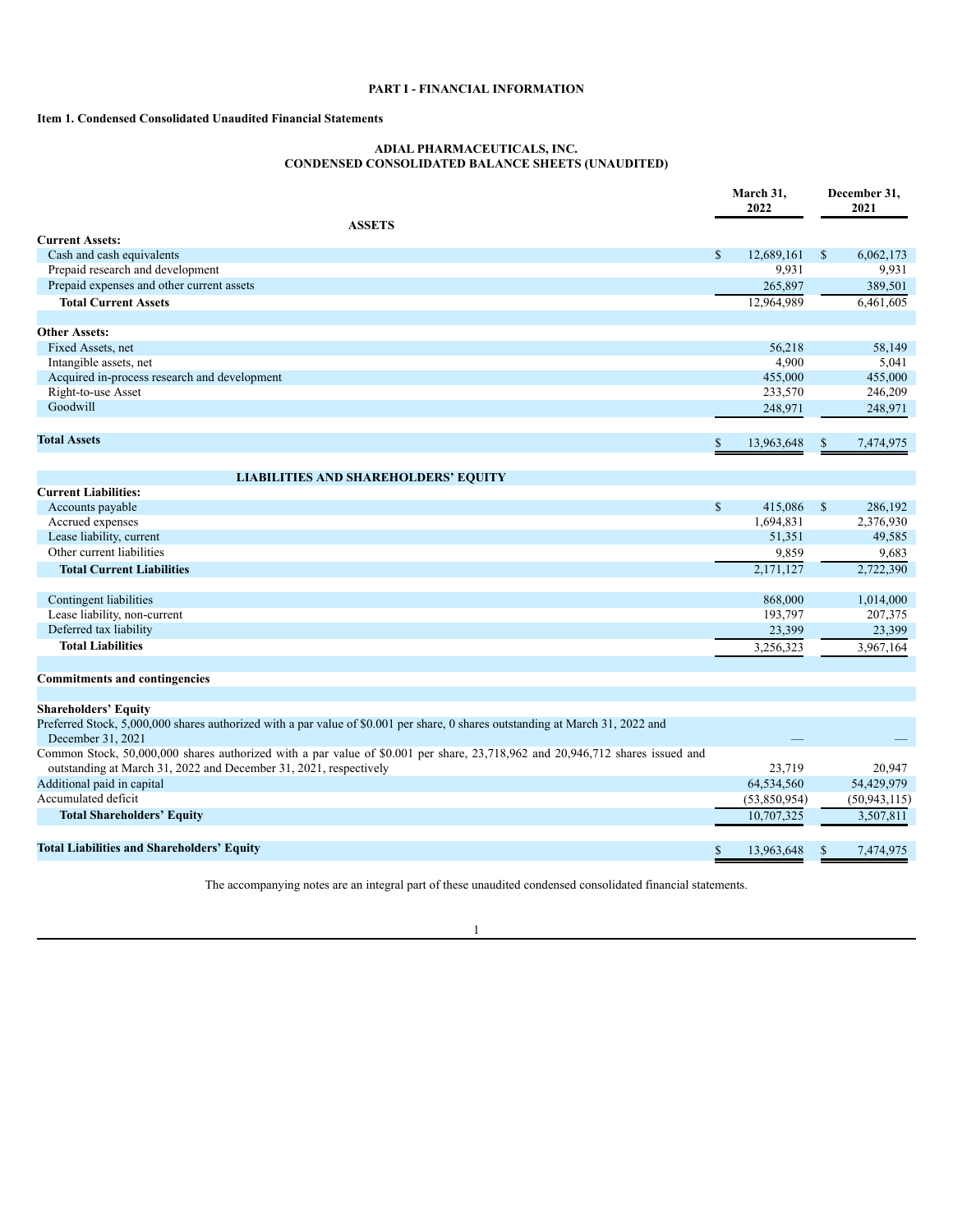## **ADIAL PHARMACEUTICALS, INC. CONDENSED CONSOLIDATED STATEMENTS OF OPERATIONS (UNAUDITED)**

<span id="page-4-0"></span>

|                                                 |                         | For the Three Months Ended   |  |  |  |  |  |
|-------------------------------------------------|-------------------------|------------------------------|--|--|--|--|--|
|                                                 |                         | March 31,                    |  |  |  |  |  |
|                                                 | 2022                    | 2021                         |  |  |  |  |  |
| <b>Operating Expenses:</b>                      |                         |                              |  |  |  |  |  |
| Research and development expenses               | $\mathbb{S}$<br>596,341 | 2,051,623<br><sup>\$</sup>   |  |  |  |  |  |
| General and administrative expenses             | 2,462,613               | 2,788,711                    |  |  |  |  |  |
| <b>Total Operating Expenses</b>                 | 3,058,954               | 4,840,334                    |  |  |  |  |  |
| <b>Loss From Operations</b>                     | (3,058,954)             | (4,840,334)                  |  |  |  |  |  |
| <b>Other Income</b>                             |                         |                              |  |  |  |  |  |
| Gain on change in value of contingent liability | 146,000                 | 6,275                        |  |  |  |  |  |
| Interest income                                 | 5,115                   | 295                          |  |  |  |  |  |
| <b>Total Other Income</b>                       | 151,115                 | 6,570                        |  |  |  |  |  |
| <b>Loss Before Provision For Income Taxes</b>   | (2,907,839)             | (4,833,764)                  |  |  |  |  |  |
| Benefit from income taxes                       |                         |                              |  |  |  |  |  |
| <b>Net Loss</b>                                 | (2,907,839)             | (4,833,764)<br><sup>\$</sup> |  |  |  |  |  |
| Net loss per share, basic and diluted           | (0.13)                  | (0.30)<br><sup>S</sup>       |  |  |  |  |  |
|                                                 |                         |                              |  |  |  |  |  |
| Weighted average shares, basic and diluted      | 23, 151, 193            | 15,911,897                   |  |  |  |  |  |

The accompanying notes are an integral part of these unaudited condensed consolidated financial statements.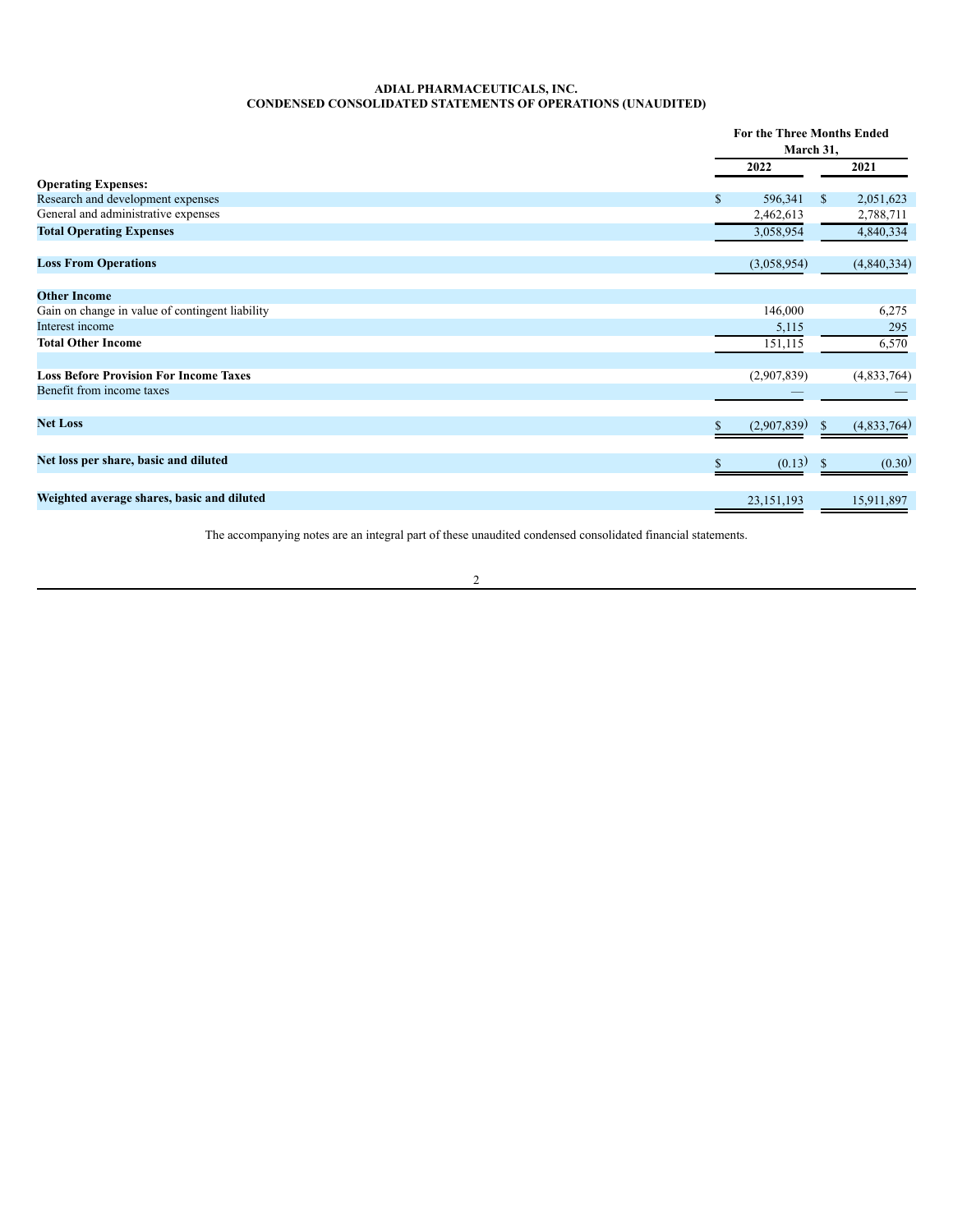### **ADIAL PHARMACEUTICALS, INC. CONDENSED CONSOLIDATED STATEMENTS OF SHAREHOLDERS' EQUITY (UNAUDITED)**

<span id="page-5-0"></span>

|                                                                | <b>Common Stock</b> |        |        |                           | <b>Additional Paid</b><br>In |  | Accumulated    | Total<br>Shareholders'        |  |  |  |  |  |  |  |  |  |        |
|----------------------------------------------------------------|---------------------|--------|--------|---------------------------|------------------------------|--|----------------|-------------------------------|--|--|--|--|--|--|--|--|--|--------|
|                                                                | <b>Shares</b>       | Amount |        | Capital<br><b>Deficit</b> |                              |  |                |                               |  |  |  |  |  |  |  |  |  | Equity |
| <b>Balance, December 31, 2021</b>                              | 20,946,712          |        | 20.947 | \$                        | 54,429,979                   |  | (50, 943, 115) | 3,507,811                     |  |  |  |  |  |  |  |  |  |        |
| Equity-based compensation - stock option expense               |                     |        |        |                           | 567,189                      |  |                | 567,189                       |  |  |  |  |  |  |  |  |  |        |
| Equity-based compensation - stock issuances to consultants and |                     |        |        |                           |                              |  |                |                               |  |  |  |  |  |  |  |  |  |        |
| employees                                                      | 450,000             |        | 450    |                           | 415.973                      |  |                | 416,423                       |  |  |  |  |  |  |  |  |  |        |
| Sale of common stock and warrants, net of transaction costs    | 2,322,250           |        | 2,322  |                           | 9,121,419                    |  |                | 9,123,741                     |  |  |  |  |  |  |  |  |  |        |
| Net loss                                                       |                     |        |        |                           |                              |  | (2,907,839)    | (2,907,839)                   |  |  |  |  |  |  |  |  |  |        |
| Balance, March 31, 2022                                        | 23,718,962          |        | 23,719 |                           | 64,534,560                   |  | (53.850.954)   | 10,707,325                    |  |  |  |  |  |  |  |  |  |        |
|                                                                | <b>Common Stock</b> |        |        |                           | <b>Additional Paid</b><br>In |  | Accumulated    | <b>Total</b><br>Shareholders' |  |  |  |  |  |  |  |  |  |        |
|                                                                | <b>Shares</b>       |        | Amount |                           | Capital                      |  | Deficit        | <b>Equity</b>                 |  |  |  |  |  |  |  |  |  |        |

| 14,393,100 | æ | 14,393 | 35,491,462 | (31,519,789) | 3,986,066   |
|------------|---|--------|------------|--------------|-------------|
|            |   |        | 473,787    |              | 473,787     |
|            |   |        |            |              |             |
| 350,000    |   | 350    | 850,550    |              | 850,900     |
| 712.500    |   | 712    | .424.288   |              | 1,425,000   |
| 10,000     |   | 10     | 14.490     |              | 14.500      |
| 699.980    |   | 700    | 1,059,450  |              | 1,060,150   |
| 1,104,297  |   | 1.105  | 2,639,898  |              | 2,641,003   |
|            |   |        |            | (4,833,764)  | (4,833,764) |
| 17.269.877 |   | 17,270 | 41,953,925 | (36,353,553) | 5,617,642   |
|            |   |        |            |              |             |

The accompanying notes are an integral part of these unaudited condensed consolidated financial statements.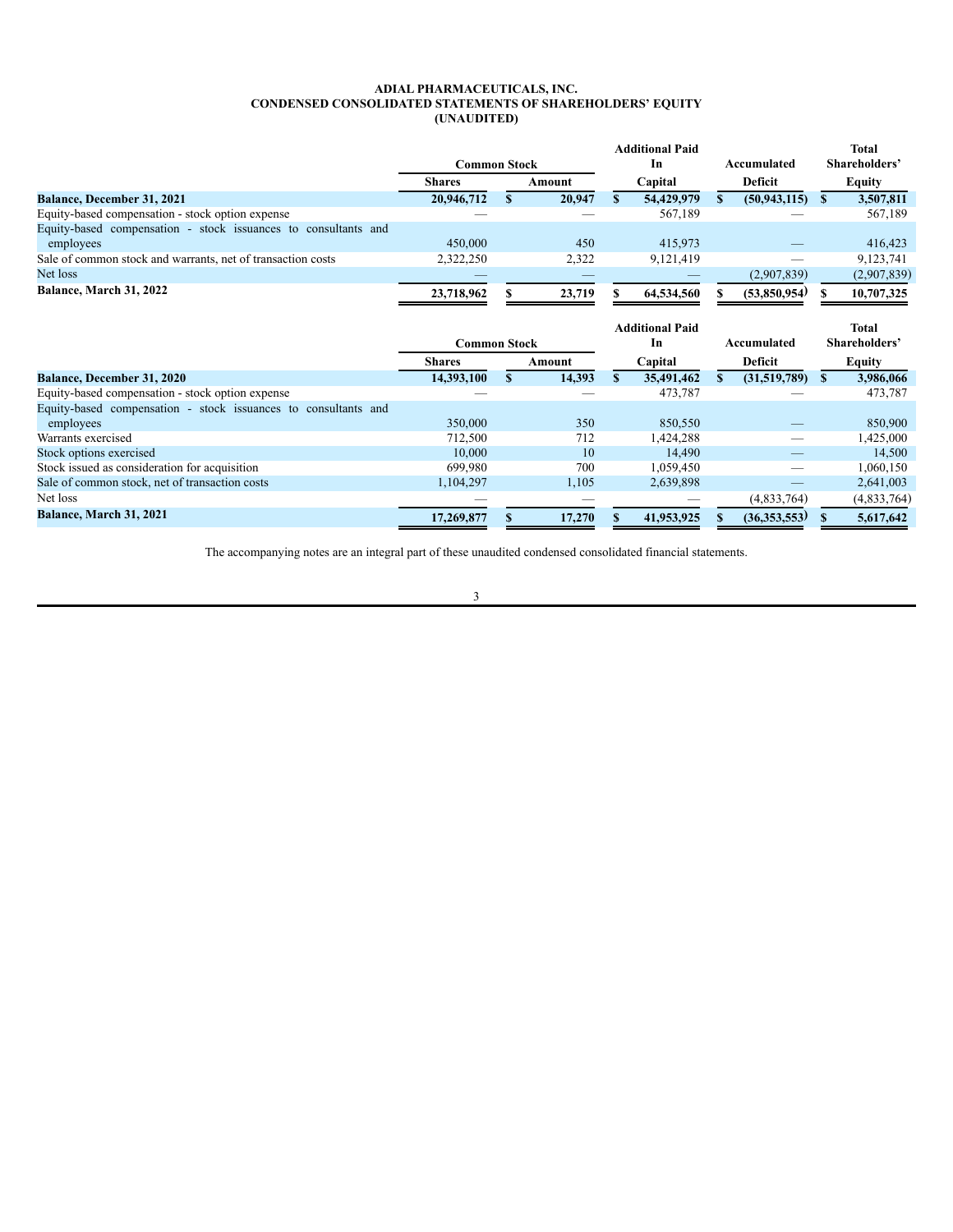## **ADIAL PHARMACEUTICALS, INC. CONDENSED CONSOLIDATED STATEMENTS OF CASH FLOWS (UNAUDITED)**

<span id="page-6-0"></span>

|                                                                             |                             | For the Three Months Ended<br>March 31, |             |  |
|-----------------------------------------------------------------------------|-----------------------------|-----------------------------------------|-------------|--|
|                                                                             | 2022                        |                                         | 2021        |  |
| <b>CASH FLOWS FROM OPERATING ACTIVITIES:</b>                                |                             |                                         |             |  |
| Net loss                                                                    | $\mathbb{S}$<br>(2,907,839) | <sup>\$</sup>                           | (4,833,764) |  |
| Adjustments to reconcile net loss to net cash used in operating activities: |                             |                                         |             |  |
| Stock-based compensation                                                    | 983,612                     |                                         | 1,324,687   |  |
| Depreciation of fixed assets                                                | 1,931                       |                                         | 662         |  |
| Fixed asset disposal                                                        |                             |                                         | 6,954       |  |
| Amortization of intangible assets                                           | 141                         |                                         | 141         |  |
| Amortization of right-to-use asset                                          | 12.639                      |                                         | 11,663      |  |
| Change in fair value of contingent liability                                | (146,000)                   |                                         | (6,275)     |  |
| Changes in operating assets and liabilities:                                |                             |                                         |             |  |
| Prepaid research and development expenses                                   |                             |                                         | (3, 847)    |  |
| Prepaid expenses and other current assets                                   | 123,604                     |                                         | 204,179     |  |
| Accrued expenses                                                            | (682,099)                   |                                         | 474,810     |  |
| Accounts payable                                                            | 129,070                     |                                         | (12, 246)   |  |
| Change in operating lease liability                                         | (11, 812)                   |                                         | (10, 388)   |  |
| Net cash used in operating activities                                       | (2,496,753)                 |                                         | (2,843,424) |  |
| <b>CASH FLOWS FROM INVESTING ACTIVITIES:</b>                                |                             |                                         |             |  |
| Purchase of fixed assets                                                    |                             |                                         | (30, 875)   |  |
| Purchase consideration paid for acquisition, net of cash acquired           |                             |                                         | 30,589      |  |
| Net cash used in investing activities                                       |                             |                                         | (286)       |  |
| <b>CASH FLOWS FROM FINANCING ACTIVITIES:</b>                                |                             |                                         |             |  |
| Net proceeds from sale of common stock and warrants                         | 9,123,741                   |                                         | 2,641,003   |  |
| Proceeds from warrant exercise                                              |                             |                                         | 1,425,000   |  |
| Proceeds from options exercise                                              |                             |                                         | 14,500      |  |
| Net cash provided by financing activities                                   | 9,123,741                   |                                         | 4,080,503   |  |
| NET INCREASE IN CASH AND CASH EQUIVALENTS                                   | 6,626,988                   |                                         | 1,236,793   |  |
|                                                                             |                             |                                         |             |  |
| CASH AND CASH EQUIVALENTS-BEGINNING OF PERIOD                               | 6,062,173                   |                                         | 4,401,114   |  |
| <b>CASH AND CASH EQUIVALENTS-END OF PERIOD</b>                              | \$<br>12,689,161            | \$                                      | 5,637,907   |  |
| SUPPLEMENTAL DISCLOSURE OF CASH FLOW INFORMATION:                           |                             |                                         |             |  |
| Interest paid                                                               | \$                          | \$                                      |             |  |
| Income taxes paid                                                           | \$                          |                                         |             |  |
| Issuance of common stock for acquisition                                    | \$                          |                                         | 1.060.150   |  |
| Contingent consideration for acquisition                                    | \$                          |                                         | 732,287     |  |

The accompanying notes are an integral part of these unaudited condensed consolidated financial statements.

4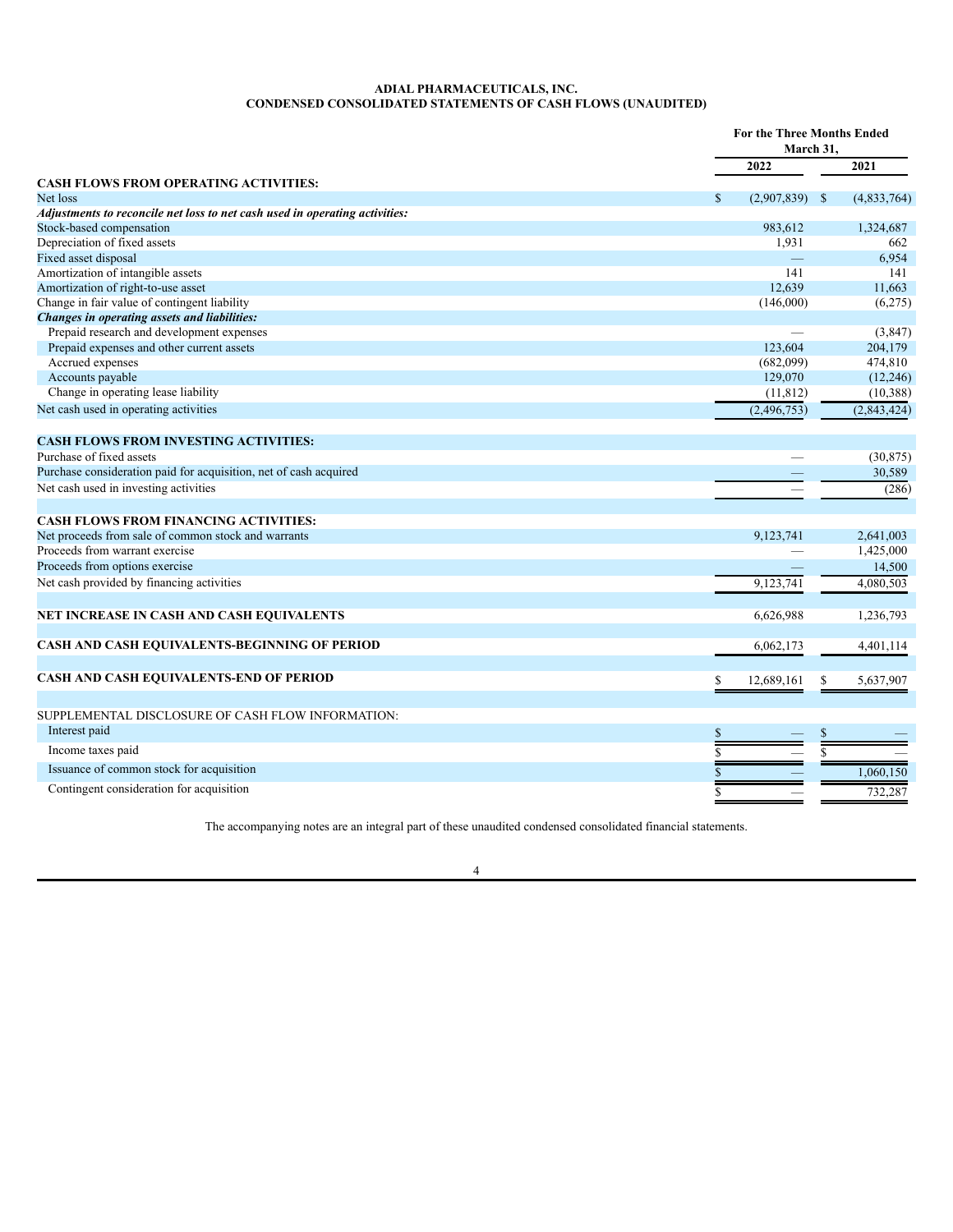### **ADIAL PHARMACEUTICALS, INC. NOTES TO CONDENSED CONSOLIDATED FINANCIAL STATEMENTS**

## <span id="page-7-0"></span>**1 — DESCRIPTION OF BUSINESS**

Adial Pharmaceuticals, Inc. (the "Company" or "Adial") was converted from a limited liability company formed under the name Adial Pharmaceuticals, LLC, formed on November 23, 2010 in the Commonwealth of Virginia to a corporation and reincorporated in Delaware on October 1, 2017. Adial is presently engaged in the development of medications for the treatment or prevention of addictions and related disorders.

The Company's wholly owned subsidiary, Purnovate, Inc., was acquired on January 26, 2021, having been formed as Purnovate, LLC in December of 2019. Purnovate is a drug development company with a platform focused on developing drug candidates for non-opioid pain reduction and other diseases and disorders potentially targeted with adenosine analogs that are selective, potent, stable, and soluble.

The Company is nearing completion of the ONWARD™ Phase 3 pivotal trial of its lead compound AD04 ("AD04") for the treatment of Alcohol Use Disorder. Both the U.S. Food and Drug Administration ("FDA") and the European Medicines Authority ("EMA") have indicated they will accept heavy-drinking-based endpoints as a basis for approval for the treatment of Alcohol Use Disorder rather than the previously required abstinence-based endpoints. Key patents have been issued in the United States, the European Union, and other jurisdictions for which the Company has exclusive license rights. The active ingredient in AD04 is ondansetron, a serotonin-3 antagonist. Due to its mechanism of action, AD04 is believed to have the potential to be used for the treatment of other addictive disorders, such as Opioid Use Disorder, obesity, smoking, and other drug addictions.

## **2 — LIQUIDITY AND OTHER UNCERTAINTIES**

The unaudited condensed consolidated financial statements have been prepared in conformity with generally accepted accounting principles in the United States ("GAAP"), which contemplate continuation of the Company as a going concern. The Company is in a development stage and has incurred losses each year since inception and has experienced negative cash flows from operations in each year since inception and has an accumulated deficit of approximately \$53.9 million as of March 31, 2022. Based on the current development plans for AD04 in both the U.S. and international markets and other operating requirements, the Company believes that the existing cash and cash equivalents are sufficient to fund operations, including the Company's ongoing trial of AD04 as well as a number of additional, discretionary research and development projects associated with the Company's Purnovate subsidiary, for at least the next twelve months following the filing of these unaudited condensed consolidated financial statements.

The Company's cash on hand at the filing date is estimated to be sufficient to fund operations through the year subsequent to the date of this report, while completing the Company's ONWARD trial of AD04 and releasing data. The Company has also initiated a number of research and development projects associated with its Purnovate subsidiary, including Purnovate's lead compound for treatment of pain. The Company believes funds on hand to be sufficient to bring that program to the point of filing an IND. However, there can be no guarantee that conditions will not change, due to the COVID-19 pandemic or for other reason and that the Company will require additional funding in order to fund these additional projects, which may not be available on acceptable terms or at all, in which case significant delays or cost increases may result in material disruption to the Company's operations. In such case, the Company would be required to delay, scale back or eliminate some or all of its research and development programs, which would likely have a material adverse effect on the Company and its financial statements.

The Company's continued operations will depend on its ability to raise additional capital through various potential sources, such as equity and/or debt financings, grant funding, strategic relationships, or out-licensing in order to complete its subsequent clinical trial requirements for AD04. Management is actively pursuing financing and other strategic plans but can provide no assurances that such financing or other strategic plans will be available on acceptable terms, or at all. Without additional funding, the Company would be required to delay, scale back or eliminate some or all of its research and development programs, which would likely have a material adverse effect on the Company and its financial statements.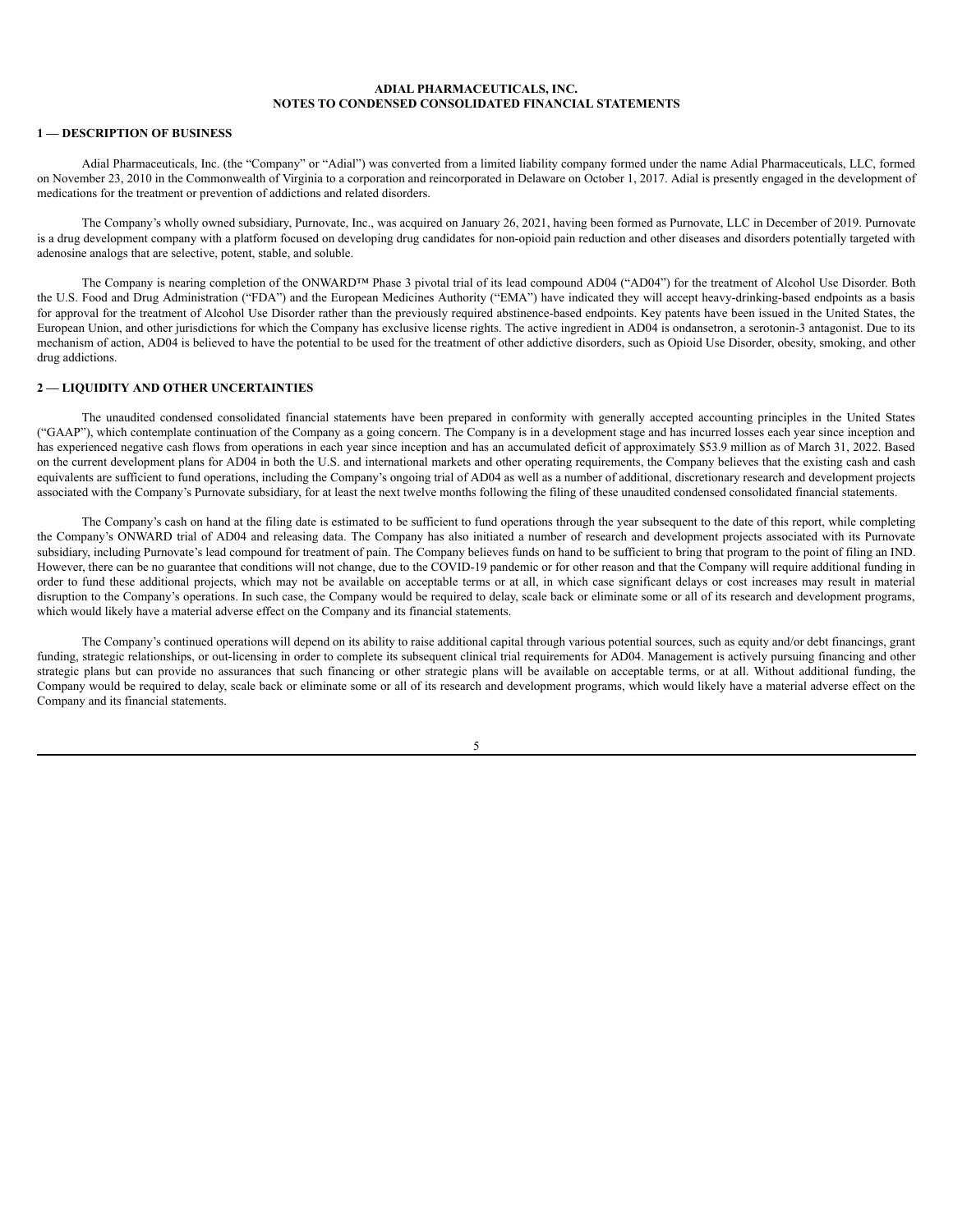#### Other Uncertainties

Generally, the industry in which the Company operates subjects the Company to a number of other risks and uncertainties that can affect its operating results and financial condition. Such factors include, but are not limited to: the timing, costs and results of clinical trials and other development activities versus expectations; the ability to obtain regulatory approval to market product candidates; the ability to manufacture products successfully; competition from products sold or being developed by other companies; the price of, and demand for, Company products once approved; the ability to negotiate favorable licensing or other manufacturing and marketing agreements for its products.

The Company also faces the ongoing risk that the coronavirus pandemic may further slow, for an unforeseeable period, the conduct of the Company's trial. The effects of the ongoing coronavirus pandemic may also increase non-trial costs such as insurance premiums, increase the demand for and cost of capital, increase loss of work time from key personnel, and negatively impact our key clinical trial vendors and supplier of our active pharmaceutical ingredient. The full extent to which the COVID-19 pandemic impacts the clinical development of AD04, the Company's suppliers and other commercial partners, will depend on future developments that are still highly uncertain and cannot be predicted with confidence at this time, all of which could have a material adverse effect on our business, financial condition, and results of operations.

## **3 — SUMMARY OF SIGNIFICANT ACCOUNTING POLICIES**

#### Basis of Presentation and Principals of Consolidation

The accompanying unaudited interim condensed consolidated financial statements have been prepared in accordance with GAAP as determined by the Financial Accounting Standards Board ("FASB") Accounting Standards Codification ("ASC") for interim financial information. Accordingly, they do not include all of the information and footnotes required by GAAP for complete financial statements. In the opinion of management, the unaudited interim condensed consolidated financial statements reflect all adjustments, which include only normal recurring adjustments necessary for the fair statement of the balances and results of operations for the periods presented. The interim operating results are not necessarily indicative of results that may be expected for any subsequent period. These unaudited condensed financial statements should be read in conjunction with the audited financial statements for the year ended December 31, 2021, included in the 2021 Form 10-K. The unaudited condensed consolidated financial statements represent the consolidation of the Company and its subsidiary in conformity with GAAP. All intercompany transactions have been eliminated in consolidation.

## Use of Estimates

The preparation of unaudited condensed consolidated financial statements in conformity with GAAP requires management to make estimates and assumptions that affect the reported amounts of assets and liabilities, and disclosure of contingent liabilities at the date of the financial statements, and the reported amounts of revenues and expenses during the reporting period. Actual results could differ from those estimates.

Significant items subject to such estimates and assumptions include the valuation of stock-based compensation, accruals associated with third party providers supporting clinical trials, estimated fair values of long-lived assets used to record impairment charges related to intangible assets, acquired in-process research and development ("IPR&D") and goodwill, allocation of purchase price in business acquisitions, measurement of contingent liabilities, and income tax asset realization. In particular, the recognition of clinical trial costs is dependent on the Company's own judgement, as well as the judgment of our contractors and subcontractors in their reporting of information to us.

### Basic and Diluted Loss per Share

Basic and diluted loss per share are computed based on the weighted-average outstanding shares of common stock, which are all voting shares. Diluted net loss per share is computed giving effect to all proportional shares of common stock, including stock options and warrants to the extent dilutive. Basic net loss per share was the same as diluted net loss per share for the three months ended March 31, 2022 and 2021 as the inclusion of all potential common shares outstanding would have an anti-dilutive effect.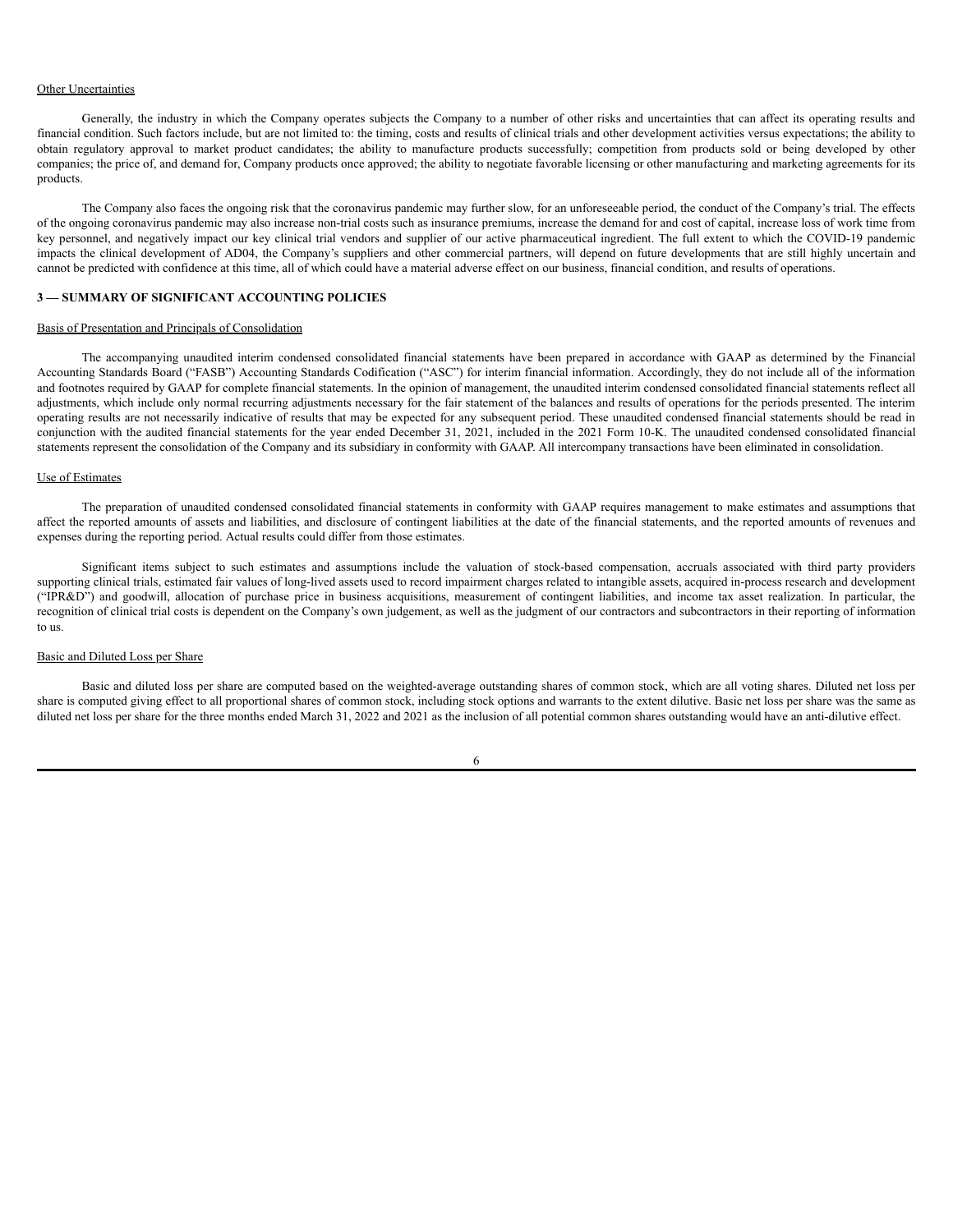The total potentially dilutive common shares that were excluded for the three month periods ended March 31, 2022 and 2021 were as follows:

|                                                   | <b>Potentially Dilutive Common</b><br><b>Shares Outstanding</b><br>March 31. |            |
|---------------------------------------------------|------------------------------------------------------------------------------|------------|
|                                                   | 2022                                                                         | 2021       |
| Warrants to purchase common shares                | 12,095,870                                                                   | 7,884,936  |
| Common Shares issuable on exercise of options     | 4.146.977                                                                    | 3,576,866  |
| Unvested restricted stock awards                  | 236,112                                                                      |            |
| Total potentially dilutive Common Shares excluded | 16,478,959                                                                   | 11,461,802 |

### Fair Value Measurements

FASB ASC 820, Fair Value Measurement, ("ASC 820") defines fair value as the price that would be received to sell an asset or paid to transfer a liability (an exit price) in an orderly transaction between market participants at the reporting date. The methodology establishes consistency and comparability by providing a fair value hierarchy that prioritizes the inputs to valuation techniques into three broad levels, which are described below:

- Level 1 inputs are quoted market prices in active markets for identical assets or liabilities (these are observable market inputs).
- Level 2 inputs are inputs other than quoted prices included within Level 1 that are observable for the asset or liability (includes quoted market prices for similar assets or identical or similar assets in markets in which there are few transactions, prices that are not current or prices that vary substantially).
- Level 3 inputs are unobservable inputs that reflect the entity's own assumptions in pricing the asset or liability (used when little or no market data is available).

The fair value of cash and cash equivalents, prepaid and other current assets, accounts payable and accrued liabilities approximate their carrying value due to their short-term maturities. The lease liability are presented at their carrying value, which based on borrowing rates currently available to the Company for leases with similar terms, approximate their fair values.

Non-financial assets, such as IPR&D and goodwill, are accounted for at fair value on a nonrecurring basis.

### *Acquisition-Related Contingent Consideration*

In connection with the Purnovate business combination, the Company may be required to pay future consideration that is contingent upon the achievement of specified development, regulatory approvals or sales-based milestone events. The Company determines the fair value of these obligations using various estimates that are not observable in the market and represent a Level 3 measurement within the fair value hierarchy. As of March 31, 2022, the resulting probability-weighted cash flows were discounted using a weighted average cost of capital of 45.5% for regulatory and sales-based milestones.

**March 31,**

|                              | $M$ al Cil J $\mathbf{I}$ |
|------------------------------|---------------------------|
|                              | 2022                      |
| Balance, December 31, 2021   | (1,014,000)               |
| Additions                    |                           |
| Total gains recognized       | 146,000                   |
| Balance as of March 31, 2022 | (868,000)                 |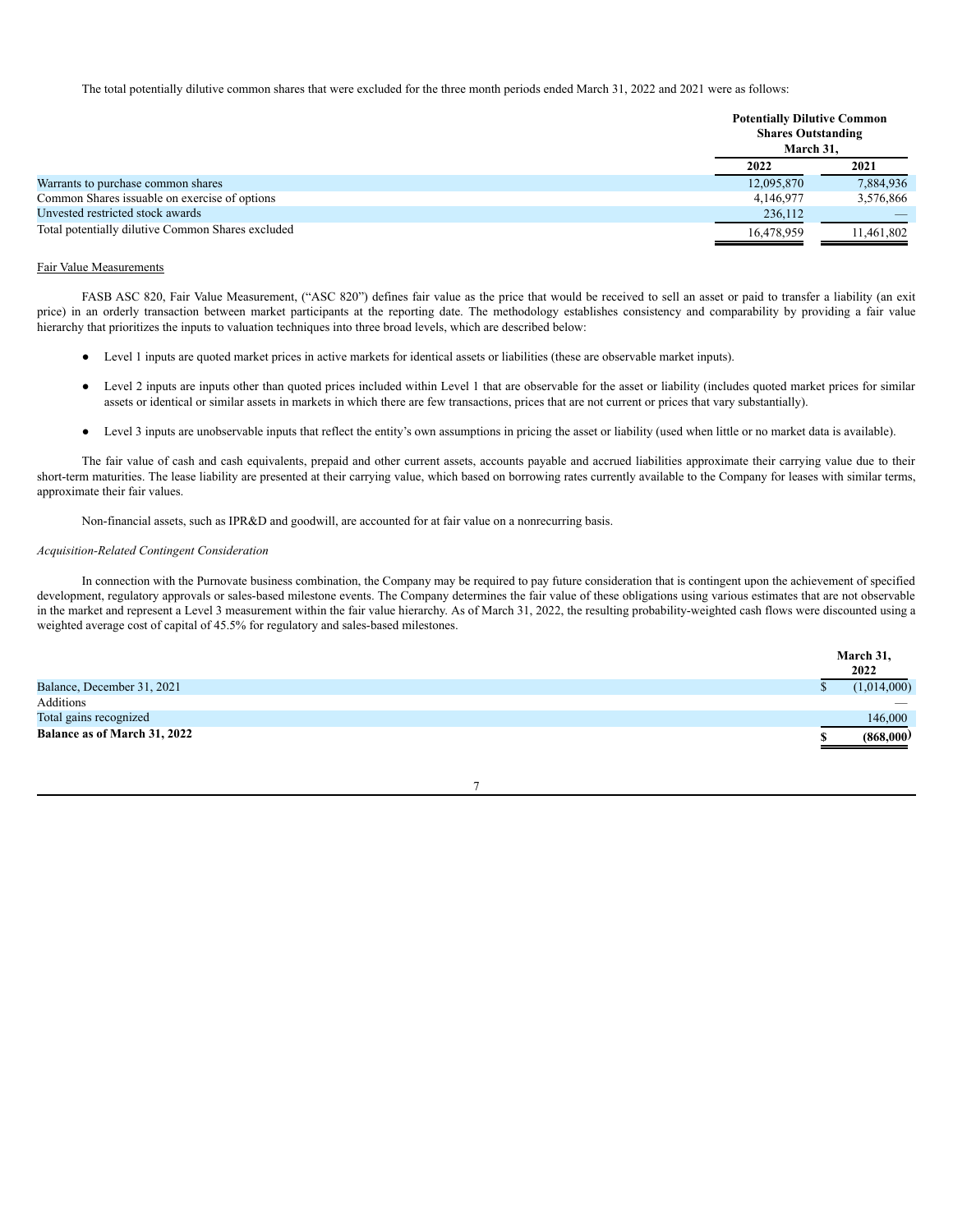#### Business Combinations

The Company accounts for its business combinations under the provisions of ASC Topic 805-10, Business Combinations ("ASC 805-10"), which requires that the purchase method of accounting be used for all business combinations. Assets acquired and liabilities assumed are recorded at the date of acquisition at their respective fair values. For transactions that are business combinations, the Company evaluates the existence of goodwill. Goodwill represents the excess purchase price over the fair value of the tangible net assets and intangible assets acquired in a business combination. ASC 805-10 also specifies criteria that intangible assets acquired in a business combination must meet to be recognized and reported apart from goodwill. Acquisition-related expenses are recognized separately from the business combinations and are expensed as incurred.

The estimated fair value of net assets acquired, including the allocation of the fair value to identifiable assets and liabilities, was determined using established valuation techniques. A fair value measurement is determined as the price the Company would receive to sell an asset or pay to transfer a liability in an orderly transaction between market participants at the measurement date. In the context of purchase accounting, the determination of fair value often involves significant judgments and estimates by management, including the selection of valuation methodologies, estimates of future revenues, costs and cash flows, discount rates, and selection of comparable companies. The estimated fair values reflected in the purchase accounting are subject to management's judgment.

## Contingent Consideration

The Company records contingent consideration resulting from a business combination at fair value on the acquisition date. On a quarterly basis, the Company revalues these obligations and records increases or decreases in their fair value as an adjustment to other income. Changes to contingent consideration obligations can result from adjustments to discount rates, accretion of the liability due to the passage of time, changes in the Company's estimates of the likelihood or timing of achieving development or commercial milestones, changes in the probability of certain clinical events or changes in the assumed probability associated with regulatory approval.

## Intangible Assets

Intangible assets generally consist of patents, purchased technology, acquired IPR&D and other intangibles. Intangible assets with definite lives are amortized based on their pattern of economic benefit over their estimated useful lives and reviewed periodically for impairment.

Intangible assets related to acquired IPR&D projects are considered to be indefinite-lived until the completion or abandonment of the associated research and development efforts. During the period the assets are considered indefinite-lived, they will not be amortized but will be tested for impairment. Impairment testing is performed at least annually or when a triggering event occurs that could indicate a potential impairment. If and when development is complete, which generally occurs when regulatory approval to market a product is obtained, the associated assets are deemed finite-lived and are amortized over a period that best reflects the economic benefits provided by these assets.

#### **Goodwill**

Goodwill, which represents the excess of purchase price over the fair value of net assets acquired, is carried at cost. Goodwill is not amortized; rather, it is subject to a periodic assessment for impairment by applying a fair value-based test. The Company is organized in one reporting unit and evaluates the goodwill for the Company as a whole. The Company reviews goodwill for impairment on a reporting unit basis annually during the fourth quarter of each year and whenever events or changes in circumstances indicate the carrying value of goodwill might not be recoverable. Under the authoritative guidance issued by the FASB, the Company has the option to first assess the qualitative factors to determine whether it is more likely than not that the fair value of the reporting unit is less than its carrying amount as a basis for determining whether it is necessary to perform a quantitative goodwill impairment test. If the Company determines that it is more likely than not that the fair value of a reporting unit is less than its carrying amount, then the goodwill impairment test is performed. The goodwill impairment test requires the Company to estimate the fair value of the reporting unit and to compare the fair value of the reporting unit with its carrying amount. If the fair value exceeds the carrying amount, then no impairment is recognized. If the carrying amount recorded exceeds the fair value calculated, then an impairment charge is recognized for the difference. The judgments made in determining the projected cash flows used to estimate the fair value can materially impact the Company's financial condition and results of operations. There was no impairment of goodwill for the three months ended March 31, 2022 and 2021.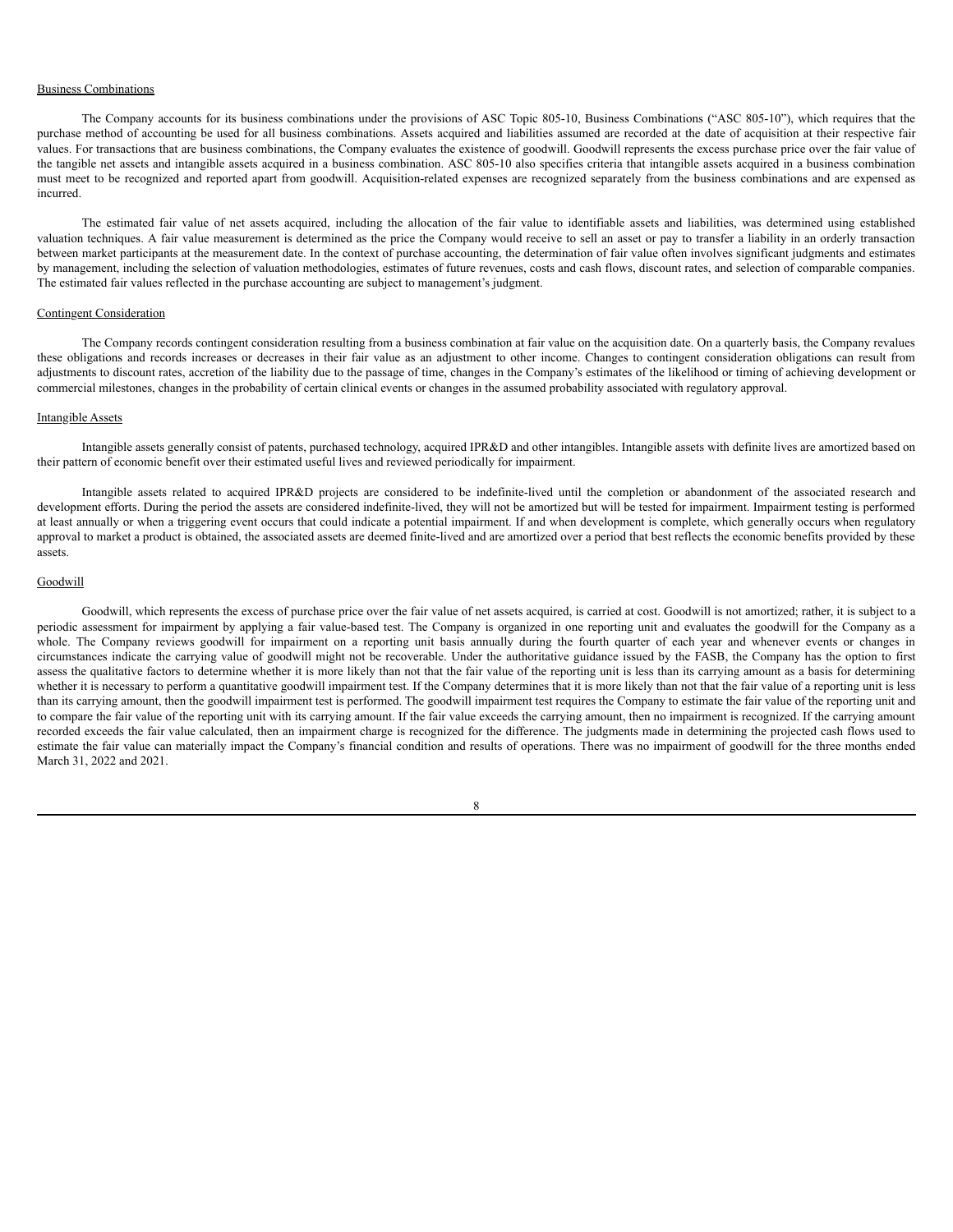#### Leases

The Company determines if an arrangement is a lease at inception and on the lease commencement date, the Company recognizes an asset for the right to use a leased asset and a liability based on the present value of remaining lease payments over the lease term.

As the Company's leases do not provide an implicit interest rate, the Company uses its incremental borrowing rate based on a third-party analysis, which is updated periodically. The incremental borrowing rate is determined using the remaining lease term as of the lease commencement date.

The Company elected the package of practical expedients included in this guidance, which allows it (i) to not reassess whether any expired or existing contracts contain leases; (ii) to not reassess the lease classification for any expired or existing leases; (iii) to account for a lease and non-lease component as a single component for both its real estate and non-real estate leases; and (iv) to not reassess the initial direct costs for existing leases.

Amortization and interest expense related to lease right-of-use assets and liabilities are generally calculated on a straight-line basis over the lease term. Amortization and interest expense related to previously impaired lease right-of-use assets are calculated on a front-loaded amortization pattern resulting in higher single lease expense in earlier periods.

The Company's lease agreements do not contain any material residual value guarantees or material restrictive covenants. In addition, the Company does not have any finance leases, any material sublease arrangements or any material leases where the Company is considered the lessor.

## Research and Development

Research and development costs are charged to expense as incurred and include supplies and other direct trial expenses such as fees due to contract research organizations ("CROs"), consultants which support the Company's research and development endeavors, the acquisition of technology rights without an alternative use, and compensation and benefits of clinical research and development personnel. Certain research and development costs, in particular fees to CROs, are structured with milestone payments due on the occurrence of certain key events. Where such milestone payments are greater than those earned through the provision of such services, the Company recognizes a prepaid asset which is recorded as expense as services are incurred.

#### Stock-Based Compensation

The Company measures the cost of option awards based on the grant date fair value of the awards. That cost is recognized on a straight-line basis over the period during which the awardee was required to provide service in exchange for the entire award. The fair value of options is calculated using the Black-Scholes option pricing model, based on key assumptions such as the expected volatility of the Company's common stock, the risk-free rate of return, and expected term of the options. The Company's estimates of these assumptions are primarily based on historical data, peer company data, government data, and the judgment of management regarding future trends.

Common shares issued are valued based on the fair value of the Company's common shares as determined by the market closing price of a share of our common stock on the date of the commitment to make the issuance.

 $\alpha$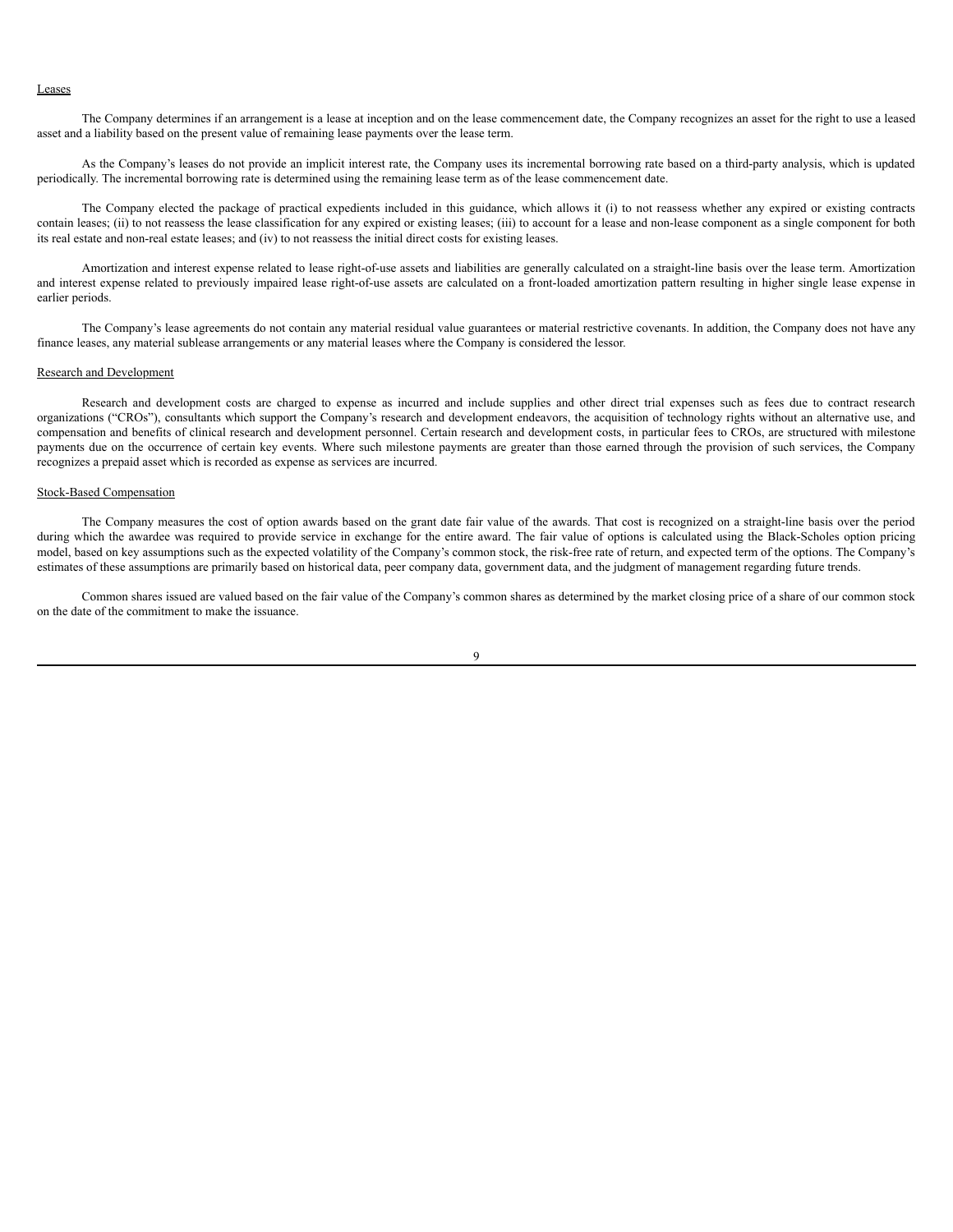## Income Taxes

The Company accounts for income taxes using the asset and liability method. Deferred tax assets and liabilities are recognized for the future tax consequences attributable to differences between the financial statement carrying amounts of existing assets and liabilities and their respective tax basis and tax carryforwards. Deferred tax assets and liabilities are measured using enacted tax rates expected to apply to taxable income in the years in which those temporary differences are expected to be recovered or settled. The effect on deferred tax assets and liabilities of a change in tax rates is recognized in income in the period that includes the enactment date.

A valuation allowance is established to reduce net deferred tax assets to the amount expected to be realized. The Company recognizes the effect of income tax positions only if those positions are more likely than not of being sustained. Changes in recognition and measurement are reflected in the period in which the change in judgment occurs. Interest and penalties related to unrecognized tax benefits are included in income tax expense. The Company has generally recorded a full valuation allowance for its tax carryforwards, reflecting the judgment of Company management that they are more likely than not to expire unused.

### Adoption of Recent Accounting Pronouncements

In December 2019, the FASB issued Accounting Standards Update ("ASU") No. 2019-12, Income Taxes: Simplifying the Accounting for Income Taxes. This guidance removes certain exceptions related to the approach for intraperiod tax allocation, the methodology for calculating income taxes in an interim period, and the recognition of deferred tax liabilities for outside basis differences. This guidance also clarifies and simplifies other areas of ASC 740. This ASU is effective for fiscal years beginning after December 15, 2021, and interim periods within fiscal years beginning after December 15, 2022. Adoption of this guidance did not have any material impact on the Company's financial statements.

In August 2020, the FASB issued ASU 2020-06, Debt—Debt with Conversion and Other Options (Subtopic 470-20) and Derivatives and Hedging—Contracts in Entity's Own Equity (Subtopic 815-40): Accounting for Convertible Instruments and Contracts in an Entity's Own Equity, which simplifies accounting for convertible instruments by removing major separation models required under current GAAP. The ASU removes certain settlement conditions that are required for equity contracts to qualify for the derivative scope exception and it also simplifies the diluted earnings per share calculation in certain areas. The ASU is effective for fiscal years beginning after December 15, 2023, including interim periods within those fiscal years. Early adoption is permitted, but no earlier than fiscal years beginning after December 15, 2020 and adoption must be as of the beginning of the Company's annual fiscal year. The Company adopted ASU 2020-06 on January 1, 2021, with no material impact on our financial statements.

## **4 — ACQUISITION**

## Purnovate, Inc. Acquisition – Related Party

On January 26, 2021 the Company completed its business acquisition of 100% of the equity interests of Purnovate, Inc. ("Purnovate"), in a related party transaction. The purchase price of Purnovate totaled \$2,142,437 in cash, stock, and contingent consideration. As a result of this purchase, the Company recognized an intangible in-process research and development asset of \$455,000 and goodwill of \$248,971. At March 31, 2022, the value of the intangible in-process research and development asset and goodwill remained \$455,000 and \$248,971, respectively.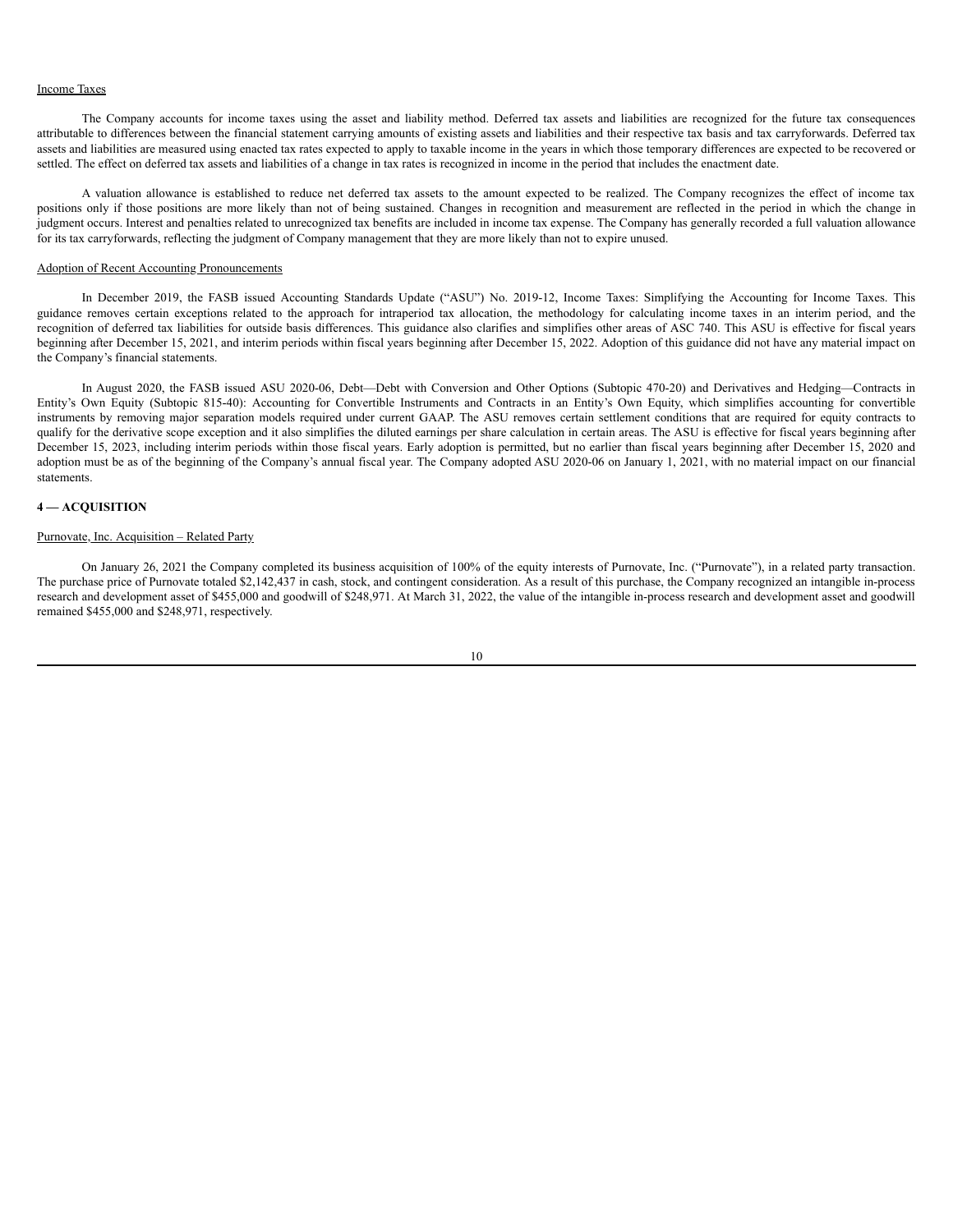The Company's unaudited condensed consolidated financial statements for the three months ended March 31, 2021 include the results of operations of Purnovate since January 26, 2021 during which period Purnovate contributed an approximately \$82,000 net loss. On an unaudited pro forma basis, the revenues and net income of the Company assuming the acquisition had occurred on January 1, 2021, are shown below. The unaudited pro forma information does not purport to present what the Company's actual results would have been had the acquisition occurred on January 1, 2021, nor is the financial information indicative of the results of future operations.

|                                       |  | Three months<br>ended<br>March 31,<br>2021 |
|---------------------------------------|--|--------------------------------------------|
| Net revenue                           |  | $\overline{\phantom{0}}$                   |
| Net loss                              |  | (4,844,435)                                |
| Net loss per share, basic and diluted |  | (0.30)                                     |

## **5 – NOTE PAYABLE**

## Note Payable – Paycheck Protection Program Loan

In connection with the acquisition of Purnovate (See Note 4), the Company assumed \$29,088 in loan funding from the Paycheck Protection Program (the "PPP"), established pursuant to the Coronavirus Aid, Relief, and Economic Security Act (the "CARES Act") and administered by the U.S. Small Business Administration. Under the terms of the PPP Note and the PPP Loan, interest accrued on the outstanding principal at the rate of 1% per annum, and there is a deferment period until installment payments of principal and interest are due. The term of the PPP Note was two years. In April of 2021, the PPP Loan was forgiven in accordance with the terms established for such loans under the CARES Act, on which forgiveness the Company recognized a gain of \$29,088, classified as other income.

## **6 — ACQUIRED IN-PROCESS RESEARCH & DEVELOPMENT**

The Company booked intangible assets associated with a number of ongoing research and development projects at the time of the acquisition of Purnovate. Carrying value of acquired in-process research and development wat \$455,000 and both March 31, 2022 and December 31, 2021.

## **7 — GOODWILL**

The Company recorded goodwill in connection with the acquisition of Purnovate. Carrying value of goodwill at both March 31, 2022 and December 31, 2021 was \$248,971.

## **8 — ACCRUED EXPENSES**

Accrued expenses consist of the following:

|                                                      |                       | December 31, |
|------------------------------------------------------|-----------------------|--------------|
|                                                      | <b>March 31, 2022</b> | 2021         |
| Clinical research organization services and expenses | 995,088               | 1,826,479    |
| Employee compensation                                | 357,535               | 520,795      |
| Preclinical and manufacturing expenses               | 293.150               |              |
| Legal and consulting services                        | 39.058                | 29,656       |
| Minimum license royalties                            | 10,000                |              |
| <b>Total accrued expenses</b>                        | 1,694,831             | 2,376,930    |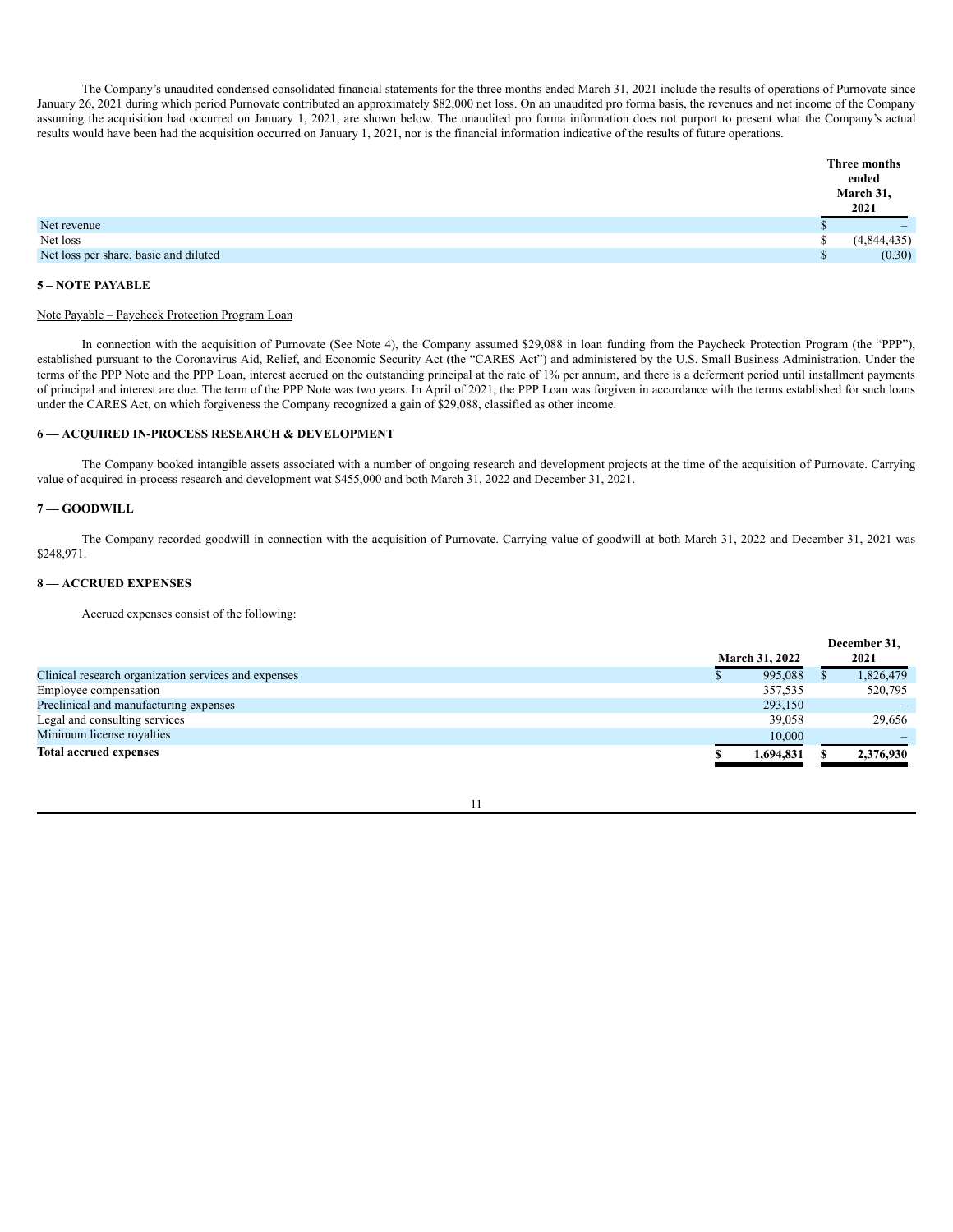## **9 — RELATED PARTY TRANSACTIONS**

On December 7, 2020, the Company entered into an Equity Purchase Agreement with Purnovate, LLC to purchase all of the outstanding membership interests of Purnovate from the members of Purnovate (the "Members"), such that after the acquisition, Purnovate would be a wholly owned subsidiary of Adial. The Company's Chief Executive Officer and board member, William B. Stilley, and another Adial board member, James W. Newman, Jr. were, directly or indirectly, The Members. Messrs. Stilley and Newman agreed to sell their membership interests on the same terms as the other Members, except that Mr. Stilley is subject to a two (2) year lock up with respect to the sale and transfer of the stock consideration that he receives so long as his employment has not been terminated by the Company without cause prior to the end of such period. Mr. Stilley owned approximately 28.7% of the membership interest of Purnovate and Mr. Newman controlled two entities that, together, own less than 1% of the membership interests of Purnovate. As a result of the foregoing, the Company formed a Special Committee of independent members of its Board of Directors to review and negotiate the acquisition terms. On January 26, 2021 the acquisition was consummated, and Messrs. Stilley and Newman sold all of their membership interests in Purnovate to the Company (see Note 4).

On March 11, 2021, the Company entered into Securities Purchase Agreements (the "March 2021 SPAs") with each of Bespoke, three entities controlled by Mr. Newman, and Keystone Capital Partners, LLC ("Keystone"), pursuant to which: (i) Bespoke Growth Partners, Inc. ("Bespoke") a company controlled by Mark Peikin, the Company's Chief Strategy Officer who is not an executive officer, agreed to purchase an aggregate of 336,667 shares of the Company's common stock at a purchase price of \$3.00 per share for aggregate gross proceeds of \$1,010,001; (ii) Mr. Newman agreed to purchase an aggregate of 30,000 shares of the Company's common stock at a purchase price of \$3.00 per share for aggregate gross proceeds of \$90,000; and (iii) Keystone agreed to purchase an aggregate of 333,334 shares of the Company's common stock at a purchase price of \$3.00 per share for aggregate gross proceeds of \$1,000,002. During the year ended December 31, 2021, the Company issued 700,001 shares of common stock for total proceeds of \$2,100,003. The shares sold pursuant to the March 2021 SPAs were registered though a registration statement on Form S-3 that was filed with the SEC on April 20, 2021 and declared effective on May 26, 2021.

On July 6, 2021, the Company entered into Securities Purchase Agreements, dated July 6, 2021 (the "June 2021 SPAs"), with three pre-existing investors for an aggregate investment of \$5,000,004 in consideration of the purchase by such investors of an aggregate of 1,666,667 shares of the Company's common stock at a purchase price of \$3.00 per share. June 2021 SPAs were entered with each of Bespoke , Keystone, and Richard Gilliam, a private investor ("Gilliam") (collectively, the "Investors," and each an "Investor"), pursuant to which: (i) Bespoke agreed to purchase an aggregate of 833,334 shares of the Company's common stock at a purchase price of \$3.00 per share for aggregate gross proceeds of \$2,500,002; (ii) Keystone agreed to purchase an aggregate of 500,000 shares of the Company's common stock at a purchase price of \$3.00 per share for aggregate gross proceeds of \$1,500,000; and (iii) Gilliam agreed to purchase an aggregate of 333,334 shares of the Company's common stock at a purchase price of \$3.00 per share for gross proceeds of \$1,000,002. The shares sold pursuant to the SPAs were registered though a registration statement on Form S-3 that was filed with the SEC on July 20, 2021 and declared effective on July 29, 2021.

On October 5, 2021, the Company released 200,000 shares of its common stock and 150,000 warrants, expiring July 31, 2023 and exercisable at \$6.25 per share, beneficially owned by Dr. Bankole Johnson, the Company's Chief Medical Officer, from the Lock-Up Agreement by and between the Company and Dr. Johnson, dated December 12, 2019, as amended, and the related Pledge and Security Agreement, by and between the Company and Dr. Johnson, dated December 12, 2019, to permit the sale of such shares and warrants to Bespoke Growth Partners, Inc. in a private transaction.

On November 9, 2021, the Company entered into a Securities Purchase Agreement (the "November 2021 SPA") with Bespoke. Pursuant to the terms of the November 2021 SPA, Bespoke agreed to purchase up to 200,000 shares of common stock of the Company at a price of \$4.00 per share for an aggregate investment of \$800,000. The shares sold pursuant to the were registered though a registration statement on Form S-3 that was filed with the SEC and was declared effective on December 17, 2021.

See Note 11 for related party vendor, consulting, and lease agreements.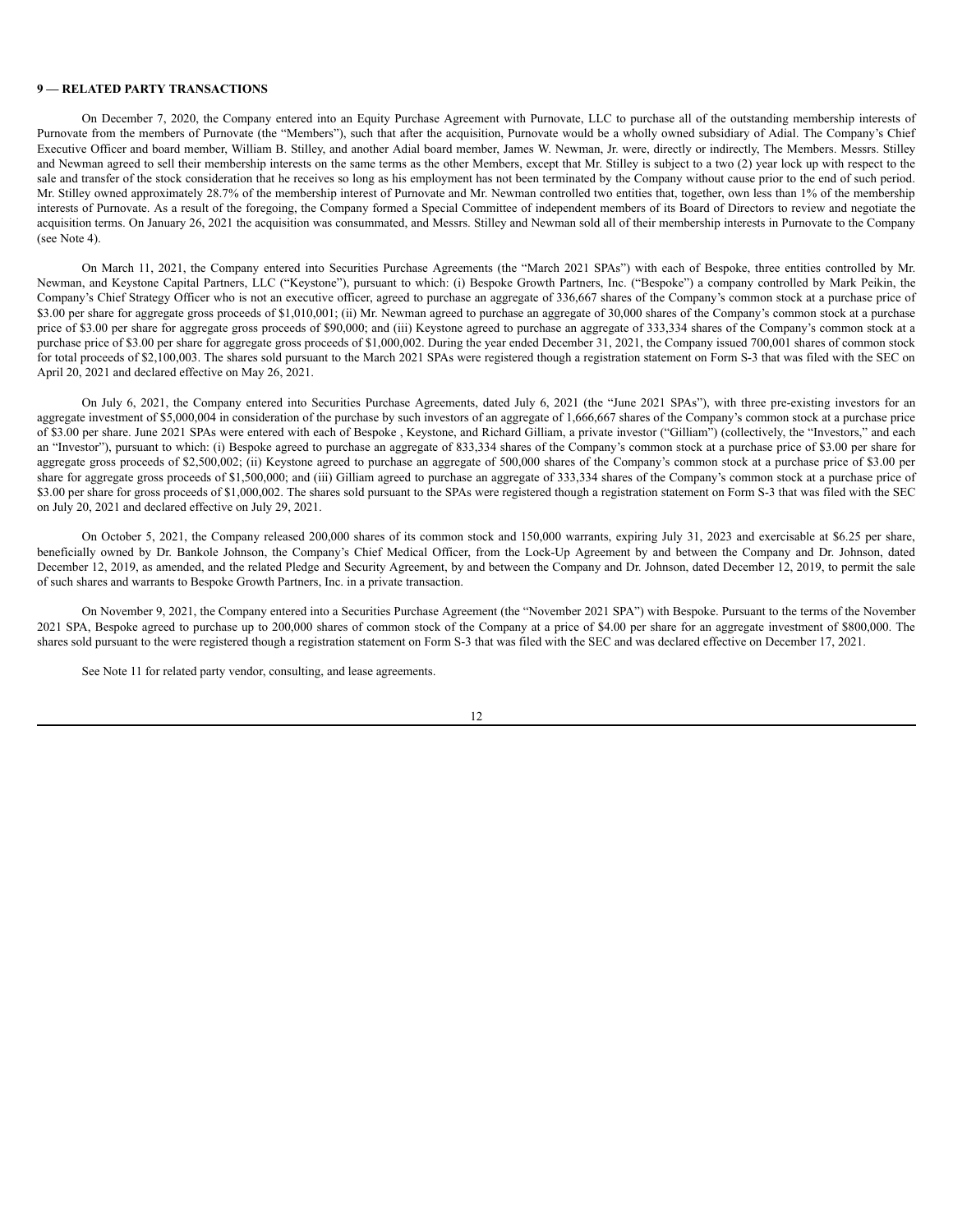#### **10 — SHAREHOLDERS' EQUITY**

#### Common Stock Issuances

On February 10, 2022, the Company, entered into a securities purchase agreement with an accredited institutional investor providing for the issuance of (i) 2,322,250 shares of the Company's common stock, par value \$0.001, (ii) pre-funded warrants to purchase up to 1,865,000 shares of Common Stock with an exercise price of \$0.001 per share, which Pre-Funded Warrants are to be issued in lieu of shares of Common Stock to ensure that the Investor does not exceed certain beneficial ownership limitations, and (iii) warrants, with a term of five years and six months from the date of issuance, to purchase an aggregate of up to 3,977,888 shares of Common Stock at an exercise price of \$2.52 per share. The Company received net proceeds from the offering of \$9,123,741 after deducting fees due to the placement agent and the Company's transaction expenses.

In the three months ended March 31, 2022, the Company issued 200,000 shares of common stock to employees and consultants for services rendered.

In the three months ended March 31, 2022, the Company issued an employee 250,000 shares common stock as a bonus on salary. The shares are subject to repurchase by the Company on termination of the employee, the shares no longer being liable to repurchase ("vesting") on the following schedule: 1/24 of 166,667 shares vesting on the date of issue and the first of each of the next twenty-three subsequent months, and 83,333 shares vesting on the third anniversary of the date of issue. On March 31, 2022, 13,888 shares were vested and 236,112 shares remained subject to repurchase.

#### 2017 Equity Incentive Plan

On October 9, 2017, the Company adopted the Adial Pharmaceuticals, Inc. 2017 Equity Incentive Plan (the "2017 Equity Incentive Plan"); which became effective on July 31, 2018. Initially, the aggregate number of shares of our common stock that may be issued pursuant to stock awards under the 2017 Equity Incentive Plan was 1,750,000 shares. On September 27, 2021, by a vote of the shareholders, the number of shares issuable under the 2017 Equity Incentive Plan was increased to 7,500,000. At March 31, 2022, the Company had issued 1,144,993 shares under the 2017 Equity Incentive Plan and had outstanding 4,007,291 options to purchase shares of our common stock under the 2017 Equity Incentive Plan, as well as 139,686 options to purchase shares of common stock that were issued before the 2017 Equity Incentive Plan was adopted, leaving 2,347,716 available for issue.

## Stock Options

The following table provides the stock option activity for the three months ended March 31, 2022:

|                                                    | <b>Total</b><br><b>Options</b><br>Outstanding | Weighted<br>Average<br>Remaining<br>Term<br>(Years) | Weighted<br>Average<br><b>Exercise</b><br>Price | Weighted<br>Average<br><b>Fair Value</b><br>at Issue |
|----------------------------------------------------|-----------------------------------------------|-----------------------------------------------------|-------------------------------------------------|------------------------------------------------------|
| Outstanding December 31, 2021                      | 3,585,310                                     | 7.80                                                | 2.64                                            | 2.02                                                 |
| Issued                                             | 561,667                                       |                                                     | 2.00                                            | 1.63                                                 |
| Cancelled                                          | -                                             |                                                     |                                                 |                                                      |
| Outstanding March 31, 2022                         | 4,146,977                                     | 7.87                                                | 2.56                                            | 1.97                                                 |
| Outstanding March 31, 2022, vested and exercisable | 2,465,264                                     | 7.25                                                | 2.73                                            | 2.06                                                 |

At March 31, 2022, the intrinsic value totals of the outstanding options were \$713,933.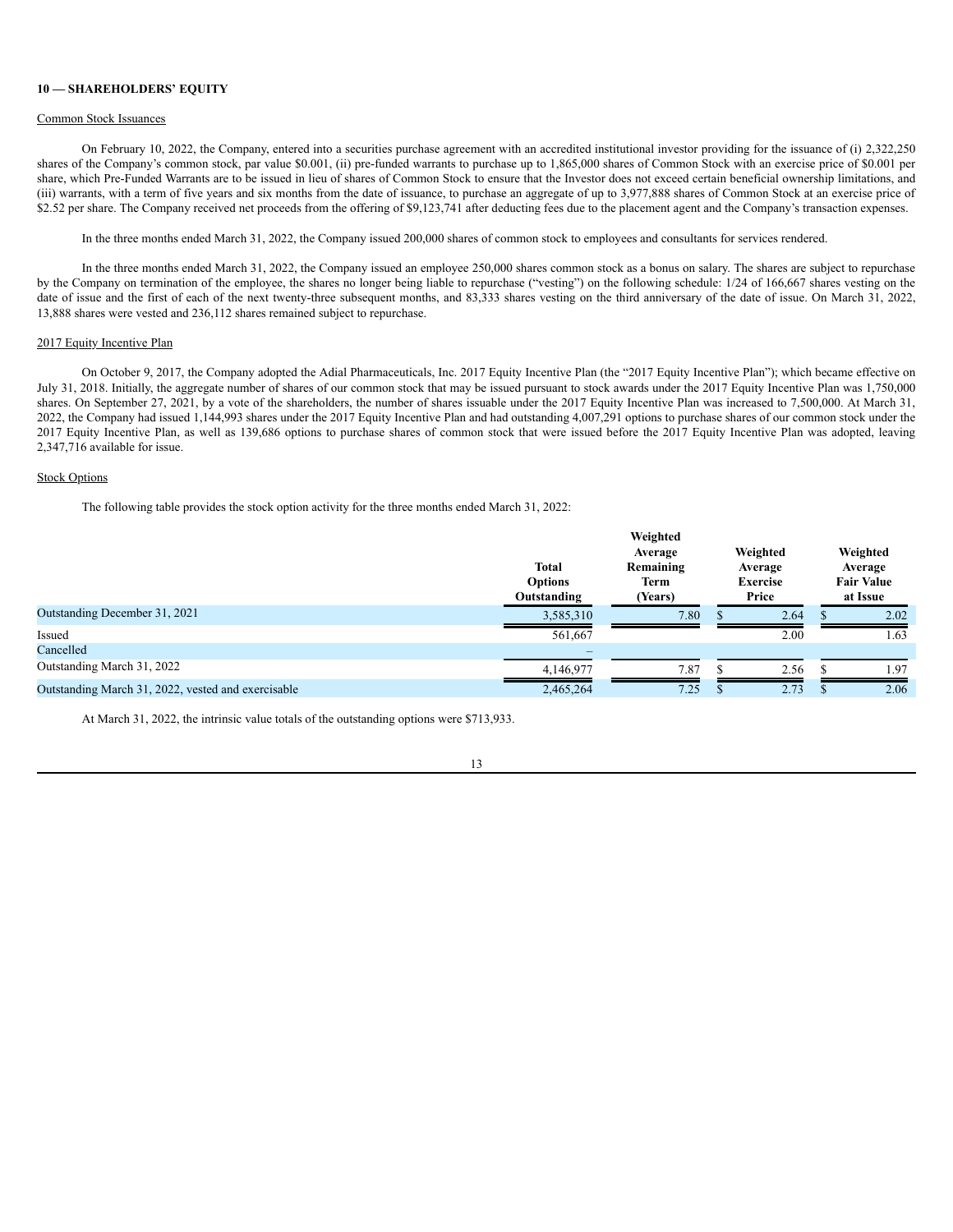The Company used the Black Scholes valuation model to determine the fair value of the options issued, using the following key assumptions for the three months ended March 31, 2022:

|                            | March 31,<br>2022 |
|----------------------------|-------------------|
| Fair Value per Share       | 2.00              |
| <b>Expected Term</b>       | 6.5               |
| <b>Expected Dividend</b>   |                   |
| <b>Expected Volatility</b> | 107.88%           |
| Risk free rate             | 1.89%             |

During the three months ended March 31, 2022, 561,667 options to purchase shares of common stock were granted at a fair value of \$915,066, an approximate weighted average fair value of \$1.63 per option, to be amortized over a service a weighted average period of 3 years. As of March 31, 2022, \$3,146,919 in unrecognized compensation expense will be recognized over a weighted average remaining service period of 2.02 years.

The components of stock-based compensation expense included in the Company's Statements of Operations for the three months ended March 31, 2022 and 2021 are as follows:

|                                                         | Three months ended<br>March 31. |           |
|---------------------------------------------------------|---------------------------------|-----------|
|                                                         | 2022                            | 2021      |
| Research and development options expense                | 76,390                          | 66,631    |
| Total research and development expenses                 | 76,390                          | 66,631    |
| General and administrative options and warrants expense | 490.799                         | 407.156   |
| Stock issued to consultants and employees               | 416.423                         | 850,900   |
| Total general and administrative expenses               | 907,222                         | 1,258,056 |
| Total stock-based compensation expense                  | 983.612                         | 1,324,687 |

## Stock Warrants

The following table provides the activity in warrants for the respective periods.

|                               |                          | Weighted<br>Average<br>Remaining | Weighted<br>Average      | Average                   |
|-------------------------------|--------------------------|----------------------------------|--------------------------|---------------------------|
|                               | <b>Total</b><br>Warrants | <b>Term</b><br>(Years)           | <b>Exercise</b><br>Price | <b>Intrinsic</b><br>Value |
| Outstanding December 31, 2021 | 7,990,271                | 2.63                             | 4.82                     | 0.14                      |
| Issued                        | 6,042,888                |                                  | 1.74                     |                           |
| Outstanding March 31, 2022    | 14,033,159               | 3.07                             | 3.49                     | 0.27                      |

This table includes warrants to purchase 344,851 shares of common stock issued to consultants, including the 200,000 issued in the three months ended March 31, 2022, with a total fair value of \$263,195 at time of issue, calculated using the Black Scholes model assuming an underlying security values of \$2.06, volatility rate of 107.88% risk-free rate of 1.71%, and an expected term of 6.5 years. In the three months ended March 31, 2022, the Company recognized \$33,457 in expense associated with these warrants with \$240,841 remaining to be recognized.

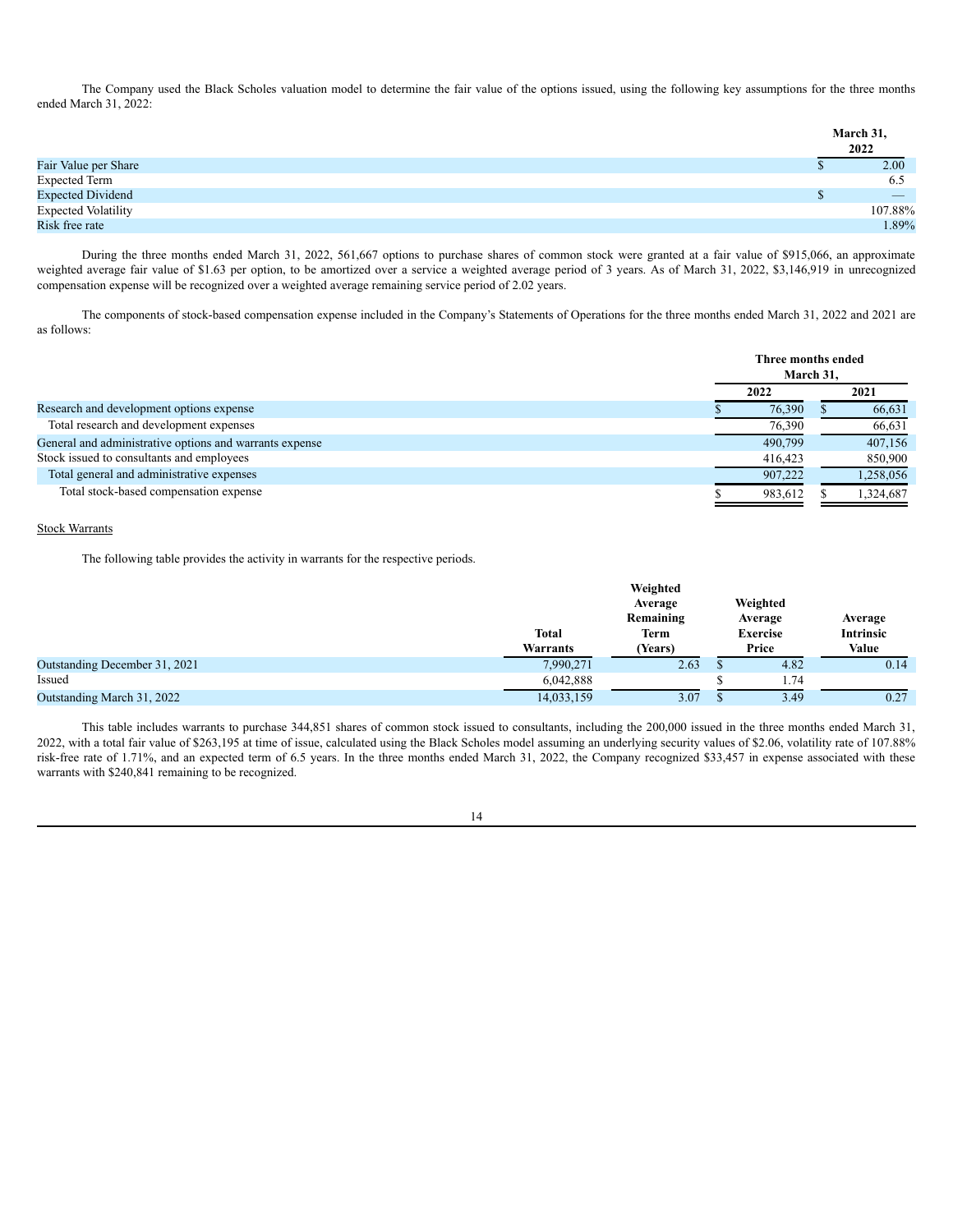## **11 — COMMITMENTS AND CONTINGENCIES**

#### License with University of Virginia Patent Foundation – Related Party

In January 2011, the Company entered into an exclusive, worldwide license agreement with the University of Virginia Patent Foundation, dba UVA Licensing and Ventures Group ("UVA LVG") for rights to make, use or sell licensed products in the United States based upon the ten separate patents and patent applications made and held by UVA LVG.

As consideration for the rights granted in the UVA LVG License, the Company is obligated to pay UVA LVG yearly license fees and milestone payments, as well as a royalty based on net sales of products covered by the patent-related rights. More specifically, the Company paid UVA LVG a license issue fee and is obligated to pay UVA LVG (i) annual minimum royalties of \$40,000 commencing in 2017; (ii) a \$20,000 milestone payments upon dosing the first patient under a Phase 3 human clinical trial of a licensed product, \$155,000 upon the earlier of the completion of a Phase 3 trial of a licensed product, partnering of a licensed product, or sale of the Company, \$275,000 upon acceptance of an NDA by the FDA, and \$1,000,000 upon approval for sale of AD04 in the U.S., Europe or Japan; as well as (iii) royalties equal to a 2% and 1% of net sales of licensed products in countries in which a valid patent exists or does not exist, respectively, with royalties paid quarterly. In the event of a sublicense to a third party, the Company is obligated to pay royalties to UVA LVG equal to a percentage of what the Company would have been required to pay to UVA LVG had it sold the products under sublicense ourselves. In addition, the Company is required to pay to UVA LVG 15% of any sublicensing income. A certain percentage of these payments by the Company to the UVA LVG may then be distributed to the Company's former Chairman of the Board who currently serves as the Company's Chief Medical Officer in his capacity as inventor of the patents by the UVA LVG in accordance with their policies at the time.

The license agreement may be terminated by UVA LVG upon sixty (60) days written notice if the Company breaches its obligations thereunder, including failing to make any milestone, failure to make required payments, or the failure to exercise diligence to bring licensed products to market. In the event of a termination, the Company will be obligated to pay all amounts that accrued prior to such termination. The Company is required to use commercially reasonable efforts to achieve the goals of submitting a New Drug Application to the FDA for a licensed product by December 31, 2024 and commencing commercialization of an FDA approved product by December 31, 2025. If the Company were to fail to use commercially reasonable effort and fail to meet either goal, the licensor would have the right to terminate the license.

The term of the license continues until the expiration, abandonment or invalidation of all licensed patents and patent applications, and following any such expiration, abandonment or invalidation will continue in perpetuity on a royalty-free, fully paid basis.

During both the three months ended March 31, 2022 and 2021, the Company recognized \$10,000 minimum license royalty expenses under this agreement.

## Clinical Research Organization (CRO)

On October 31, 2018, the Company entered into a master services agreement ("MSA") with Crown CRO Oy ("Crown") for contract clinical research and consulting services. The MSA has a term of five years, automatically renewed for two-year periods, unless either party gives written notice of a decision not to renew the agreement six months prior to automatic renewal. The MSA or a service agreement under it may be terminated by the Company, without penalty, on fourteen days written notice for scientific, administrative, or financial reasons, or if the purpose of the study becomes obsolete. In the event that the MSA or Service Order are terminated, Crown's actual costs up the date of termination will be payable by the Company, but any unrealized milestones would not be owed.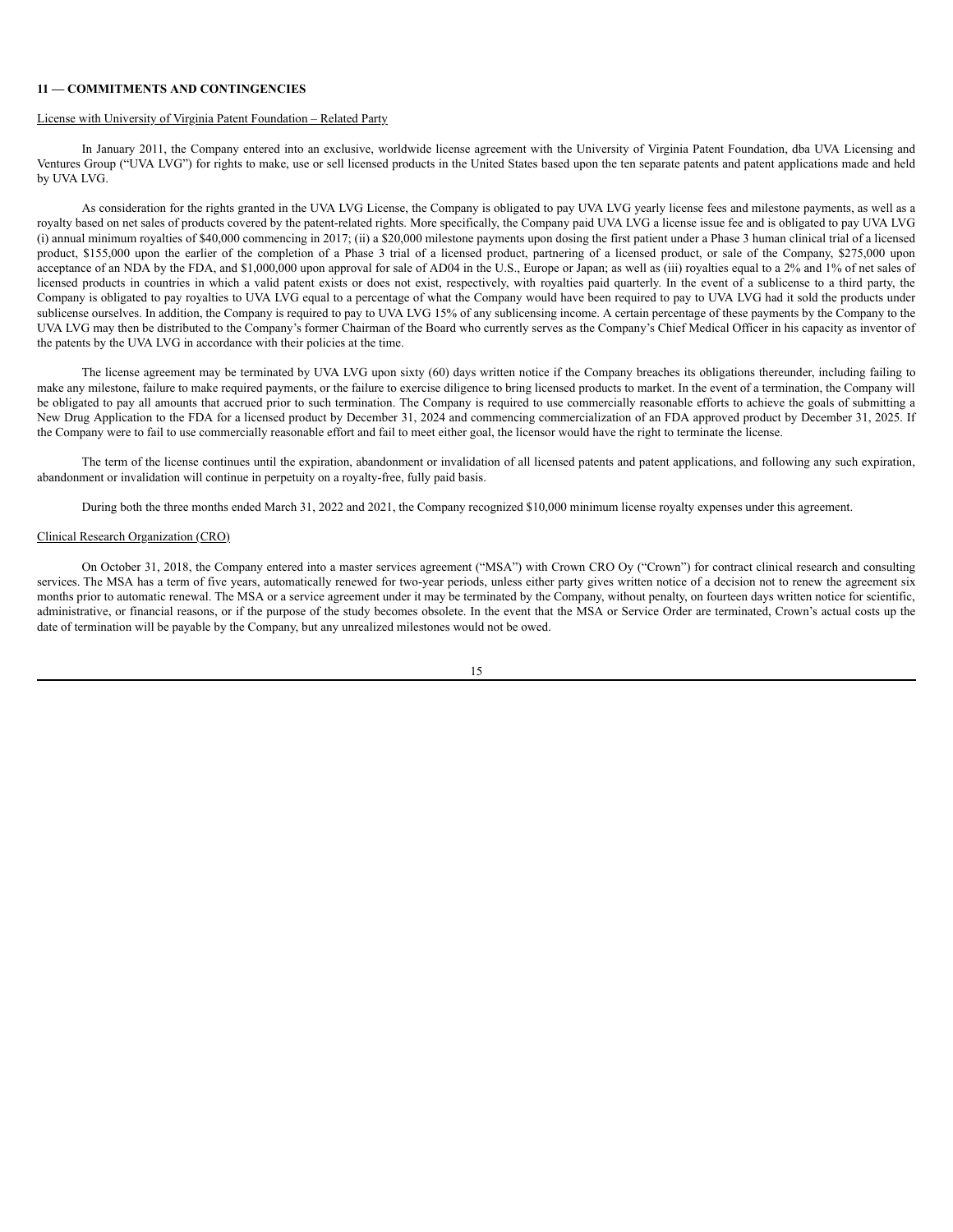On November 16, 2018, the Company and Crown entered into Service Agreement 1 under the MSA for a 24 week, multi-centered, randomized, double-blind, placebocontrolled, parallel-group, Phase 3 clinical study of AD04 for fees, as amended, of \$3,509,234 (€3,168,895 converted to dollars at the Euro/US Dollar exchange rate of 1.1074 as of March 31, 2022) milestone payments. On March 22, 2022, the Company acknowledged the occurrence of the milestone event of 90% of trial case report forms having been monitored, and made a payment of \$148,875.

On April 28, 2022, the Company and Crown entered into a settlement of a previous dispute concerning a putative change order. As part of this agreement, the Company agreed to pay Crown a total of \$454,034 ( $€410,000$ ) for changes to the services described in Service Order 1. The settlement also altered the schedule of remaining milestones to be as described in the table below.

At March 31, 2022, the remaining future milestone payments are shown in the table below, converted to dollars from euros at the exchange rate then prevailing.

|                         | Percent<br><b>Milestone</b> |         |
|-------------------------|-----------------------------|---------|
| <b>Milestone Event</b>  | Fees                        | Amount  |
| Last patient last visit | $5\%$                       | 149,465 |
| Database Lock           | $5\%$ \$                    | 149,465 |
| eTMF Transfer           | $5\%$                       | 149,465 |

During the three months ended March 31, 2022, the Company recognized \$311,727 in non-cash income associated with the Service Agreement 1 and the settlement described above, classified as a negative R&D expense. The negative expense was a result of the value of the settlement and total, fully earned value of milestones being less than the expense previously accrued. On March 31, 2022 there remained an accrued R&D expense of \$803,591 related to direct expenses under this agreement, which expense is expected to be fully paid with the occurrence of the settlement payment and three remaining milestone payments.

Service Agreement 1 also estimated approximately \$2.4 million ( $E2.2$  million) in pass-through costs, mostly fees to clinical investigators and sites, which are billed as incurred and the total contingent upon individual site rate and enrollment rates. Based on current enrollment rates and the various active clinical sites, the Company has increased its total estimated future site costs to a total of approximately \$3.1 million. During the three months ended March 31, 2022, the Company recognized non-cash income of \$75,991 associated with fees to investigators and sites, classified as a negative R&D expense, resulting from earned site fees in the quarter being lower than the those previously accrued.

## Lease Commitments – Purnovate lease

The Company has one operating lease which consists of office space with a remaining lease term of approximately five years.

Leases with an initial term of twelve months or less are not recorded on the balance sheet, and the Company does not separate lease and non-lease components of contracts. The Company's lease agreement does not provide for determination of the interest rate implicit in the lease. Therefore, the Company used a benchmark approach to derive an appropriate incremental borrowing rate. The Company's incremental borrowing rate is the rate of interest that the lessee would have to pay to borrow on a collateralized basis over a similar term an amount equal to the lease payments in a similar economic environment. The Company benchmarked itself against other companies of similar credit ratings and comparable quality and derived an incremental borrowing rate, which was used to discount its lease liabilities. The Company used an estimated incremental borrowing rate of 9% on January 26, 2021 for its lease contract.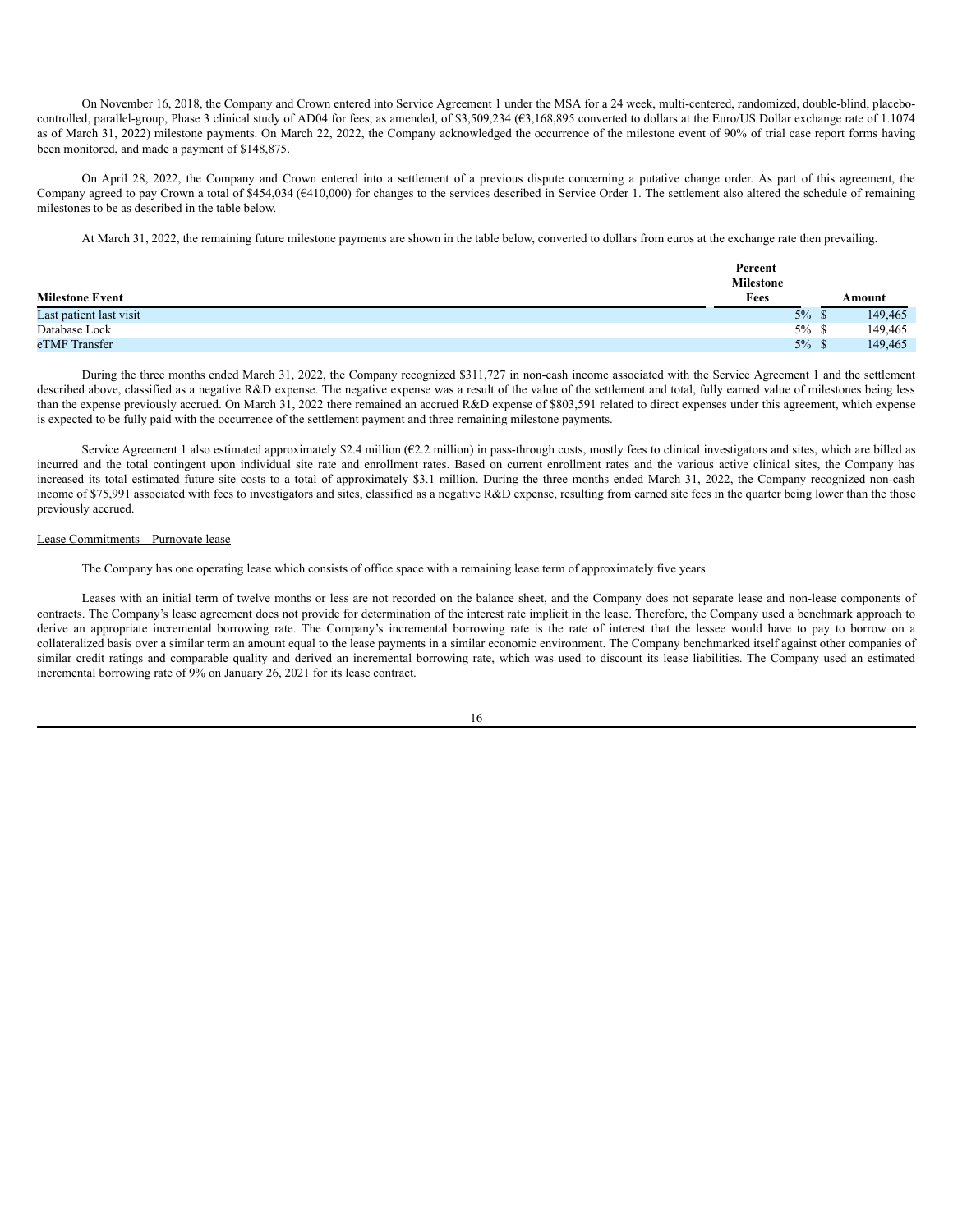The Company's lease agreement does not contain any material residual value guarantees or material restrictive covenants. In addition, the Company does not have any finance leases, any sublease arrangements, or any leases where the Company is considered the lessor.

The components of lease expense, which are included in general and administrative expense, based on the underlying use of the ROU asset, were as follows:

|                                 | Three months<br>ended<br>March 31,<br>2022 | Three months<br>ended<br>March 31,<br>2021 |
|---------------------------------|--------------------------------------------|--------------------------------------------|
| Components of total lease cost: |                                            |                                            |
| Operating lease expense         | 19,376                                     | 18,207                                     |
| Short-term lease expense        |                                            |                                            |
| <b>Total lease cost</b>         | 19,376                                     | 18,207                                     |

Supplemental cash flow information related to leases are as follows:

|                                                                                               | Three months<br>ended<br>March 31,<br>2022 | Three months<br>ended<br>March 31,<br>2021 |
|-----------------------------------------------------------------------------------------------|--------------------------------------------|--------------------------------------------|
| Cash paid for amounts included in the measurement of lease liabilities:                       |                                            |                                            |
| Operating cash flows for operating leases                                                     | 17.606                                     | 10,388                                     |
|                                                                                               |                                            |                                            |
| Supplemental non-cash amounts of lease liabilities arising from obtaining right of use assets | 1.770                                      | 294,294                                    |
|                                                                                               |                                            |                                            |

Supplemental balance sheet information related to leases was as follows:

|                                         | As of<br>March 31,<br>2022 |              | <b>As of December</b><br>31,<br>2021 |
|-----------------------------------------|----------------------------|--------------|--------------------------------------|
| <b>Assets</b>                           |                            |              |                                      |
| Lease right of use assets               | 233,570                    | S.           | 246,209                              |
| <b>Total lease assets</b>               | 233,570                    |              | 246,209                              |
|                                         |                            |              |                                      |
| <b>Liabilities</b>                      |                            |              |                                      |
| Current liabilities:                    |                            |              |                                      |
| Lease liability - current portion       | \$<br>51,351               | <sup>S</sup> | 49,585                               |
| Noncurrent liabilities:                 |                            |              |                                      |
| Lease liability, net of current portion | 193,797                    |              | 207,375                              |
| <b>Total lease liability</b>            | 245,148                    |              | 256,960                              |

The weighted-average remaining lease term of the Company's operating leases and the weighted-average discount rates used to calculate the Company's operating lease liabilities are as follows:

|                                                                     | As of<br>March 31.<br>2022 | As of<br>March 31.<br>2021 |
|---------------------------------------------------------------------|----------------------------|----------------------------|
| Weighted average remaining lease term (in years) - operating leases | 3.83                       | 4.83                       |
| Weighted average discount rate - operating leases                   | $9.00\%$                   | $9.00\%$                   |

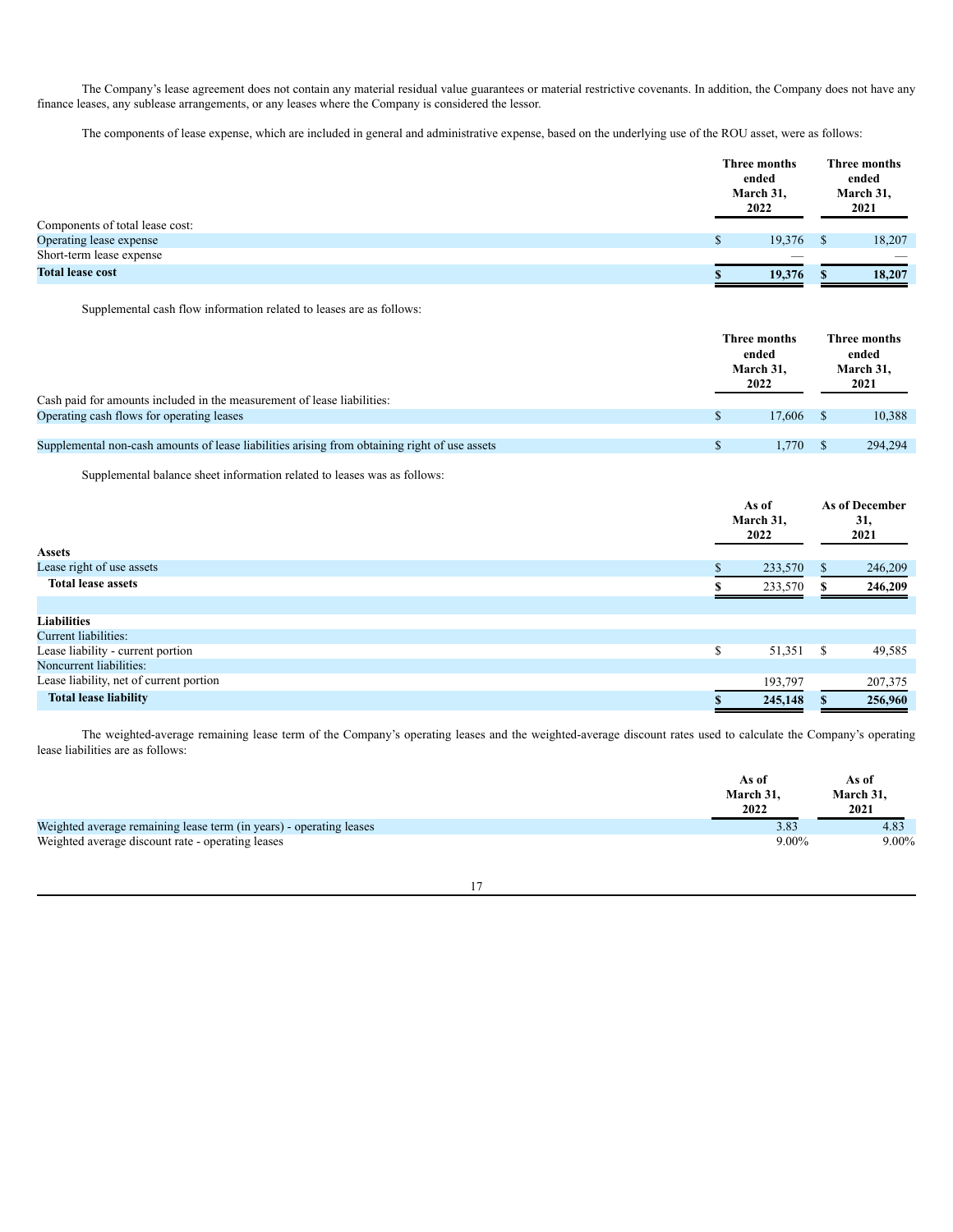Future lease payments included in the measurement of lease liabilities on the condensed balance sheet as of March 31, 2022, for the following five fiscal years and thereafter were as follows:

| Year ending December 31,                       | Operating<br>Leases |
|------------------------------------------------|---------------------|
|                                                |                     |
| 2022 (remaining)                               | 52,597              |
| 2023                                           | 72,687              |
| 2024                                           | 75,231              |
| 2025                                           | 77,864              |
| 2026 and thereafter                            | 6,507               |
| Total Minimum Lease Payments                   | 284,886             |
| Less effects of discounting                    | (39, 738)           |
| Present value of future minimum lease payments | 245,148             |
|                                                |                     |

## Lease Commitments – Related Party

On March 1, 2020, the Company entered into a sublease with Purnovate, LLC, a private company in which the Company's CEO had a 28.7% equity interest, for the lease of three offices at 1180 Seminole Trail, Suite 495, Charlottesville, VA 22901. The lease had a term of two years, and the monthly rent was \$1,400. During the three months ended March 31, 2022, the rent expense associated with this lease was \$1,400. On acquisition of Purnovate, the sublease was terminated and the Company assumed the obligations of Purnovate's lease.

#### Consulting Agreements – Related Party

On March 24, 2019, the Company entered into a consulting agreement (the "Consulting Agreement") with Dr. Bankole A. Johnson, who at the time of the agreement was serving as the Chairman of the Board of Directors, for his service as Chief Medical Officer of the Company. The Consulting Agreement has a term of three years, unless terminated by mutual consent or by the Company for cause. Dr. Johnson resigned as Chairman of the Board of Directors at the time of execution of the consulting agreement. Under the terms of the Consulting Agreement, Dr. Johnson's annual fee of \$375,000 per year is paid twice per month. The Consulting Agreement had an expiration date of March 31, 2022, which was extended on March 22, 2022 for an additional three years commencing as of March 24, 2022. The Company recognized \$93,750 in compensation expense in the both the three months ended March 31, 2022 and 2021 as a result of this agreement.

On July 5, 2019, the Company entered into a Master Services Agreement (the "PEPCO MSA") and statement of work with Psychological Education Publishing Company ("PEPCO") to administer a behavioral therapy program during the Company's upcoming Phase 3 clinical trial. PEPCO is owned by a related party, Dr. Bankole Johnson. It is anticipated that the compensation to be paid to PEPCO for services under the PEPCO MSA will total approximately \$300,000.

As of March 31, 2022, the Company had recognized all expenses associated with this agreement. No further expenses associated with the PEPCO MSA work order are expected.

On April 5, 2021, the Company entered into another Lock-Up Agreement Extension, which amended the Lock-Up Extension and extended the term of Dr. Johnson's Lock-Up from April 1, 2021 until such date as the Company shall have publicly released the data from its ONWARD™ Phase 3 pivotal trial of AD04, in genetically identified subjects for the treatment of Alcohol Use Disorder. See Note 9 for a release of this lockup with respect to certain shares and warrants beneficially owned by Dr. Johnson.

## Other Consulting and Vendor Agreements

The Company has entered into a number of agreements and work orders for future consulting, clinical trial support, and testing services, with terms ranging between 12 and 36 months. These agreements, in aggregate, commit the Company to approximately \$1.6 million in future cash.

#### **Litigation**

The Company is subject, from time to time, to claims by third parties under various legal disputes. The defense of such claims, or any adverse outcome relating to any such claims, could have a material adverse effect on the Company's liquidity, financial condition and cash flows. As of March 31, 2022, the Company did not have any pending legal actions.

## **12 — SUBSEQUENT EVENTS**

On April 4, 2022, the Company acknowledged the occurrence of the milestone event in its agreement with Crown CRO of the last patient having made a last clinical site visit, and as a result made a milestone payment of \$147,182 (€134,969).

On April 8, 2022, the Company issued 25,000 shares of common stock to a vendor for services rendered at a market cost of \$1.62 per share, for total cost of \$40,500.

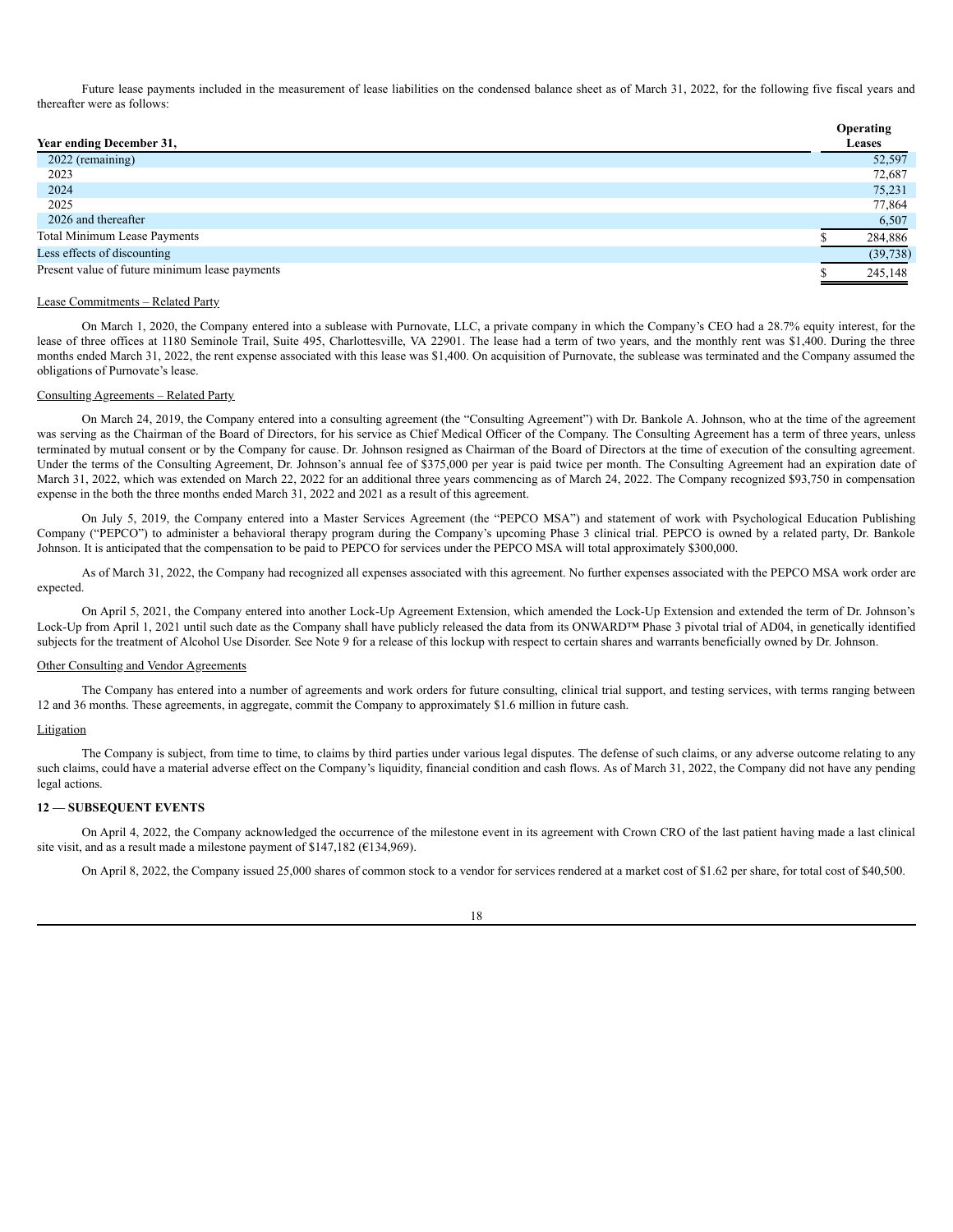### <span id="page-21-0"></span>**Item 2. Management's Discussion and Analysis of Financial Condition and Results of Operations.**

The following discussion and analysis is intended as a review of significant factors affecting our financial condition and results of operations for the periods indicated. The discussion should be read in conjunction with our unaudited consolidated financial statements and the notes presented herein included in this Form 10-O and the audited financial statements and the other information set forth in the Annual Report on Form 10-K for the year ended December 31, 2021 that we filed with the SEC on March 28, 2022 (the "2021 Form 10-K") .. In addition to historical information, the following Management's Discussion and Analysis of Financial Condition and Results of Operations contains forward-looking statements that involve risks and uncertainties including, but not limited to, those set forth below under "Risk Factors" and elsewhere herein, and those identified under Part I, Item 1A of the 2021 Form 10-K. Our actual results could differ significantly from those anticipated in these forward-looking statements as a result of certain factors discussed herein and any other periodic reports filed and to be filed with the Securities and Exchange Commission ("SEC").

#### **Overview**

We are a clinical-stage biopharmaceutical company focused on the development of therapeutics for the treatment or prevention of addiction and related disorders. Our lead investigational new drug product, AD04, is being developed as a therapeutic agent for the treatment of alcohol use disorder ("AUD"). In January 2021, we expanded our portfolio in the field of addiction with the acquisition of Purnovate, LLC via a merger into our wholly owned subsidiary, Purnovate, Inc., ("Purnovate") and we continue to explore opportunities to expand our portfolio in the field of addiction and related disorders such as pain reduction, both through internal development and through acquisitions. Our vision is to create the world's leading addiction focused pharmaceutical company. Additionally, we are using Purnovate's adenosine drug discovery and development platform to invent and develop novel chemical entities as drug candidates for large unmet medical needs with the intention of spinning off or licensing drug candidates and development programs not related to the field of addiction.

We have devoted substantially all of our resources to development efforts relating to AD04, including preparation for conducting clinical trials, providing general and administrative support for these operations and protecting our intellectual property. We currently do not have any products approved for sale and we have not generated any significant revenue since our inception. From our inception through the date of this Quarterly Report on Form 10-Q, we have funded our operations primarily through the private and public placements of debt and equity securities and an equity line.

We have incurred net losses in each year since our inception, including net losses of approximately \$2.9 million and \$4.8 for the three months ended March 31, 2022 and 2021, respectively. We had accumulated deficits of approximately \$53.9 and \$50.9 million as of March 31, 2022 and December 31, 2021, respectively. Substantially all our operating losses resulted from costs incurred in connection with our research and development programs, from general and administrative costs associated with our operations, and from financing costs.

We will not generate revenue from product sales unless and until we successfully complete development and obtain marketing approval for AD04, which we expect will take a number of years and is subject to significant uncertainty. We do not believe our current cash and equivalents will be sufficient to fund our operations for the next twelve months from the filing of these financial statements, because we have incurred various expenses related to adding personnel and other corporate resources and experienced delays in certain countries in obtaining regulatory approval required to commence the trial in such countries due to COVID-19, resulting in significantly slowed trial enrollment and additional expense.

Until such time, if ever, as we can generate substantial revenue from product sales, we expect to finance our operating activities through a combination of equity offerings, debt financings, government or other third-party funding, commercialization, marketing and distribution arrangements and other collaborations, strategic alliances and licensing arrangements. However, we may be unable to raise additional funds or enter into such other arrangements when needed on favorable terms or at all. Our failure to raise capital or enter into such other arrangements as and when needed would have a negative impact on our financial condition and our ability to develop AD04.

## **Recent Developments**

On February 24, 2022, we provided the following highlighted updates on our landmark ONWARD pivotal Phase 3 clinical trial of AD04 for the treatment of AUD:

- All subjects have completed dosing in the ONWARD trial;
- 302 subjects were enrolled in the ONWARD trial; this exceeded the 290 subjects targeted for enrollment; and
- Subjects were enrolled across 25 clinical sites in six countries.

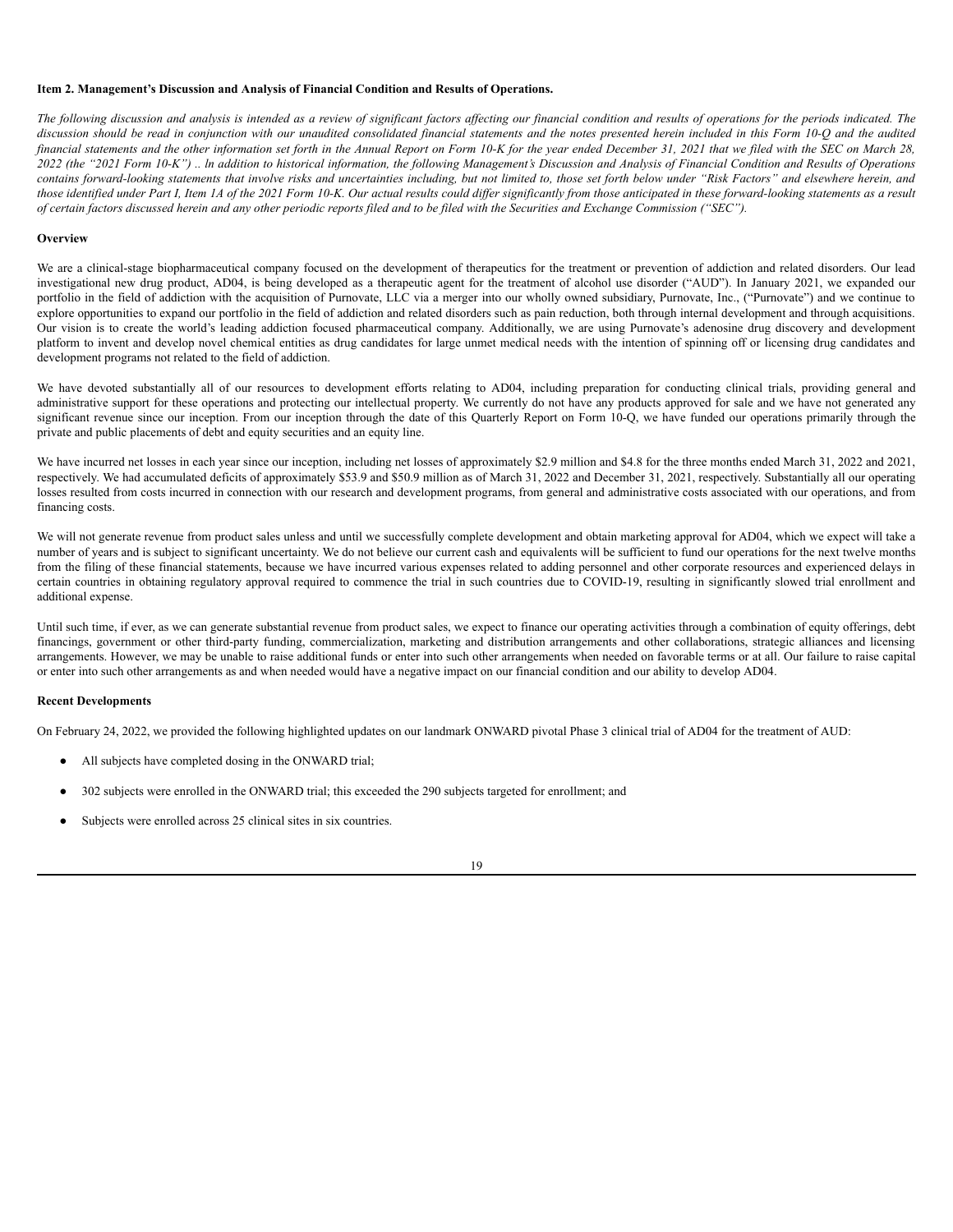#### Financial Developments

On February 10, 2022, we entered into a securities purchase agreement (the "2022 Purchase Agreement") with an accredited institutional investor providing for the issuance of (i) 2,322,250 shares of Common Stock, (ii) pre-funded warrants (the "Pre-Funded Warrants") to purchase up to 1,865,000 shares of Common Stock (the "Pre-Funded Warrant Shares") with an exercise price of \$0.001 per share, which Pre-Funded Warrants are to be issued in lieu of shares of Common Stock to ensure that the investor does not exceed certain beneficial ownership limitations, and (iii) warrants (the "2022 Warrants"), with a term of five years and six months from the date of issuance, to purchase an aggregate of up to 3,977,888 shares of Common Stock at an exercise price of \$2.52 per share, subject to customary adjustments thereunder. The total net proceeds, after expenses, to us were approximately \$9.1 million.

## **Results of operations for the three months ended March 31, 2022 and 2021 (rounded to nearest thousand)**

The following table sets forth the components of our statements of operations in dollars for the periods presented:

|                                                      |             | <b>For the Three Months</b><br><b>Ended March 31,</b> |             |  | Change      |  |
|------------------------------------------------------|-------------|-------------------------------------------------------|-------------|--|-------------|--|
|                                                      | 2022        |                                                       | 2021        |  | (Decrease)  |  |
| Research and development expenses                    | 596,000     | S                                                     | 2,052,000   |  | (1,456,000) |  |
| General and administrative expenses                  | 2,463,000   |                                                       | 2,789,000   |  | (326,000)   |  |
| <b>Total Operating Expenses</b>                      | 3,059,000   |                                                       | 4,841,000   |  | (1,782,000) |  |
| <b>Loss From Operations</b>                          | (3,059,000) |                                                       | (4,841,000) |  | (1,782,000) |  |
| Gain on change of fair value of contingent liability | 146,000     |                                                       | 6,000       |  | 140,000     |  |
| Interest Income                                      | 5,000       |                                                       | 1,000       |  | 4,000       |  |
| Total other income                                   | 151,000     |                                                       | 7,000       |  | 144,000     |  |
| <b>Net Loss</b>                                      | (2,908,000) |                                                       | (4,834,000) |  | (1,926,000) |  |

#### *Research and development ("R&D") expenses*

Research and development expenses decreased by approximately \$1,456,000 (71%) during the three months ended March 31, 2022 compared to the three months ended March 31, 2021. This decrease was due to the very large decrease in clinical trial expenses of \$1,750,000 and use of consultants of \$24,000 with the winding down of clinical activity as the ONWARD trial neared completion and a dispute with our Clinical Research Organization vendor was settled on better-than-expected terms. The decrease was also due to a significant decrease of \$118,000 in CMC expenses reflecting the completion in 2021 of a project for the productions of additional clinical drug supplies. These decreases were only partially offset by increased costs of new Purnovate research and development projects of \$458,000.

#### *General and administrative expenses ("G&A") expenses*

General and administrative expenses decreased by approximately \$326,000 (12%) during the three months ended March 31, 2022 compared to the three months ended March 31, 2021. We saw a decrease in use of financial and strategic consultants of \$144,000, PR/IR expenses of \$37,000, and G&A equity compensation expense, which was partially offset by an increase in G&A employee expenses of \$205,000, reflecting a continuing effort on our part to increase our internal capabilities, especially with respect to strategic planning and public relations.

## *Change in Fair Value of Contingent Consideration*

The gain on change of fair value of the contingent liability increased by \$140,000 (2333%) during the three months ended March 31, 2022 compared to the three months ended March 31, 2021. The contingent liability was only established in January of 2021, with the purchase of Purnovate, and there was little time for the value to change relative to its initial valuation. During the three months ended March 31, 2022, however, there were factored into the value of the contingent liability changes to the expected timing of contingent payments and an increase in the discount rate applied due to changes information available concerning comparable companies.

## *Total Other income*

Excluding the gain on change of fair value of the contingent liability, other income increased by \$4,000 (400%) during the three months ended March 31, 2022 compared to the three months ended March 31, 2021. This change was entirely due to the increase in prevailing interest rates from the very low rates prevailing in early 2021 increasing the return on the money market accounts in which we hold our working capital.

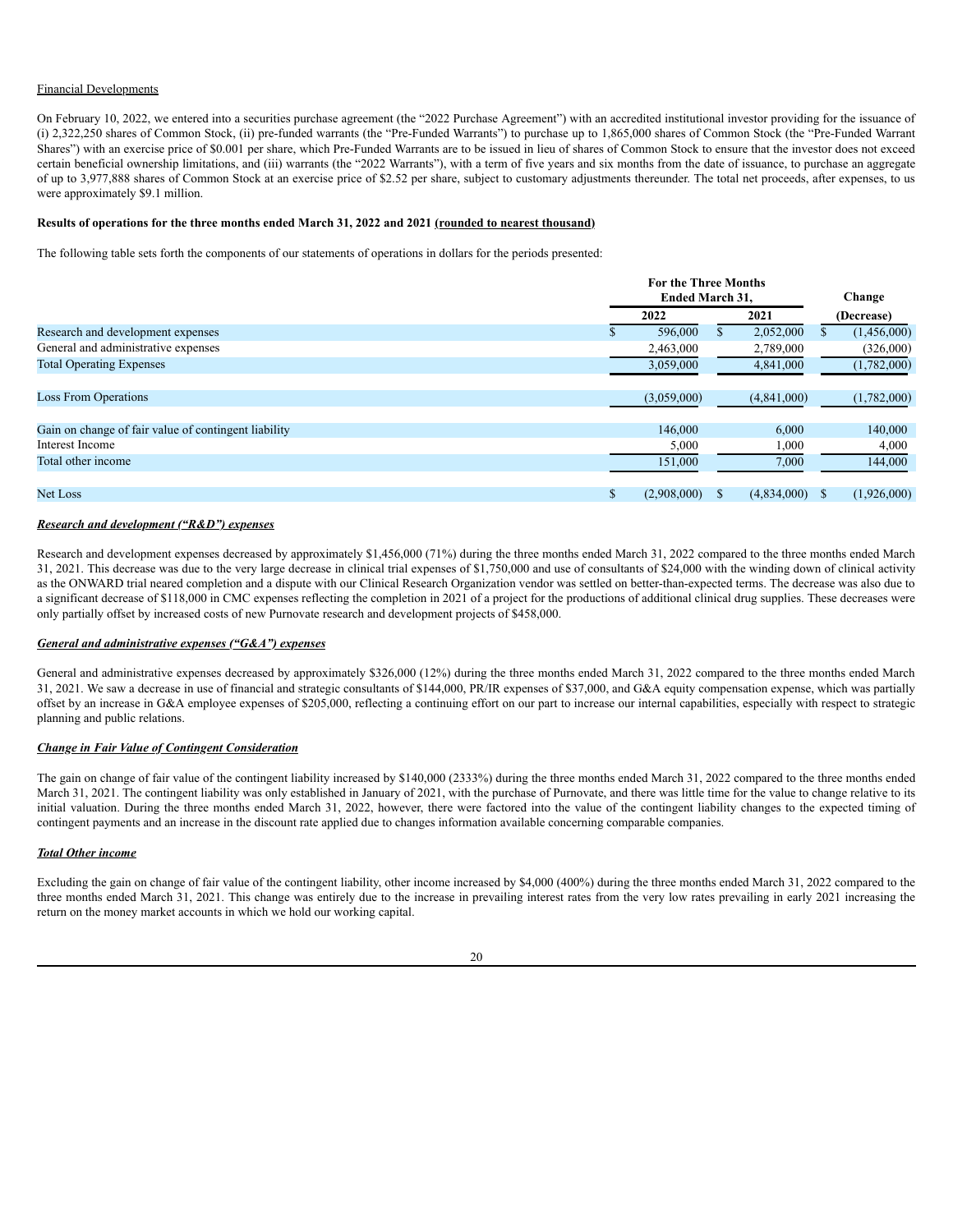#### **Liquidity and capital resources at March 31, 2022**

Our principal liquidity needs have historically been working capital, R&D, patent costs and personnel costs. We expect these needs to continue to increase in the near term as we develop and eventually commercialize our compound, if approved. Over the next several years, we expect to increase our R&D expenses as we undergo clinical trials to demonstrate the safety and efficacy of our lead product candidate and as we further develop product candidates acquired from Purnovate. To date, we have funded our operations primarily with the proceeds from our initial and secondary public offerings, private placements and our equity line, as well as other equity financings and exercise of warrants and the issuance of debt securities prior to that. On July 31, 2018, we closed our initial public offering.

On February 10, 2022, we entered into a securities purchase agreement with an accredited institutional investor providing for the issuance of (i) 2,322,250 shares of our common stock, (ii) pre-funded warrants to purchase up to 1,865,000 shares of common stock with an exercise price of \$0.001 per share, which Pre-Funded Warrants are to be issued in lieu of shares of common stock to ensure that the investor does not exceed certain beneficial ownership limitations, and (iii) warrants, with a term of five years and six months from the date of issuance, to purchase an aggregate of up to 3,977,888 shares of common stock at an exercise price of \$2.52 per share. We received net proceeds from the offering of approximately \$9.1 million after deducting fees due to the placement agent and our transaction expenses.

Our current cash and cash equivalents are expected to be sufficient to fund operations for the twelve months from the date of filing this Quarterly Report on Form 10-Q, based our current projections. We expect to use approximately \$10.2 million in cash during the twelve months ended March 31, 2023 for both trial costs, other R&D project costs, and general corporate expenses. We expect to exhaust funds on hand near the beginning of the third quarter of 2023, given our expected trial costs, other project costs, and costs of Company overhead. There is no assurance that funds could be raised by that time on acceptable terms.

We will also require additional financing as we continue to execute our overall business strategy, including an estimated \$20 million for a second phase three trial of AD04. We will also require at least \$1.4 million for a phase one safety trial of our Purnovate pain program, which we expect to begin in 2023. Our liquidity may be negatively impacted as a result of research and development cost increases in addition to general economic and industry factors. We anticipate that, our future liquidity requirements will be funded through the incurrence of indebtedness, additional equity financings or a combination. In addition, we may raise additional funds through grants and/or corporate collaboration and licensing arrangements.

If we raise additional funds by issuing equity securities or convertible debt, our shareholders will experience dilution. Debt financing, if available, would result in increased fixed payment obligations and may involve agreements that include covenants limiting or restricting our ability to take specific actions, such as incurring additional debt, making capital expenditures or declaring dividends. If we raise additional funds through collaboration and licensing arrangements with third parties, it may be necessary to relinquish valuable rights to our products, future revenue streams or product candidates or to grant licenses on terms that may not be favorable to us. We cannot be certain that additional funding will be available on acceptable terms, or at all. Any failure to raise capital in the future could have a negative impact on our financial condition and our ability to pursue our business strategies.

## *Cash flows*

| (rounded to nearest thousand)             |  | <b>For the Three Months Ended</b><br>March 31. |             |  |  |  |  |
|-------------------------------------------|--|------------------------------------------------|-------------|--|--|--|--|
|                                           |  | 2022                                           | 2021        |  |  |  |  |
| Provided by (used in)                     |  |                                                |             |  |  |  |  |
| Operating activities                      |  | (2,497,000)                                    | (2,843,000) |  |  |  |  |
| Investing activities                      |  |                                                | (1,000)     |  |  |  |  |
| Financing activities                      |  | 9.124,000                                      | 4,081,000   |  |  |  |  |
| Net increase in cash and cash equivalents |  | 6,627,000                                      | 1,237,000   |  |  |  |  |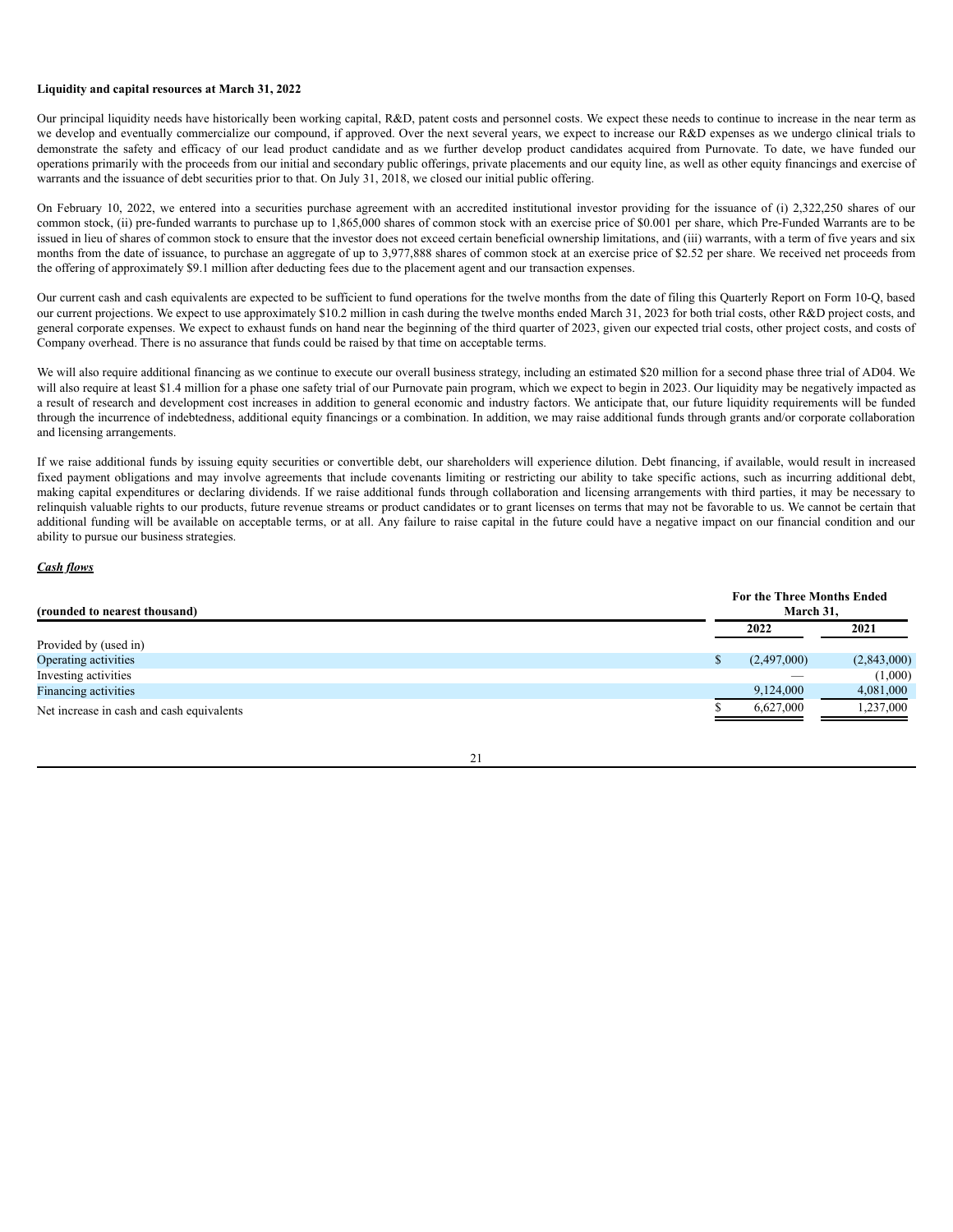#### Net cash used in operating activities

Net cash used in the three months ended March 31, 2022 decreased by \$346,000 compared to the three months ended March 31, 2021. The favorable impact from the operating loss decrease of \$1,782,000, was mostly offset by reduced non-cash equity compensation expense (a decrease of \$341,000) and a large reduction in accrued expenses of \$1,157,000, which resulted from the payment of previously recognized CRO and clinical site fees.

#### Net cash provided by investing activities

Cash used in investing activities changed minimally for the three months ended March 31, 2022 compared to the three months ended March 31, 2021. Essentially no cash was used in activities classified as investment during the first quarter of 2022, and in the corresponding period of 2021 cash gained through the acquisition of Purnovate was used in the same period for acquisition of capital equipment for Purnovate.

### Net cash provided by financing activities

Cash provided by financial activities for the three months ended March 31, 2022 increased by \$5,043,000 compared to the three months ended March 31, 2021. The Company engaged in substantial fundraising activity in both periods. However the fundraising during the three months ended March 31, 2022 was much larger than the fundraising during the three months ended March 31, 2021, reflecting our strategic decision to obtain funds for working capital and general corporate purposes.

### Off-balance sheet arrangements

We do not have any off-balance sheet arrangements.

#### Recent Accounting Pronouncements

See Note 3 to the unaudited condensed consolidated financial statements for a discussion of recent accounting pronouncements, if any.

### Estimates

The preparation of the financial statements requires us to make assumptions, estimates and judgments that affect the reported amounts of assets and liabilities, the disclosures of contingent assets and liabilities as of the date of the financial statements, our expected liquidity needs and expected future cash positions, and the reported amounts of sales and expenses during the reporting periods. Certain of our more critical accounting policies require the application of significant judgment by management in selecting the appropriate assumptions for calculating financial estimates. By their nature, these judgments are subject to an inherent degree of uncertainty. On an ongoing basis, we evaluate our judgments, including those related to prepaid research and development, accruals associated with third party providers supporting clinical trials, realization of income tax assets, as well as the, fair value of stock based compensation to employees and service providers. We use historical experience and other assumptions as the basis for our judgments and making these estimates. Because future events and their effects cannot be determined with precision, actual results could differ significantly from these estimates. Any changes in those estimates will be reflected in our financial statements as they occur.

While our significant accounting policies are more fully described in Note 3 to our financial statements included elsewhere in this Quarterly Report on Form 10-Q, we believe that the following accounting policies and estimates are most critical to a full understanding and evaluation of our reported financial results.

## R&D Expenses

Recognition and accrual of expenses associated with our clinical trial are dependent on the judgment of our contractors and subcontractors in their reporting and communication of information to us. Occurrence of certain fees to our clinical research organization, clinical trial sites, and subcontractors are tied to events, for which the determination of likelihood requires judgment both on our part and on the part of our contractors.

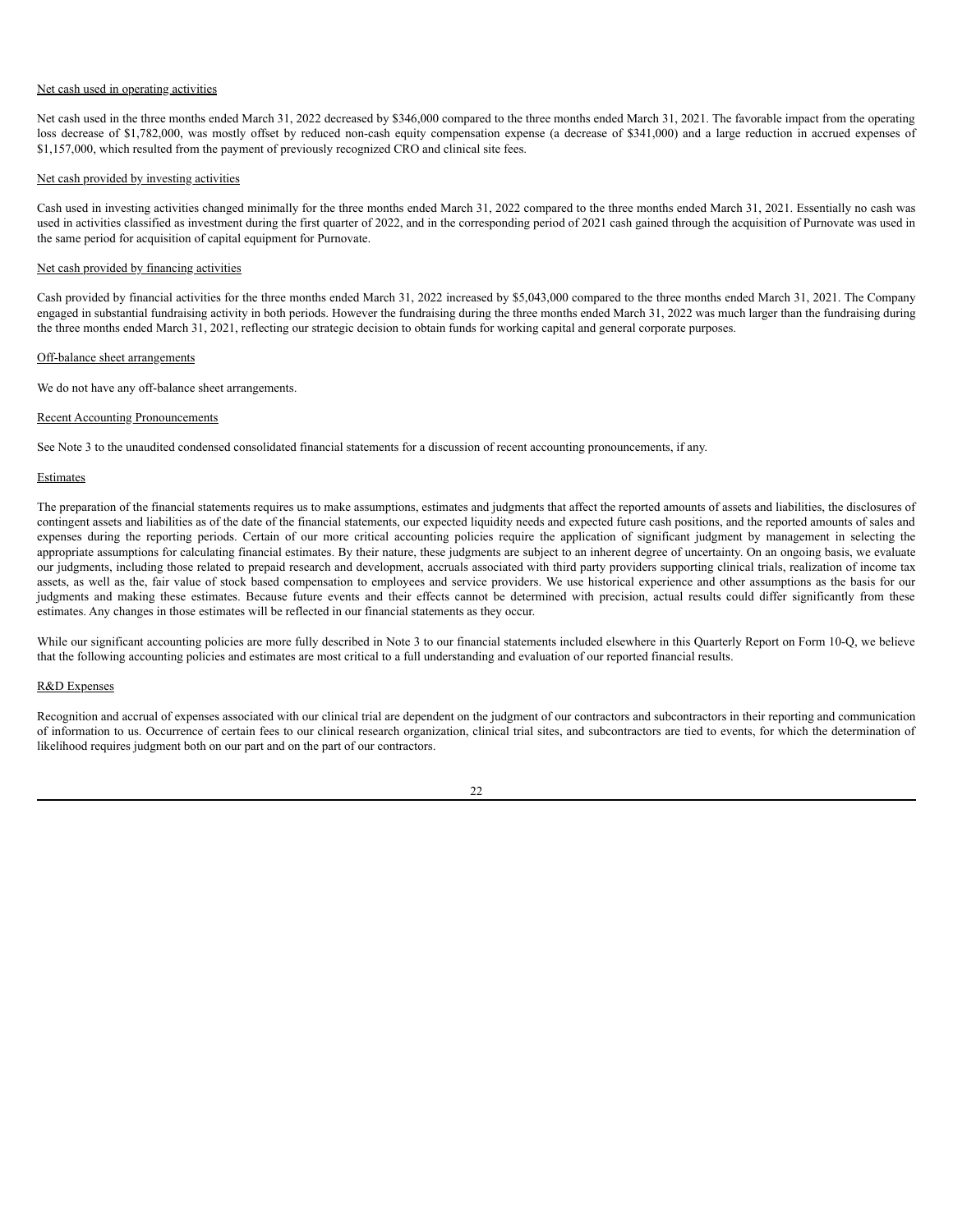#### Fair Value of Financial Instruments and Fair Value Measurements

Our financial instruments consist primarily of cash, accounts payable and accrued liabilities, and, prior to our initial public offering, debt instruments and derivative liabilities.

FASB Accounting Standards Codification ("ASC") Topic 820, "Fair Value Measurements and Disclosures," requires disclosure of the fair value of financial instruments held by us. ASC Topic 825, "Financial Instruments," defines fair value, and establishes a three-level valuation hierarchy for disclosures of fair value measurement that enhances disclosure requirements for fair value measures. The carrying amounts reported in the balance sheets for receivables, current liabilities, convertible notes, payable senior notes, and bridge notes each qualify as financial instruments and are a reasonable estimate of their fair values because of the short period of time between the origination of such instruments and their expected realization and their current market rate of interest.

The three levels of valuation hierarchy are defined as follows:

- Level 1: Observable inputs such as quoted prices in active markets;
- Level 2: Inputs, other than the quoted prices in active markets, that are observable either directly or indirectly; and
- Level 3: Unobservable inputs in which there is little or no market data, which require the reporting entity to develop its own assumptions. As of December 31, 2021, the significant inputs to our contingent consideration recorded at fair value were considered level 3 inputs.

#### Stock Based Compensation

We estimate the fair value of options and stock warrants granted using the Black Scholes Merton model. We estimate when and if performance-based awards will be earned. If an award is not considered probable of being earned, no amount of equity-based compensation expense is recognized. If the award is deemed probable of being earned, related equity-based compensation expense is recorded. The fair value of an award ultimately expected to vest is recognized as an expense, net of forfeitures, over the requisite service periods in our statements of operations, which is generally the vesting period of the award.

The Black Scholes Merton model requires the input of certain subjective assumptions and the application of judgment in determining the fair value of the awards. The most significant assumptions and judgments include the expected volatility, risk-free interest rate, the expected dividend yield, and the expected term of the awards. In addition, the recognition of equity-based compensation expense is impacted by our forfeitures, which are accounted for as they occur.

The assumptions used in our option pricing model represent management's best estimates. If factors change and different assumptions are used, our equity-based compensation expense could be materially different in the future. The key assumptions included in the model are as follows:

Expected volatility — We determine the expected price volatility based on the historical volatilities of a peer group as we do not have a sufficient trading history for our shares of common stock to determine expected volatility for the entire expected life of our options and other equity based awards. We therefore blend our available historical volatility data with volatility data on our industry peers. Industry peers consist of several public companies in the bio-tech industry similar to us in size, stage of life cycle and financial leverage. We intend to continue to blend peer data with our own using the same or similar public companies until a sufficient amount of historical information regarding the volatility of our own stock price becomes available, or unless circumstances change such that the identified companies are no longer similar to us, in which case, more suitable companies whose share prices are publicly available would be utilized in the calculation. Starting in 2020, we have begun blending data on our historical volatility together with this peer group of companies, the proportion of our volatility used growing as the period of our historical volatility becomes longer.

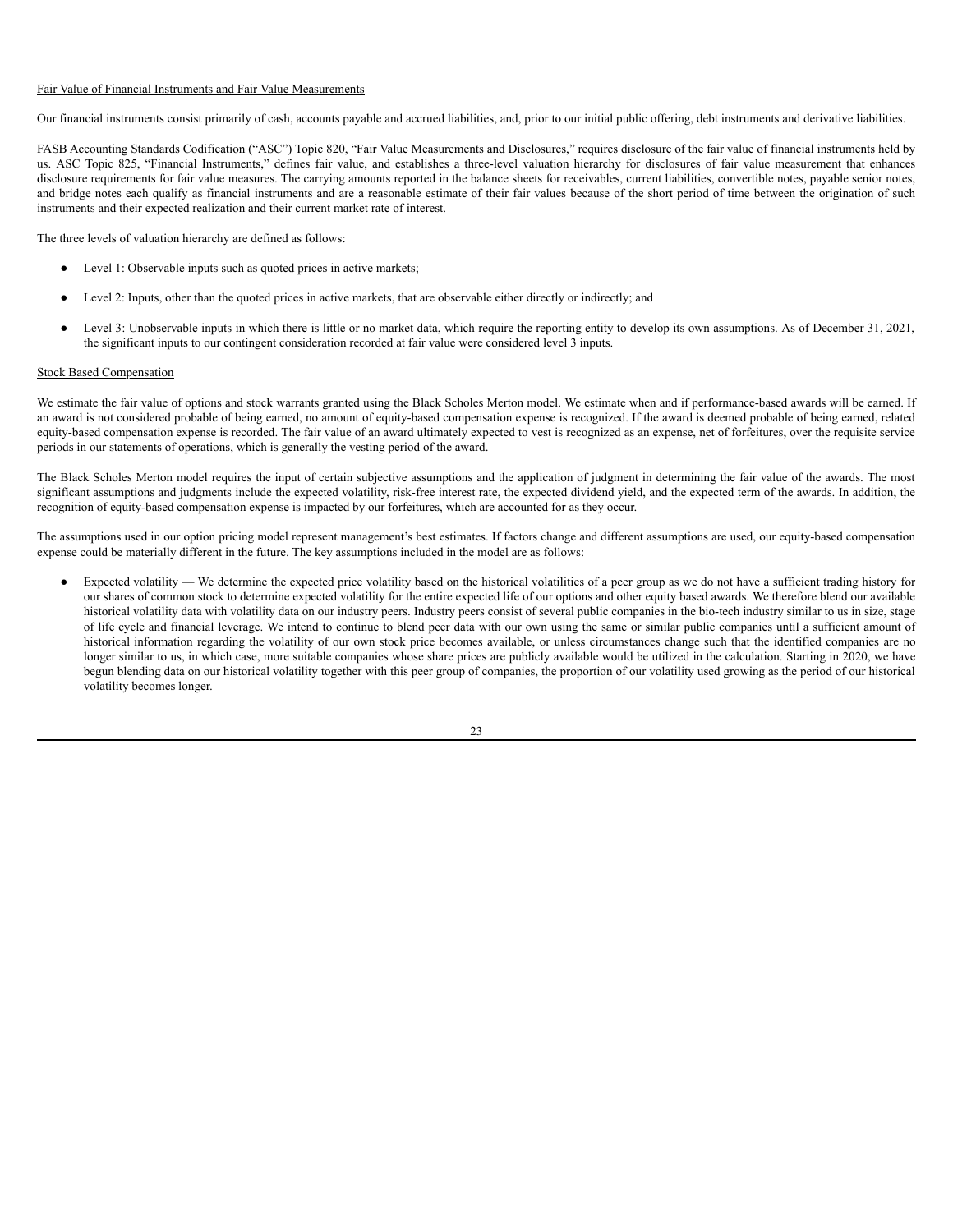- Risk-free interest rate The risk free rate was determined based on yields of U.S. Treasury Bonds of comparable terms.
- Expected dividend yield We have not previously issued dividends and do not anticipate paying dividends in the foreseeable future. Therefore, we used a dividend rate of zero based on our expectation of additional dividends.
- Expected term —The expected term of the options was estimated using the simplified method.

## Business Combinations

We account for our business combinations under the provisions of Accounting Standards Codification ("ASC") Topic 805-10, Business Combinations ("ASC 805-10"), which requires that the purchase method of accounting be used for all business combinations. Assets acquired and liabilities assumed are recorded at the date of acquisition at their respective fair values. For transactions that are business combinations, we evaluate the existence of goodwill. Goodwill represents the excess purchase price over the fair value of the tangible net assets and intangible assets acquired in a business combination. ASC 805-10 also specifies criteria that intangible assets acquired in a business combination must meet to be recognized and reported apart from goodwill. Acquisition-related expenses are recognized separately from the business combinations and are expensed as incurred.

The estimated fair value of net assets acquired, including the allocation of the fair value to identifiable assets and liabilities, was determined using established valuation techniques. A fair value measurement is determined as the price we would receive to sell an asset or pay to transfer a liability in an orderly transaction between market participants at the measurement date. In the context of purchase accounting, the determination of fair value often involves significant judgments and estimates by management, including the selection of valuation methodologies, estimates of future revenues, costs and cash flows, discount rates, and selection of comparable companies. The estimated fair values reflected in the purchase accounting rely on management's judgment.

## Contingent Consideration

We record contingent consideration resulting from a business combination at fair value on the acquisition date. On a quarterly basis, we revalue these obligations and record increases or decreases in their fair value as an adjustment to operating expenses. Changes to contingent consideration obligations can result from adjustments to discount rates, accretion of the liability due to the passage of time, changes in our estimates of the likelihood or timing of achieving development or commercial milestones, changes in the probability of certain clinical events or changes in the assumed probability associated with regulatory approval.

## Intangible Assets

Intangible assets generally consist of patents, purchased technology, acquired IPR&D and other intangibles. Intangible assets with definite lives are amortized based on their pattern of economic benefit over their estimated useful lives and reviewed periodically for impairment.

Intangible assets related to acquired IPR&D projects are considered to be indefinite-lived until the completion or abandonment of the associated research and development efforts. During the period the assets are considered indefinite-lived, they will not be amortized but will be tested for impairment. Impairment testing is performed at least annually or when a triggering event occurs that could indicate a potential impairment. If and when development is complete, which generally occurs when regulatory approval to market a product is obtained, the associated assets are deemed finite-lived and are amortized over a period that best reflects the economic benefits provided by these assets.

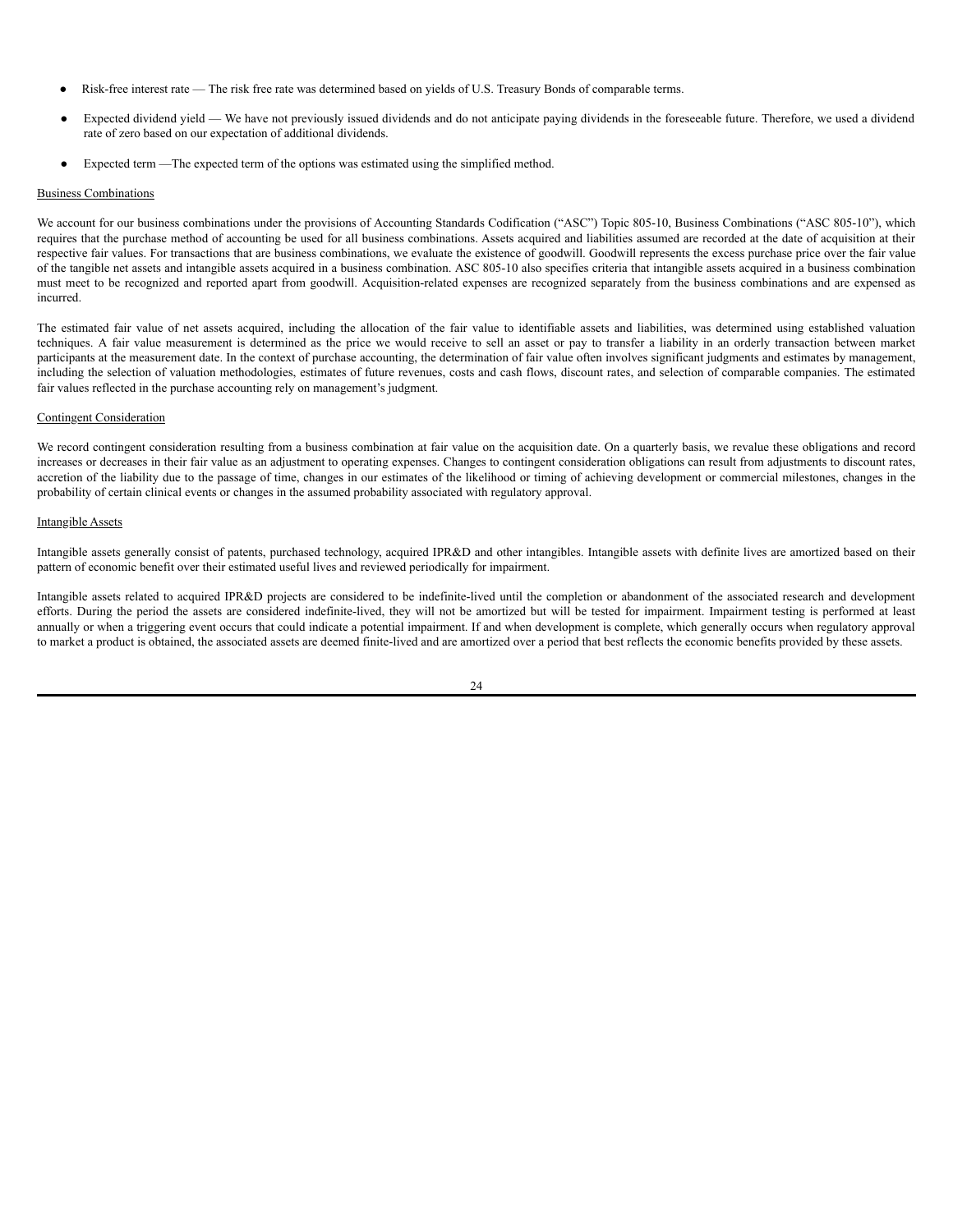### Goodwill

Goodwill, which represents the excess of purchase price over the fair value of net assets acquired, is carried at cost. Goodwill is not amortized; rather, it is subject to a periodic assessment for impairment by applying a fair value-based test. We are organized in one reporting unit and evaluate the goodwill for our company as a whole. We review goodwill for impairment on a reporting unit basis annually during the fourth quarter of each year and whenever events or changes in circumstances indicate the carrying value of goodwill might not be recoverable. Under the authoritative guidance issued by the FASB, we have the option to first assess the qualitative factors to determine whether it is more likely than not that the fair value of the reporting unit is less than its carrying amount as a basis for determining whether it is necessary to perform a quantitative goodwill impairment test. If we determine that it is more likely than not that the fair value of a reporting unit is less than its carrying amount, then the goodwill impairment test is performed. The goodwill impairment test requires us to estimate the fair value of the reporting unit and to compare the fair value of the reporting unit with its carrying amount. If the fair value exceeds the carrying amount, then no impairment is recognized. If the carrying amount recorded exceeds the fair value calculated, then an impairment charge is recognized for the difference. The judgments made in determining the projected cash flows used to estimate the fair value can materially impact our financial condition and results of operations. There was no impairment of goodwill for the period ended March 31, 2022.

## Research and Development

Research and development costs are charged to expense as incurred and include supplies and other direct trial expenses such as fees due to contract research organizations, consultants which support our research and development endeavors, the acquisition of technology rights without an alternative use, and compensation and benefits of clinical research and development personnel. Certain research and development costs, in particular fees to contract research organizations ("CROs"), are structured with milestone payments due on the occurrence of certain key events. Where such milestone payments are greater than those earned through the provision of such services, we recognize a prepaid asset which is recorded as expense as services are incurred.

## <span id="page-27-0"></span>**Item 3. Quantitative and Qualitative Disclosures about Market Risk.**

We are a smaller reporting company as defined by Rule 12b-2 of the Exchange Act and is not required to provide the information required under this item.

#### <span id="page-27-1"></span>**Item 4. Controls and Procedures**.

#### *Disclosure Controls and Procedures*

We have adopted and maintain disclosure controls and procedures that are designed to provide reasonable assurance that information required to be disclosed in the reports filed under the Exchange Act, such as this Quarterly Report on Form 10-Q, is collected, recorded, processed, summarized and reported within the time periods specified in the rules of the SEC. Our disclosure controls and procedures are also designed to ensure that such information is accumulated and communicated to management to allow timely decisions regarding required disclosure. We have identified material weaknesses in our internal controls over financial reporting. A material weakness is a deficiency, or a combination of deficiencies, in internal control over financial reporting such that there is a reasonable possibility that a material misstatement of our financial statements will not be prevented or detected on a timely basis. The material weaknesses identified to date include (i) lack of formal risk assessment under COSO framework: (ii) policies and procedures which are not adequately documented; (iii) lack of proper approval processes, review processes and documentation for such reviews; (iv) insufficient GAAP experience regarding complex transactions and ineffective review processes over period end financial disclosure and reporting; (v) deficiencies in the risk assessment, design and policies and procedures over information technology general controls; and (vi) insufficient segregation of duties.

Notwithstanding the material weaknesses described above, our management, including the Chief Executive Officer and Chief Financial Officer, has concluded that unaudited condensed consolidated financial statements, and other financial information included in this quarterly report, fairly present in all material respects our financial condition, results of operations, and cash flows as of and for the periods presented in this quarterly report.

## *Changes in Internal Control*

There has been no change in our internal control procedures over financial reporting (as defined in Rules 13a-15(f) and 15d-15(f) of the Exchange Act) that occurred during our fiscal quarter ended March 31, 2022 that has materially affected, or is reasonably likely to materially affect, our internal control over financial reporting.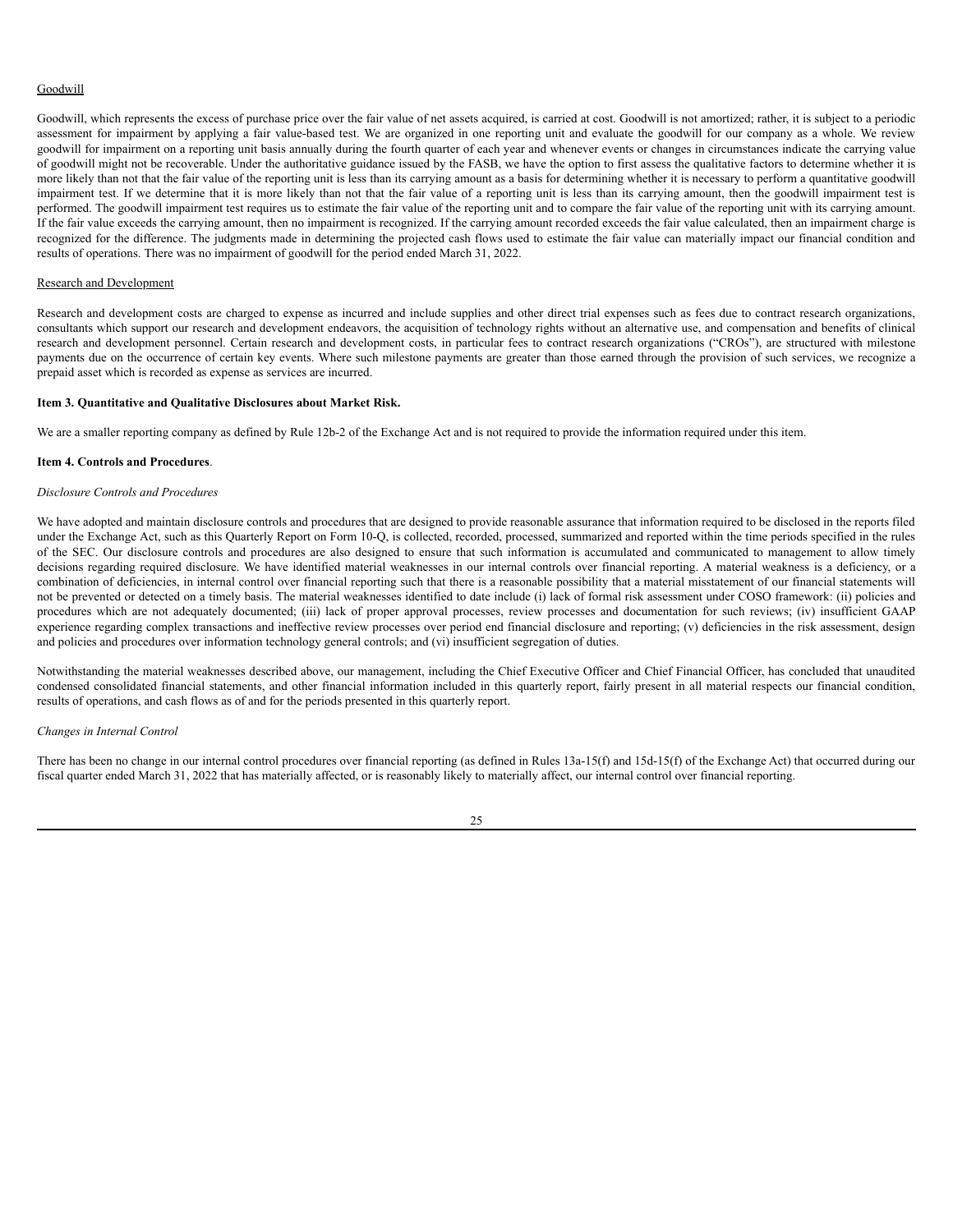# **PART II–OTHER INFORMATION**

### <span id="page-28-1"></span><span id="page-28-0"></span>**Item 1. Legal Proceedings.**

From time to time, we may become involved in legal proceedings or be subject to claims arising in the ordinary course of our business. We are not presently a party to any legal proceedings that, if determined adversely to us, would individually or taken together have a material adverse effect on our business, operating results, financial condition or cash flows. Regardless of the outcome, litigation can have an adverse impact on us because of defense and settlement costs, diversion of management resources and other factors.

## <span id="page-28-2"></span>**Item 1A. Risk Factors.**

The following information updates, and should be read in conjunction with, the information disclosed in Part I, Item 1A, "Risk Factors," contained in our 2021 Form 10-K. Except as disclosed below, there have been no material changes from the risk factors disclosed in our 2021 Form 10-K.

## **Risks Relating to Our Company**

#### We have incurred net losses every year and quarter since our inception and anticipate that we will continue to incur net losses in the future.

We are a clinical stage biotechnology pharmaceutical company that is focused on the discovery and development of medications for the treatment of addictions and related disorders of AUD in patients with certain targeted genotypes. We have a limited operating history. Investment in biopharmaceutical product development is highly speculative because it entails substantial upfront capital expenditures and significant risk that any potential product candidate will fail to demonstrate adequate effect or an acceptable safety profile, gain regulatory approval and become commercially viable. We have no products approved for commercial sale and have not generated any revenue from product sales to date, and we continue to incur significant research and development and other expenses related to our ongoing operations. To date, we have not generated positive cash flow from operations, revenues, or profitable operations, nor do we expect to in the foreseeable future. As of March 31, 2022, we had an accumulated deficit of approximately \$53.9 million.

Even if we succeed in commercializing our product candidate or any future product candidates, we expect that the commercialization of our product will not begin until 2025 or later, we will continue to incur substantial research and development and other expenditures to develop and market additional product candidates and will continue to incur substantial losses and negative operating cash flow. We may encounter unforeseen expenses, difficulties, complications, delays and other unknown factors that may adversely affect our business. The size of our future net losses will depend, in part, on the rate of future growth of our expenses and our ability to generate revenue. Our prior losses and expected future losses have had and will continue to have an adverse effect on our shareholders' equity and working capital.

## Changes in general economic conditions, geopolitical conditions, domestic and foreign trade policies, monetary policies and other factors beyond our control may *adversely impact our business and operating results.*

Our operations and performance depend on global, regional and U.S. economic and geopolitical conditions. Russia's invasion and military attacks on Ukraine have triggered significant sanctions from U.S. and European leaders. These events are currently escalating and creating increasingly volatile global economic conditions. Resulting changes in U.S. trade policy could trigger retaliatory actions by Russia, its allies and other affected countries, including China, resulting in a "trade war." Furthermore, if the conflict between Russia and Ukraine continues for a long period of time, or if other countries, including the U.S., become further involved in the conflict, we could face significant adverse effects to our business and financial condition.

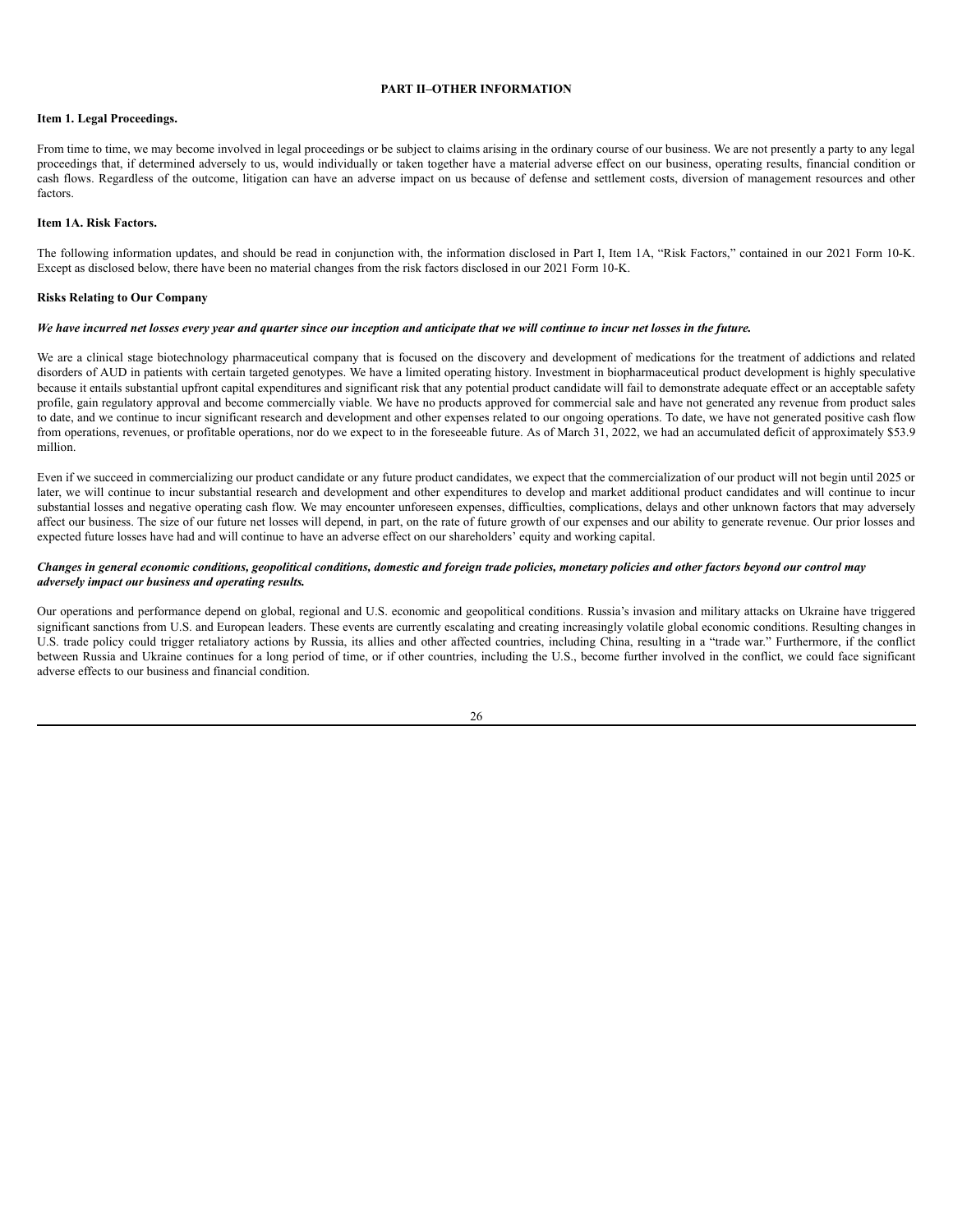The above factors, including a number of other economic and geopolitical factors both in the U.S. and abroad, could ultimately have material adverse effects on our business, financial condition, results of operations or cash flows, including the following:

- effects of significant changes in economic, monetary and fiscal policies in the U.S. and abroad including currency fluctuations, inflationary pressures and significant income tax changes;
- supply chain disruptions;
- a global or regional economic slowdown in any of our market segments;
- changes in government policies and regulations affecting the Company or its significant customers;
- industrial policies in various countries that favor domestic industries over multinationals or that restrict foreign companies altogether;
- new or stricter trade policies and tariffs enacted by countries, such as China, in response to changes in U.S. trade policies and tariffs;
- postponement of spending, in response to tighter credit, financial market volatility and other factors;
- rapid material escalation of the cost of regulatory compliance and litigation;
- difficulties protecting intellectual property;
- longer payment cycles;
- credit risks and other challenges in collecting accounts receivable; and
- the impact of each of the foregoing on outsourcing and procurement arrangements.

### **Risks Related to Our Securities and Investing in Our Securities**

## Certain of our shareholders have sufficient voting power to make corporate governance decisions that could have a significant influence on us and the other stockholders.

Our officers and directors currently beneficially own (would own, if they collectively exercised all owned warrants and options exercisable within 60 days) approximately 22% of our outstanding common stock. Bankole Johnson, our Chief Medical Officer and our former Chairman of the Board of Directors, Mr. Stilley, our Chief Executive Officer and a director, Kevin Schuyler, a director, and James W. Newman, a director, beneficially own approximately 3.5%, 10.0%, 4.5%, and 3.5%, respectively, of our common stock. As a result, our directors currently have significant influence over our management and affairs and over matters requiring stockholder approval, including the election of directors and approval of significant corporate transactions. In addition, this concentration of ownership may delay or prevent a change in our control and might affect the market price of our common stock, even when a change in control may be in the best interest of all stockholders. Furthermore, the interests of this concentration of ownership may not always coincide with our interests or the interests of other stockholders. Accordingly, these stockholders could cause us to enter into transactions or agreements that we would not otherwise consider.

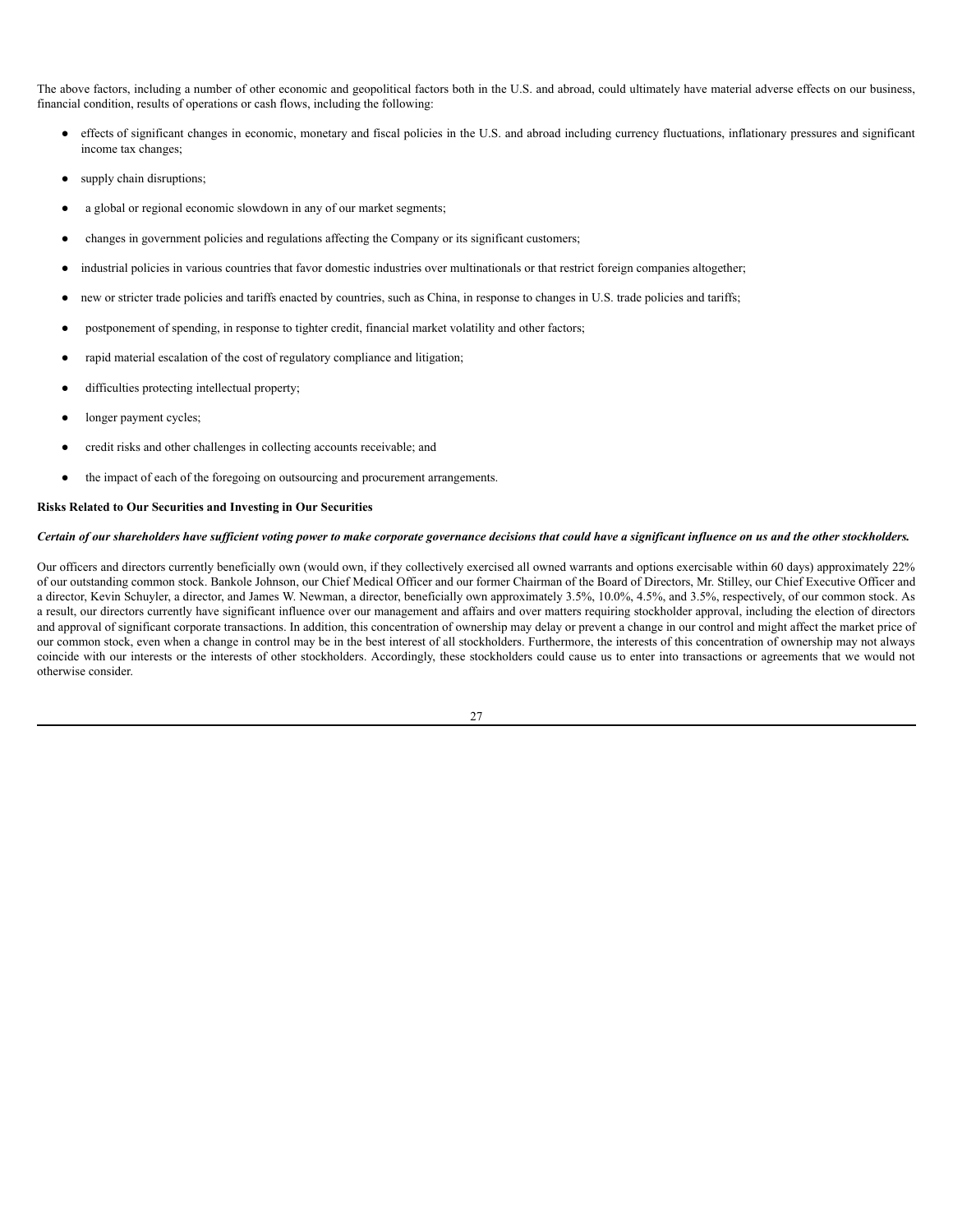## Future sales and issuances of our common stock or rights to purchase common stock, including pursuant to our equity incentive plans and outstanding warrants, could result in additional dilution of the percentage ownership of our stockholders and could cause our stock price to fall.

We expect that significant additional capital may be needed in the future to continue our planned operations, including conducting clinical trials, commercialization efforts, expanded research and development activities and costs associated with operating a public company. To raise capital, we may sell common stock, convertible securities or other equity securities in one or more transactions at prices and in a manner we determine from time to time. If we sell common stock, convertible securities or other equity securities, investors may be materially diluted by subsequent sales. Such sales may also result in material dilution to our existing stockholders, and new investors could gain rights, preferences and privileges senior to the holders of our common stock. Pursuant to our 2017 equity incentive plan, which became effective on the business day prior to the public trading date of our common stock, our management is authorized to grant equity awards to our employees, officers, directors and consultants.

Initially, the aggregate number of shares of our common stock that might be issued pursuant to stock awards under our 2017 equity incentive plan was 1,750,000 shares, which has been since increased to 7,500,000 at our 2021 Annual Stockholders Meeting, and of which 2,277,716 remain available for grant as of the date hereof. Increases in the number of shares available for future grant or purchase may result in additional dilution, which could cause our stock price to decline.

At March 31, 2022, we had outstanding (i) warrants to purchase 14,033,159 shares of common stock outstanding at exercise prices ranging from \$0.001 to \$7.634 (with a weighted average exercise price of \$3.49), and (ii) options to purchase 4,146,977 shares of common stock at a weighted average exercise price of \$2.56 per share. The issuance of the shares of common stock underlying the options and warrants will have a dilutive effect on the percentage ownership held by holders of our common stock.

## Our stock price has fluctuated in the past, has recently been volatile and may be volatile in the future, and as a result, investors in our common stock could incur *substantial losses.*

The trading price of our common stock has been and is expected to continue to be volatile and has been and may continue to be subject to wide fluctuations in response to various factors, some of which are beyond our control, including limited trading volume. On April 5, 2022, the reported low sale price of our common stock was \$2.04, the reported high sale price was \$2.27 and closing price of our common stock was \$2.07 while on December 31, 2021 the closing price of our common stock was \$2.70. We may incur rapid and substantial decreases in our stock price in the foreseeable future that are unrelated to our operating performance for prospects. In addition to the factors discussed in this "Risk Factors" section and elsewhere in this Annual Report, these factors include:

- the commencement, enrollment or results of the planned clinical trials of AD04 or any future clinical trials we may conduct, or changes in the development status of AD04 or any product candidates;
- any delay in our regulatory filings for our product candidate and any adverse development or perceived adverse development with respect to the applicable regulatory authority's review of such filings, including without limitation the FDA's issuance of a "refusal to file" letter or a request for additional information;
- adverse results or delays in clinical trials;
- our decision to initiate a clinical trial, not to initiate a clinical trial or to terminate an existing clinical trial;
- adverse regulatory decisions, including failure to receive regulatory approval of our product candidate;
- changes in laws or regulations applicable to our products, including but not limited to clinical trial requirements for approvals;
- adverse developments concerning our manufacturers;

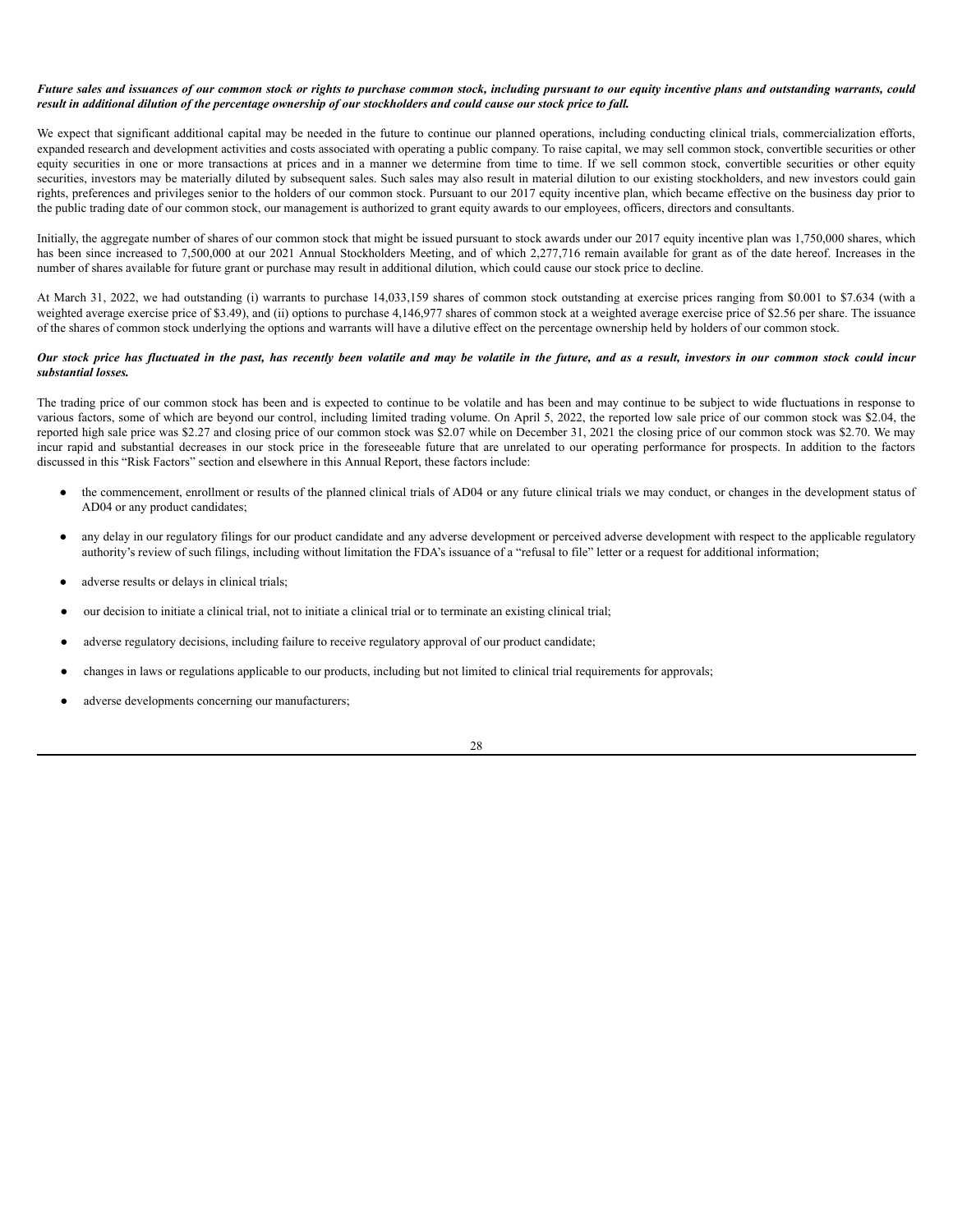- our inability to obtain adequate product supply for any approved product or inability to do so at acceptable prices;
- our inability to establish collaborations if needed;
- our failure to commercialize AD04;
- additions or departures of key scientific or management personnel;
- unanticipated serious safety concerns related to the use of AD04;
- introduction of new products or services offered by us or our competitors;
- announcements of significant acquisitions, strategic partnerships, joint ventures or capital commitments by us or our competitors;
- our ability to effectively manage our growth;
- the size and growth of our initial target markets;
- our ability to successfully treat additional types of indications or at different stages;
- actual or anticipated variations in quarterly operating results;
- our cash position;
- our failure to meet the estimates and projections of the investment community or that we may otherwise provide to the public;
- publication of research reports about us or our industry, or positive or negative recommendations or withdrawal of research coverage by securities analysts;
- changes in the market valuations of similar companies;
- overall performance of the equity markets;
- sales of our common stock by us or our stockholders in the future;
- trading volume of our common stock and declines in the market prices of stocks generally;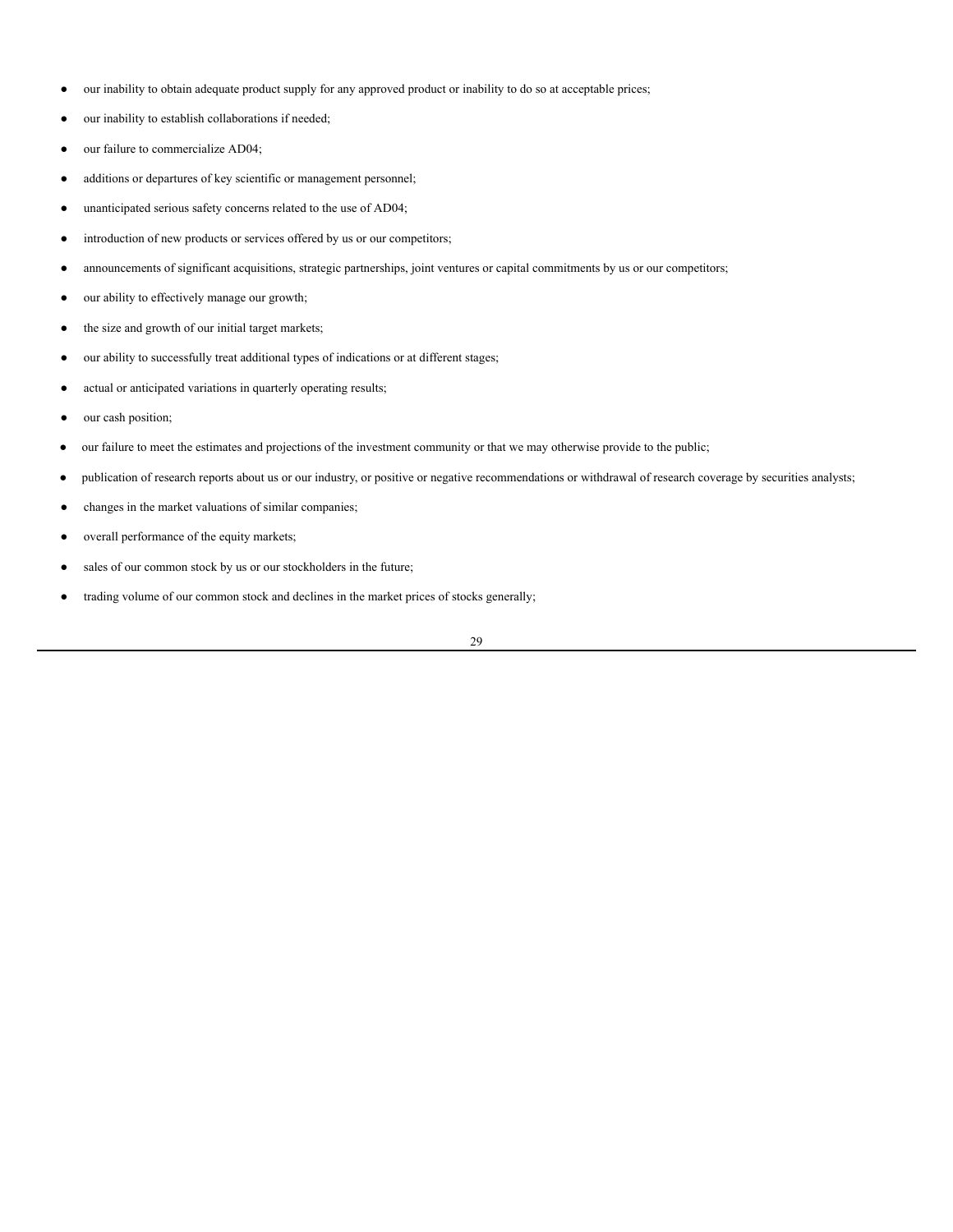- changes in accounting practices;
- ineffectiveness of our internal controls;
- disputes or other developments relating to proprietary rights, including patents, litigation matters and our ability to obtain patent protection for our or our licensee's technologies;
- significant lawsuits, including patent or stockholder litigation;
- general political and economic conditions; and
- other events or factors, many of which are beyond our control, including those resulting from such events, or the prospect of such events, including war, terrorism and other international conflicts, including the conflict in Eastern Europe, public health issues including health epidemics or pandemics, such as the recent outbreak of the novel coronavirus (COVID-19), and natural disasters such as fire, hurricanes, earthquakes, tornados or other adverse weather and climate conditions, whether occurring in the United States or elsewhere, could disrupt our operations, disrupt the operations of our suppliers or result in political or economic instability.

In addition, the stock market in general, and The Nasdaq Capital Market and biopharmaceutical companies in particular, have experienced extreme price and volume fluctuations that have often been unrelated or disproportionate to the operating performance of these companies. Broad market and industry factors may negatively affect the market price of our common stock, regardless of our actual operating performance. Since the stock price of our common stock has fluctuated in the past, has recently been volatile and may be volatile in the future, investors in our common stock could incur substantial losses. In the past, securities class action litigation has often been instituted against companies following periods of volatility in the market price of a company's securities. This type of litigation, if instituted, could result in substantial costs and a diversion of management's attention and resources, which would harm our business, operating results or financial condition.

### Fluctuations in the international currency markets may significantly impact the cost of our planned Phase 3 trial.

Many of the costs associated with our ongoing ONWARD Phase 3 trial and any future trials, with expected remaining costs of about \$1.7 million, are denominated in Euros, while our funding is held in US Dollars. A change in the value of the Euro relative to the US Dollar may significantly impact the cost of our trial, positively or negatively.

## <span id="page-32-0"></span>**Item 2. Unregistered Sales of Equity Securities and Use of Proceeds.**

## *(a) Unregistered Sales of Equity Securities*

We did not sell any equity securities during the three months ended March 31, 2022 in transactions that were not registered under the Securities Act other than as disclosed in our filings with the SEC.

## *(b) Use of Proceeds*

Not applicable.

### *(c) Issuer Purchases of Equity Securities*

Not applicable.

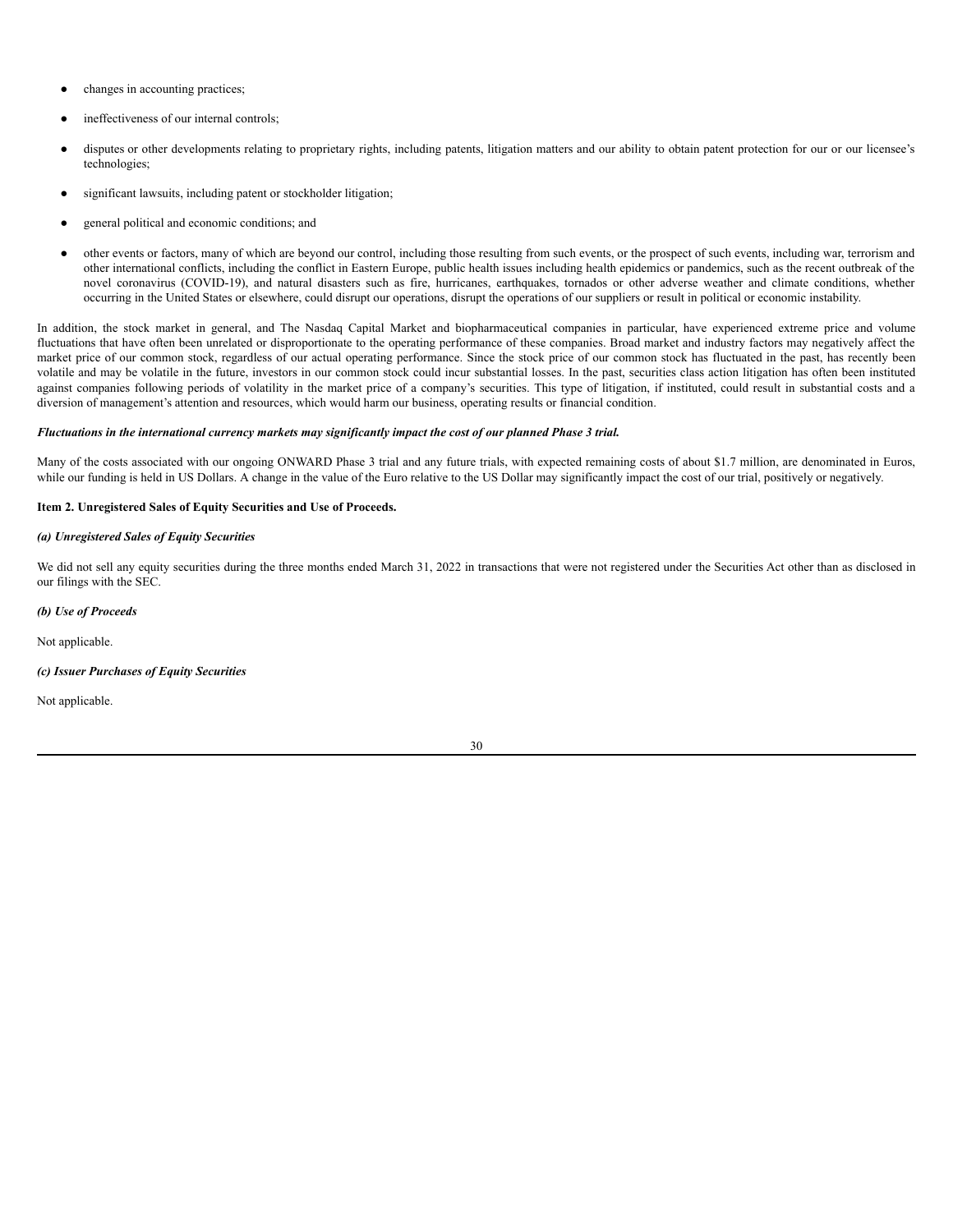# <span id="page-33-0"></span>**Item 3. Defaults Upon Senior Securities**.

None.

# <span id="page-33-1"></span>**Item 4. Mine Safety Disclosures.**

Not applicable.

# <span id="page-33-2"></span>**Item 5. Other Information.**

Not applicable.

## <span id="page-33-3"></span>**Item 6. Exhibits**

The exhibit index set forth below is incorporated by reference in response to this Item 6.

| 3.1          | Certificate of Incorporation of Adial Pharmaceuticals, Inc. (Incorporated by reference to Exhibit 3.3 to the Company's Registration Statement on Form S-1, File |
|--------------|-----------------------------------------------------------------------------------------------------------------------------------------------------------------|
|              | No. 333-220368, filed with the Securities and Exchange Commission on September 7, 2017).                                                                        |
| 3.2          | Amended and Restated Bylaws of Adial Pharmaceuticals, Inc., dated February 22, 2022 (Incorporated by reference to Exhibit 3.3 to the Company's Annual           |
|              | Report on Form 10-K, File No. 001-38323, filed with the Securities and Exchange Commission on March 28, 2021).                                                  |
| 10.1         | Amendment, dated March 22, 2022, to Consulting Agreement between Adial Pharmaceuticals, Inc. and Dr. Bankole Johnson, dated March 24, 2019                      |
|              | (Incorporated by reference to Exhibit 10.45 to the Company's Annual Report on Form 10-K, File No. 001-38323, filed with the Securities and Exchange             |
|              | Commission on March 28, 2021).                                                                                                                                  |
| $31.1*$      | Certification by principal executive officer pursuant to Rule 13a-14(a) or 15d-14(a) of the Securities Exchange Act of 1934, as adopted pursuant to Section 302 |
|              | of the Sarbanes-Oxley Act of 2002.                                                                                                                              |
| $31.2*$      | Certification by principal financial officer pursuant to Rule 13a-14(a) or 15d-14(a) of the Securities Exchange Act of 1934, as adopted pursuant to Section 302 |
|              | of the Sarbanes-Oxley Act of 2002.                                                                                                                              |
| $32.1*$      | Certification by principal executive officer pursuant to 18 U.S.C. Section 1350, as adopted pursuant to Section 906 of the Sarbanes-Oxley Act of 2002.          |
| $32.2*$      | Certification by principal financial officer pursuant to 18 U.S.C. Section 1350, as adopted pursuant to Section 906 of the Sarbanes-Oxley Act of 2002.          |
| $101$ . INS* | InlineXBRL Instance Document                                                                                                                                    |
| 101.SCH*     | InlineXBRL Taxonomy Extension Schema Document                                                                                                                   |
| $101.CAL*$   | InlineXBRL Taxonomy Extension Calculation Linkbase Document                                                                                                     |
| 101.DEF*     | InlineXBRL Taxonomy Extension Definition Linkbase Document                                                                                                      |
| $101.LAB*$   | InlineXBRL Taxonomy Extension Label Linkbase Document                                                                                                           |
| 101.PRE*     | Inline XBRL Taxonomy Extension Presentation Linkbase Document                                                                                                   |
| 104          | Cover Page Interactive Data File (the cover page XBRL tags are embedded within the inline XBRL document)                                                        |

\* Filed herewith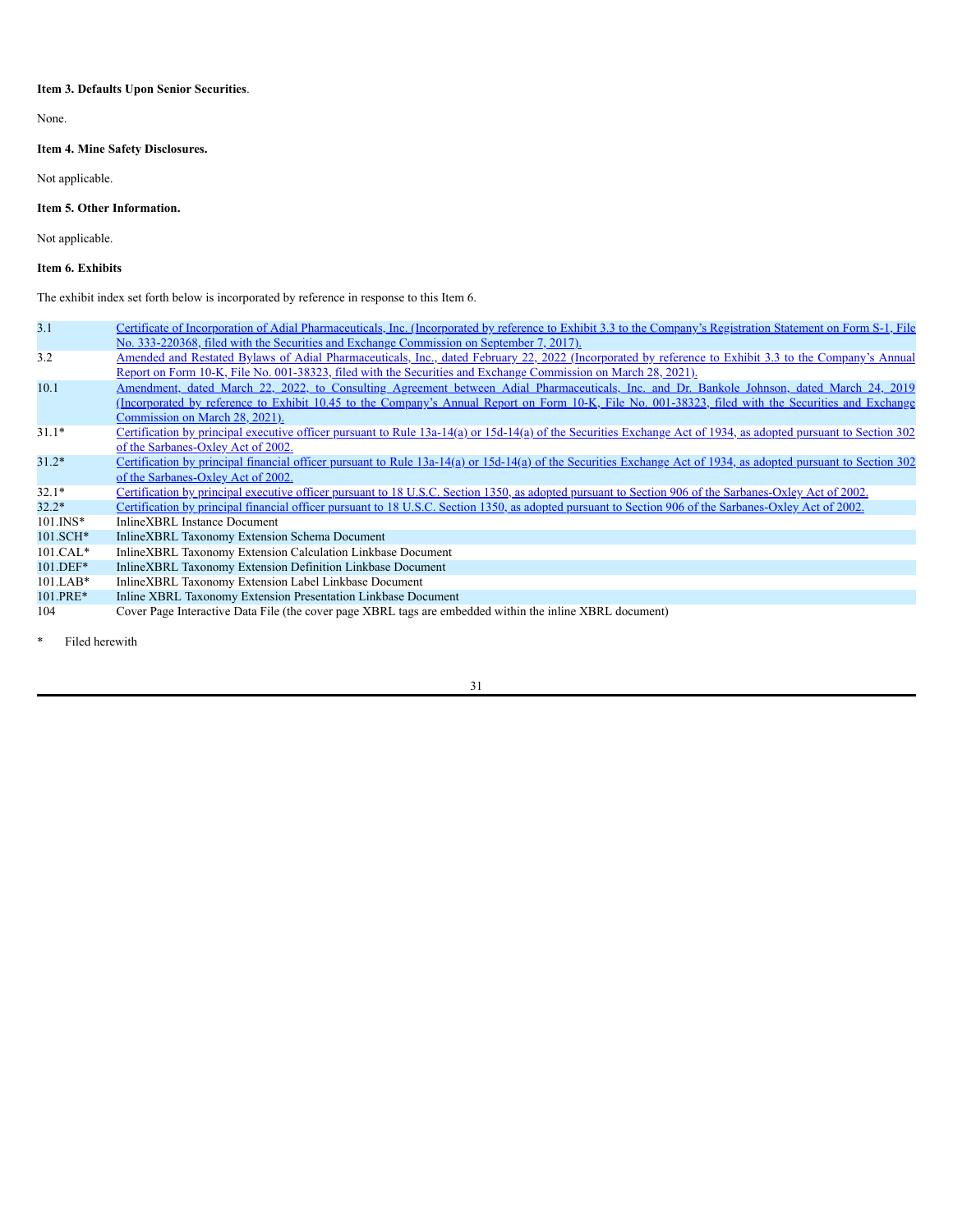## **SIGNATURES**

<span id="page-34-0"></span>Pursuant to the requirements of the Securities Exchange Act of 1934, the registrant has duly caused this report to be signed on its behalf by the undersigned thereunto duly authorized.

# **ADIAL PHARMACEUTICALS, INC.**

| By:    | /s/ William B. Stilley                |
|--------|---------------------------------------|
| Name:  | William B. Stilley                    |
| Title: | President and Chief Executive Officer |
|        | (Principal Executive Officer)         |

By: /s/ Joseph Truluck

Name: Joseph Truluck Title: Chief Financial Officer (Principal Financial Officer and Principal Accounting Officer)

Dated: May 13, 2022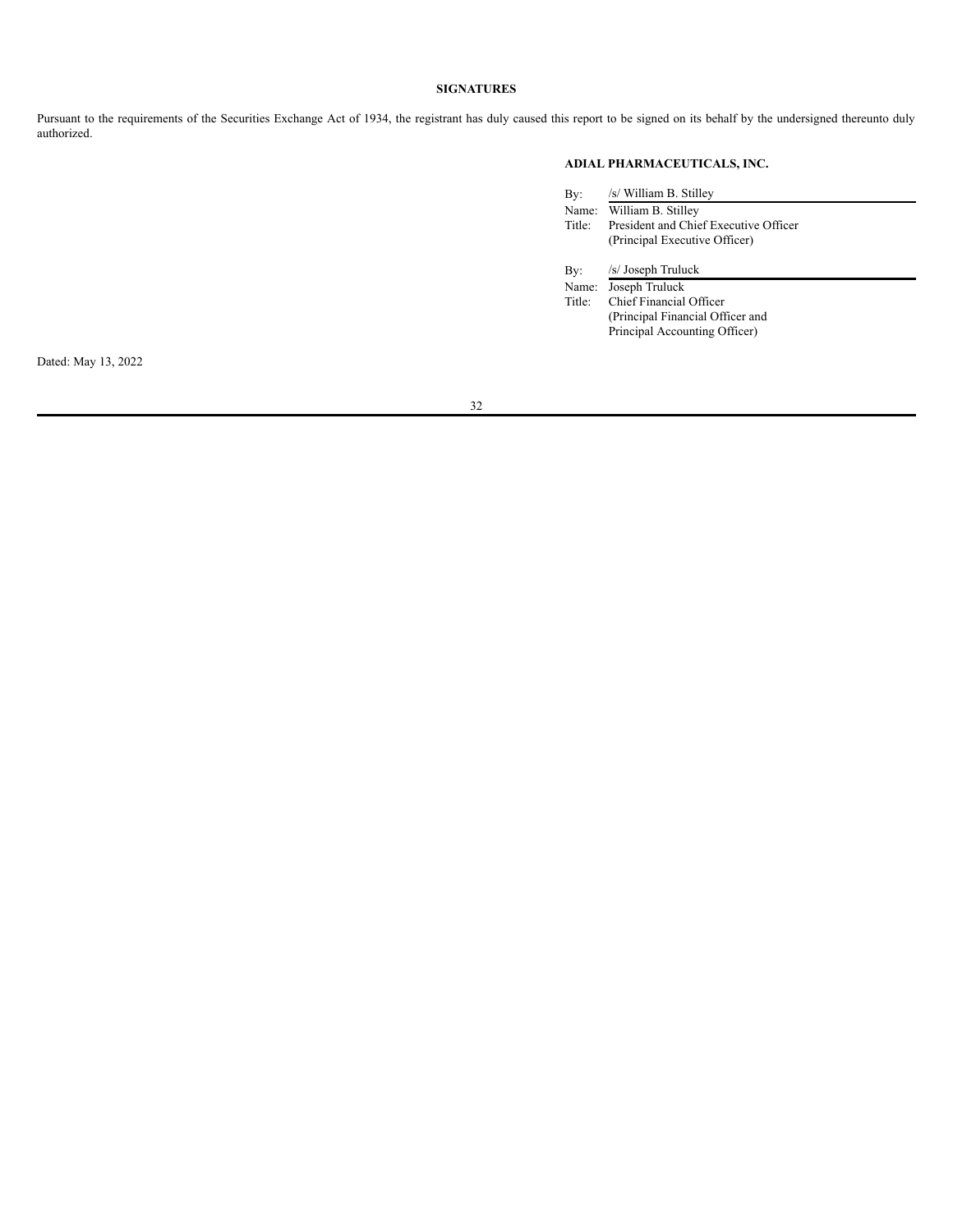## **CERTIFICATION OF PRINCIPAL EXECUTIVE OFFICER PURSUANT TO RULE 13a-14(a) OR RULE 15d-14(a) OF THE SECURITIES EXCHANGE ACT OF 1934, AS ADOPTED PURSUANT TO SECTION 302 OF THE SARBANES-OXLEY ACT OF 2002**

I, William B. Stilley, certify that:

- 1. I have reviewed this quarterly report on Form 10-Q of Adial Pharmaceuticals, Inc.;
- Based on my knowledge, this report does not contain any untrue statement of a material fact or omit to state a material fact necessary to make the statements made, in light of the circumstances under which such statements were made, not misleading with respect to the period covered by this report;
- 3. Based on my knowledge, the financial statements, and other financial information included in this report, fairly present in all material respects the financial condition, results of operations and cash flows of the registrant as of, and for, the periods presented in this report;
- 4. The registrant's other certifying officer(s) and I are responsible for establishing and maintaining disclosure controls and procedures (as defined in Exchange Act Rules 13a-15(e) and 15d-15(e)) and internal control over financial reporting (as defined in Exchange Act Rules 13-a-15(f) and 15d-15(f)) for the registrant and have:
	- a) Designed such disclosure controls and procedures, or caused such disclosure controls and procedures to be designed under our supervision, to ensure that material information relating to the registrant, including its consolidated subsidiaries, is made known to us by others within those entities, particularly during the period in which this report is being prepared;
	- b) Designed such internal control over financial reporting, or caused such internal control over financial reporting to be designed under our supervision, to provide reasonable assurance regarding the reliability of financial reporting and the preparation of financial statements for external purposes in accordance with generally accepted accounting principles;
	- c) Evaluated the effectiveness of the registrant's disclosure controls and procedures and presented in this report our conclusions about the effectiveness of the disclosure controls and procedures, as of the end of the period covered by this report based on such evaluation; and
	- d) Disclosed in this report any change in the registrant's internal control over financing reporting that occurred during the registrant's most recent fiscal quarter (the registrant's fourth fiscal quarter in the case of an annual report) that has materially affected, or is reasonably likely to materially affect, the registrant's internal control over financial reporting; and
- 5. The registrant's other certifying officer(s) and I have disclosed, based on our most recent evaluation of internal control over financial reporting, to the registrant's auditors and the audit committee of the registrant's board of directors (or persons performing the equivalent functions):
	- a) All significant deficiencies and material weaknesses in the design or operation of internal control over financial reporting which are reasonably likely to adversely affect the registrant's ability to record, process, summarize and report financial information; and
	- b) Any fraud, whether or not material, that involves management or other employees who have a significant role in the registrant's internal control over financial reporting.

Date: May 13, 2022 By: /s/ William B. Stilley

William B. Stilley President and Chief Executive Officer (Principal Executive Officer)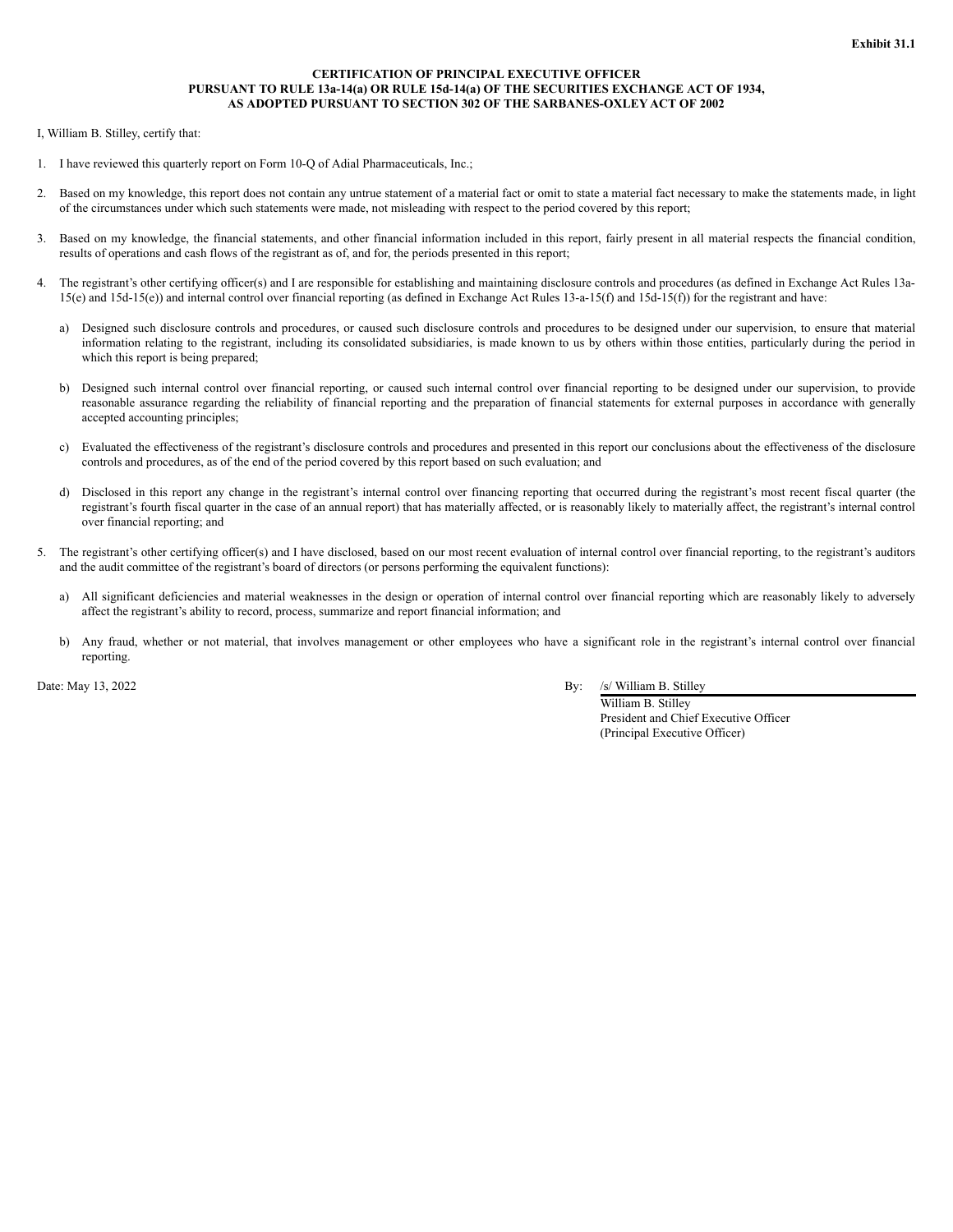## **CERTIFICATION OF PRINCIPAL FINANCIAL OFFICER PURSUANT TO RULE 13a-14(a) OR RULE 15d-14(a) OF THE SECURITIES EXCHANGE ACT OF 1934, AS ADOPTED PURSUANT TO SECTION 302 OF THE SARBANES-OXLEY ACT OF 2002**

I, Joseph Truluck, certify that:

- 1. I have reviewed this quarterly report on Form 10-Q of Adial Pharmaceuticals, Inc.;
- Based on my knowledge, this report does not contain any untrue statement of a material fact or omit to state a material fact necessary to make the statements made, in light of the circumstances under which such statements were made, not misleading with respect to the period covered by this report;
- 3. Based on my knowledge, the financial statements, and other financial information included in this report, fairly present in all material respects the financial condition, results of operations and cash flows of the registrant as of, and for, the periods presented in this report;
- 4. The registrant's other certifying officer(s) and I are responsible for establishing and maintaining disclosure controls and procedures (as defined in Exchange Act Rules 13a-15(e) and 15d-15(e)) and internal control over financial reporting (as defined in Exchange Act Rules 13-a-15(f) and 15d-15(f)) for the registrant and have:
	- a) Designed such disclosure controls and procedures, or caused such disclosure controls and procedures to be designed under our supervision, to ensure that material information relating to the registrant, including its consolidated subsidiaries, is made known to us by others within those entities, particularly during the period in which this report is being prepared;
	- b) Designed such internal control over financial reporting, or caused such internal control over financial reporting to be designed under our supervision, to provide reasonable assurance regarding the reliability of financial reporting and the preparation of financial statements for external purposes in accordance with generally accepted accounting principles;
	- c) Evaluated the effectiveness of the registrant's disclosure controls and procedures and presented in this report our conclusions about the effectiveness of the disclosure controls and procedures, as of the end of the period covered by this report based on such evaluation; and
	- d) Disclosed in this report any change in the registrant's internal control over financing reporting that occurred during the registrant's most recent fiscal quarter (the registrant's fourth fiscal quarter in the case of an annual report) that has materially affected, or is reasonably likely to materially affect, the registrant's internal control over financial reporting; and
- 5. The registrant's other certifying officer(s) and I have disclosed, based on our most recent evaluation of internal control over financial reporting, to the registrant's auditors and the audit committee of the registrant's board of directors (or persons performing the equivalent functions):
	- a) All significant deficiencies and material weaknesses in the design or operation of internal control over financial reporting which are reasonably likely to adversely affect the registrant's ability to record, process, summarize and report financial information; and
	- b) Any fraud, whether or not material, that involves management or other employees who have a significant role in the registrant's internal control over financial reporting.

Date: May 13, 2022 By: /s/ Joseph Truluck

Chief Financial Officer (Principal Financial Officer)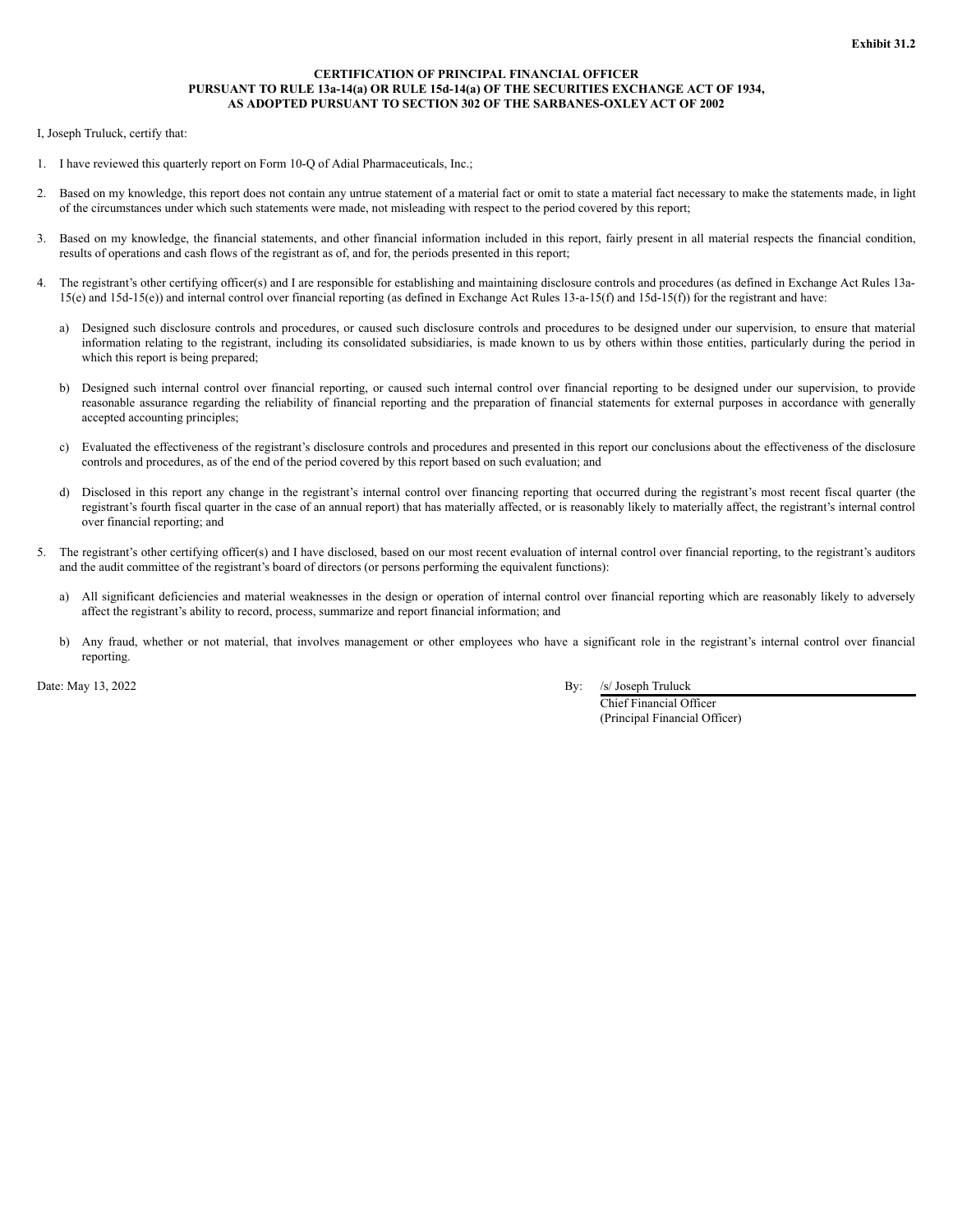### **CERTIFICATION PURSUANT TO 18 U.S.C. SECTION 1350, AS ADOPTED PURSUANT TO SECTION 906 OF THE SARBANES-OXLEY ACT OF 2002**

In connection with the Quarterly Report of Adial Pharmaceuticals, Inc. (the "Registrant") on Form 10-Q for the period ended March 31, 2022 as filed with the Securities and Exchange Commission on the date hereof (the "Report"), I, William B. Stilley, certify, pursuant to 18 U.S.C. Section 1350, as adopted pursuant to Section 906 of the Sarbanes-Oxley Act of 2002, that to my knowledge:

(1) The Report fully complies with the requirements of section 13(a) or 15(d) of the Securities Exchange Act of 1934; and

(2) The information contained in the Report fairly presents, in all material respects, the financial condition and results of operations of the Registrant.

Date: May 13, 2022 By: /s/ William B. Stilley

Name: William B. Stilley Title: President and Chief Executive Officer (Principal Executive Officer)